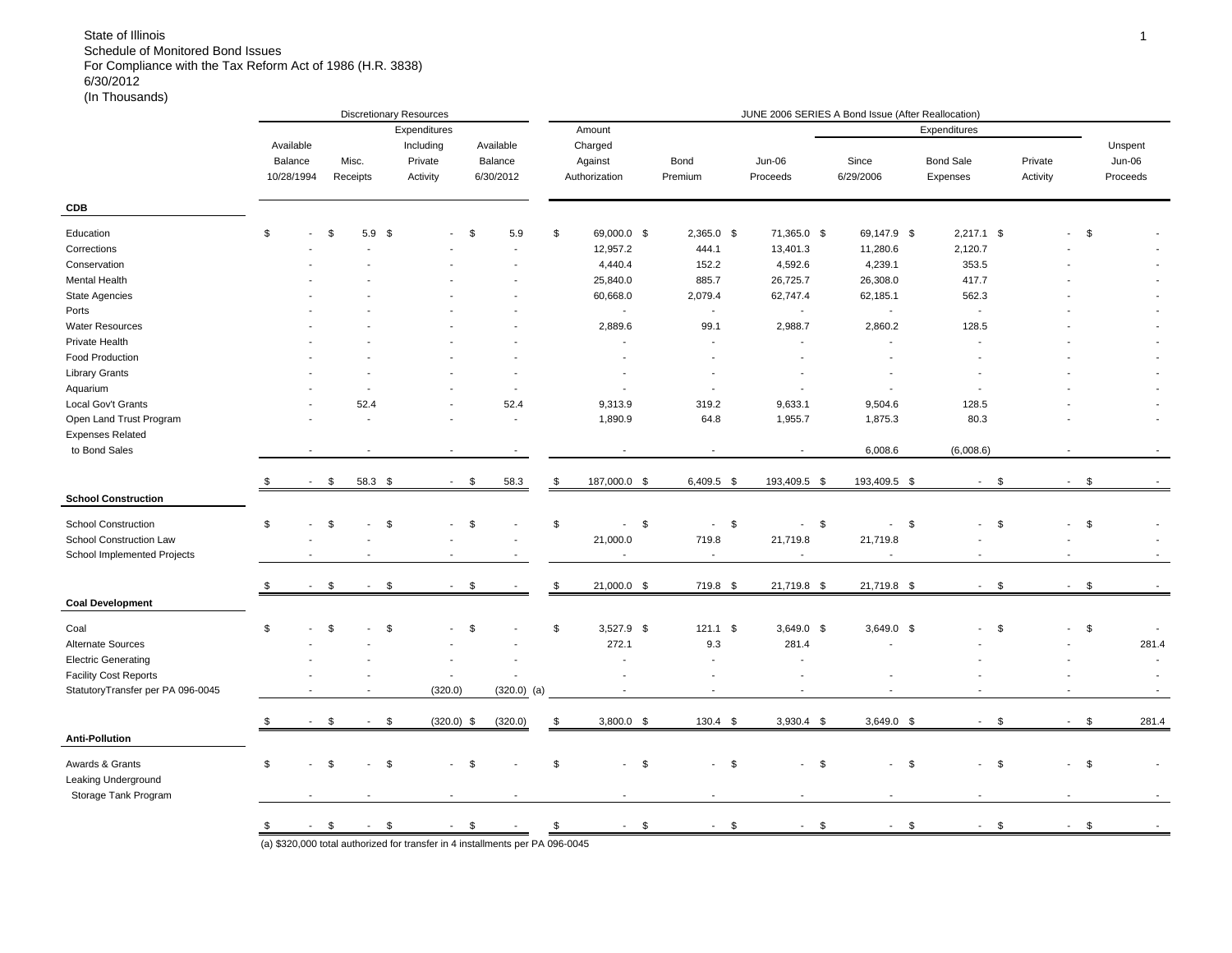|                                                                                                                                                                                                          |                | <b>Discretionary Resources</b> |                |          |              |              |                          |                          |                         |                |              |                          |              |                |              | JUNE 2006 SERIES A Bond Issue (After Reallocation) |                         |                          |              |                          |                         |                          |
|----------------------------------------------------------------------------------------------------------------------------------------------------------------------------------------------------------|----------------|--------------------------------|----------------|----------|--------------|--------------|--------------------------|--------------------------|-------------------------|----------------|--------------|--------------------------|--------------|----------------|--------------|----------------------------------------------------|-------------------------|--------------------------|--------------|--------------------------|-------------------------|--------------------------|
|                                                                                                                                                                                                          |                |                                |                |          |              | Expenditures |                          |                          |                         | Amount         |              |                          |              |                |              |                                                    |                         | Expenditures             |              |                          |                         |                          |
|                                                                                                                                                                                                          |                | Available                      |                |          |              | Including    |                          | Available                |                         | Charged        |              |                          |              |                |              |                                                    |                         |                          |              |                          |                         | Unspent                  |
|                                                                                                                                                                                                          |                | Balance                        |                | Misc.    |              | Private      |                          | Balance                  |                         | Against        |              | Bond                     |              | <b>Jun-06</b>  |              | Since                                              |                         | <b>Bond Sale</b>         |              | Private                  |                         | Jun-06                   |
|                                                                                                                                                                                                          |                | 10/28/1994                     |                | Receipts |              | Activity     |                          | 6/30/2012                |                         | Authorization  |              | Premium                  |              | Proceeds       |              | 6/29/2006                                          |                         | Expenses                 |              | Activity                 |                         | Proceeds                 |
| <b>Transportation B</b>                                                                                                                                                                                  |                |                                |                |          |              |              |                          |                          |                         |                |              |                          |              |                |              |                                                    |                         |                          |              |                          |                         |                          |
| Mass Transit                                                                                                                                                                                             | \$             |                                | \$             |          | \$           |              | \$                       |                          | \$                      | 28,442.3 \$    |              | 974.7 \$                 |              | 29,417.0 \$    |              | 29,417.0 \$                                        |                         |                          | \$           |                          | \$                      |                          |
| Aeronautics                                                                                                                                                                                              |                |                                |                |          |              |              |                          |                          |                         | 10,557.7       |              | 362.0                    |              | 10,919.7       |              | 10,919.7                                           |                         |                          |              |                          |                         |                          |
| Six County                                                                                                                                                                                               |                |                                |                |          |              |              |                          |                          |                         | $\overline{a}$ |              | $\blacksquare$           |              | $\blacksquare$ |              |                                                    |                         |                          |              |                          |                         |                          |
| Outside Six County                                                                                                                                                                                       |                |                                |                |          |              |              |                          |                          |                         | J.             |              | $\overline{a}$           |              | $\overline{a}$ |              |                                                    |                         |                          |              |                          |                         |                          |
| Projects Statewide                                                                                                                                                                                       |                |                                |                |          |              |              | $\overline{a}$           | $\overline{a}$           |                         |                |              | $\tilde{\phantom{a}}$    |              | $\blacksquare$ |              |                                                    |                         |                          |              |                          |                         |                          |
|                                                                                                                                                                                                          |                | $\sim$                         | $\mathfrak s$  |          | $-5$         |              | \$<br>$\sim$             |                          | \$                      | 39,000.0 \$    |              | $1,336.7$ \$             |              | 40,336.7 \$    |              | 40,336.7 \$                                        |                         |                          | $-5$         |                          | $-5$                    |                          |
| <b>Pension Contribution Fund</b>                                                                                                                                                                         |                |                                |                |          |              |              |                          |                          |                         |                |              |                          |              |                |              |                                                    |                         |                          |              |                          |                         |                          |
| Pension Contribution Fund                                                                                                                                                                                | $\frac{3}{3}$  |                                | \$             |          | \$           |              | \$                       |                          | $\frac{1}{2}$           | $\sim$         | \$           | $\sim$                   | \$           | $\sim$         | \$           | $\sim$                                             | \$                      | $\sim$                   | \$           | $\sim$                   | \$                      |                          |
|                                                                                                                                                                                                          |                | $\sim$                         | $\mathfrak{s}$ | $\sim$   | $\mathbb{S}$ |              | $\mathbb{S}$<br>$\sim$   | $\overline{a}$           | $\overline{\mathbf{s}}$ | $\sim$         | $\mathbb{S}$ | $\sim$                   | $\mathbb{S}$ | $\sim 100$     | $\mathbb{S}$ | $\sim$                                             | $\overline{\mathbf{s}}$ | $\sim$                   | $\mathbb{S}$ | $\sim$                   | $\overline{\mathbf{s}}$ | $\sim$                   |
| <b>Total GRF Issues</b>                                                                                                                                                                                  | \$             | $\sim$                         | \$             | 58.3 $$$ |              |              | $(320.0)$ \$             | (261.7)                  | \$                      | 250,800.0 \$   |              | 8,596.4 \$               |              | 259,396.4 \$   |              | 259,115.0 \$                                       |                         | $\sim$                   | \$           | $\sim$                   | $\mathbb{S}$            | 281.4                    |
| <b>Transportation A</b>                                                                                                                                                                                  |                |                                |                |          |              |              |                          |                          |                         |                |              |                          |              |                |              |                                                    |                         |                          |              |                          |                         |                          |
| Highway                                                                                                                                                                                                  | $$\mathbb{S}$$ |                                | \$             |          | \$           |              | \$                       |                          | \$                      | 34,200.0 \$    |              | $1,172.1$ \$             |              | 35,372.1 \$    |              | 35,372.1 \$                                        |                         |                          | \$           |                          | \$                      |                          |
| <b>Local Bridges</b>                                                                                                                                                                                     |                |                                |                |          |              |              |                          |                          |                         |                |              |                          |              | $\blacksquare$ |              |                                                    |                         |                          |              |                          |                         |                          |
| Downstate                                                                                                                                                                                                |                |                                |                |          |              |              |                          |                          |                         |                |              |                          |              |                |              |                                                    |                         |                          |              |                          |                         |                          |
| Urban Area                                                                                                                                                                                               |                |                                |                |          |              |              |                          |                          |                         |                |              |                          |              |                |              |                                                    |                         |                          |              |                          |                         |                          |
| Chicago                                                                                                                                                                                                  |                |                                |                |          |              |              |                          |                          |                         |                |              |                          |              |                |              |                                                    |                         |                          |              |                          |                         |                          |
| Six County                                                                                                                                                                                               |                |                                |                |          |              |              |                          |                          |                         |                |              |                          |              |                |              |                                                    |                         |                          |              |                          |                         |                          |
| <b>Outside Six County</b>                                                                                                                                                                                |                |                                |                |          |              |              |                          |                          |                         |                |              |                          |              |                |              |                                                    |                         |                          |              |                          |                         |                          |
| Maintenance Statewide                                                                                                                                                                                    |                | ٠                              |                |          |              |              | $\overline{\phantom{a}}$ | $\overline{\phantom{a}}$ |                         |                |              | $\overline{\phantom{a}}$ |              | ٠              |              |                                                    |                         | $\overline{\phantom{a}}$ |              | $\overline{\phantom{a}}$ |                         | $\overline{\phantom{a}}$ |
|                                                                                                                                                                                                          |                |                                |                |          |              |              |                          |                          |                         |                |              |                          |              |                |              |                                                    |                         |                          |              |                          |                         |                          |
| <b>Total Road Fund Issue</b><br><b>Transportation D</b>                                                                                                                                                  |                |                                | \$             |          | \$           |              | \$<br>$\blacksquare$     |                          | \$                      | 34,200.0 \$    |              | $1,172.1$ \$             |              | 35,372.1 \$    |              | 35,372.1 \$                                        |                         | $\sim$                   | \$           | $\sim$                   | $^{\circ}$              |                          |
| Statewide Use for State Highways<br>Arterial Highways, Freeways,<br>Road, Bridges, Separating<br>Structures, & Bridges on Roads<br>Maintained by Counties, Municipalities<br>Townships or Road Districts | \$             |                                | \$.            |          | \$           |              | \$                       |                          | \$                      |                | <b>S</b>     | $\overline{\phantom{a}}$ | \$           | $\blacksquare$ | \$           |                                                    | \$                      | $\sim$                   | \$           |                          | \$                      |                          |
| Total Transportation D Fund Issue                                                                                                                                                                        | \$             | $\sim$                         | \$             | $\sim$   | \$           |              | \$<br>$\sim$             |                          | -S                      | $\sim 100$     | \$           | $-5$                     |              | $-5$           |              | $-5$                                               |                         |                          | $-5$         |                          | $-5$                    |                          |
|                                                                                                                                                                                                          |                |                                |                |          |              |              |                          |                          |                         |                |              |                          |              |                |              |                                                    |                         |                          |              |                          |                         |                          |
| <b>Total Monitored Bond Issues</b>                                                                                                                                                                       | \$             |                                | $-5$           | 58.3 \$  |              |              | $(320.0)$ \$             | (261.7)                  | \$                      | 285,000.0 \$   |              | $9,768.5$ \$             |              | 294,768.5 \$   |              | 294,487.1 \$                                       |                         | $\sim$                   | \$           | $\sim$                   | $\sqrt{3}$              | 281.4                    |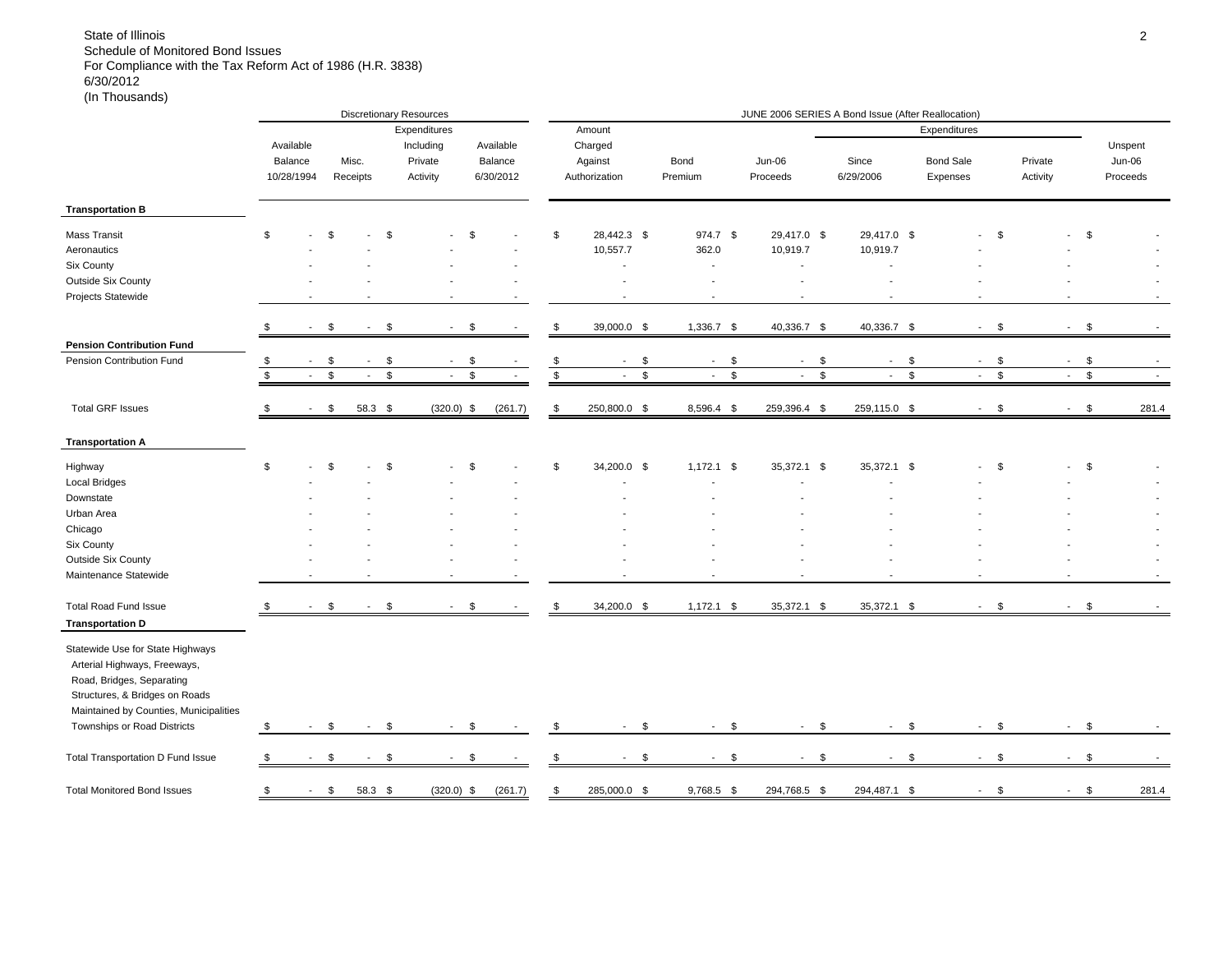|                                                                                                                                                                                                                                     |                                                                             |                                                                                                                                                |                                                                                                                                                   | JUNE 2007 Bond Issue (After 3rd Reallocation)                                                                                        |                                                  |                     |                |                                      |
|-------------------------------------------------------------------------------------------------------------------------------------------------------------------------------------------------------------------------------------|-----------------------------------------------------------------------------|------------------------------------------------------------------------------------------------------------------------------------------------|---------------------------------------------------------------------------------------------------------------------------------------------------|--------------------------------------------------------------------------------------------------------------------------------------|--------------------------------------------------|---------------------|----------------|--------------------------------------|
|                                                                                                                                                                                                                                     | Amount                                                                      |                                                                                                                                                |                                                                                                                                                   |                                                                                                                                      | Expenditures                                     |                     |                |                                      |
|                                                                                                                                                                                                                                     | Charged<br>Against<br>Authorization                                         | Bond<br>Premium                                                                                                                                | <b>Jun-07</b><br>Proceeds                                                                                                                         | Since<br>6/27/2007                                                                                                                   | <b>Bond Sale</b><br>Expenses                     | Private<br>Activity |                | Unspent<br><b>Jun-07</b><br>Proceeds |
| <b>CDB</b>                                                                                                                                                                                                                          |                                                                             |                                                                                                                                                |                                                                                                                                                   |                                                                                                                                      |                                                  |                     |                |                                      |
| Education<br>Corrections<br>Conservation<br><b>Mental Health</b><br><b>State Agencies</b><br>Ports<br><b>Water Resources</b><br>Private Health<br><b>Food Production</b><br><b>Library Grants</b><br>Aquarium<br>Local Gov't Grants | \$<br>11,304.9 \$<br>4,057.6<br>1,767.4<br>5,922.0<br>18,522.9<br>97.0<br>÷ | 355.9 \$<br>126.8<br>55.2<br>185.0<br>578.9<br>$\overline{\phantom{a}}$<br>$\overline{\phantom{a}}$<br>3.0<br>$\blacksquare$<br>$\blacksquare$ | 11,660.8 \$<br>4,184.4<br>1,822.6<br>6,107.0<br>19,101.8<br>÷.<br>$\overline{a}$<br>100.0<br>$\overline{\phantom{a}}$<br>$\overline{\phantom{a}}$ | 10,102.8 \$<br>3,659.9<br>1,531.2<br>5,291.1<br>16,549.6<br>÷<br>$\overline{\phantom{a}}$<br>100.0<br>÷.<br>$\overline{\phantom{a}}$ | 1,558.0 \$<br>524.5<br>291.4<br>816.0<br>2,552.2 |                     |                | \$                                   |
| Open Land Trust Program                                                                                                                                                                                                             | 846.0                                                                       | 26.5                                                                                                                                           | 872.5                                                                                                                                             | 755.9                                                                                                                                | 116.6                                            |                     |                |                                      |
| <b>Expenses Related</b>                                                                                                                                                                                                             |                                                                             |                                                                                                                                                |                                                                                                                                                   |                                                                                                                                      |                                                  |                     |                |                                      |
| to Bond Sales                                                                                                                                                                                                                       |                                                                             |                                                                                                                                                |                                                                                                                                                   | 5,858.7                                                                                                                              | (5,858.7)                                        |                     |                |                                      |
|                                                                                                                                                                                                                                     | \$<br>42,517.8 \$                                                           | $1,331.3$ \$                                                                                                                                   | 43,849.1                                                                                                                                          | \$<br>43,849.1                                                                                                                       | \$                                               | \$                  | $\overline{a}$ | \$                                   |
| <b>School Construction</b>                                                                                                                                                                                                          |                                                                             |                                                                                                                                                |                                                                                                                                                   |                                                                                                                                      |                                                  |                     |                |                                      |
| <b>School Construction</b><br>School Construction Law<br>School Implemented Projects                                                                                                                                                | \$<br>$\overline{\phantom{a}}$<br>10,402.2<br>$\overline{\phantom{a}}$      | \$<br>$\blacksquare$<br>325.1<br>$\blacksquare$                                                                                                | \$<br>$\overline{\phantom{a}}$<br>10,727.3<br>$\overline{\phantom{a}}$                                                                            | \$<br>÷,<br>10,727.3<br>$\overline{\phantom{a}}$                                                                                     | \$                                               | \$                  |                | \$                                   |
|                                                                                                                                                                                                                                     | \$<br>10,402.2 \$                                                           | 325.1                                                                                                                                          | \$<br>10,727.3 \$                                                                                                                                 | 10,727.3 \$                                                                                                                          | $\blacksquare$                                   | \$                  | $\blacksquare$ | \$                                   |
| <b>Coal Development</b>                                                                                                                                                                                                             |                                                                             |                                                                                                                                                |                                                                                                                                                   |                                                                                                                                      |                                                  |                     |                |                                      |
| Coal<br>Alternate Sources<br><b>Electric Generating</b><br><b>Facility Cost Reports</b><br>StatutoryTransfer per PA 096-0045                                                                                                        | \$                                                                          | \$                                                                                                                                             | \$                                                                                                                                                | \$                                                                                                                                   | \$                                               | \$                  |                | \$                                   |
|                                                                                                                                                                                                                                     |                                                                             |                                                                                                                                                |                                                                                                                                                   |                                                                                                                                      |                                                  |                     |                |                                      |
|                                                                                                                                                                                                                                     | \$<br>$\blacksquare$                                                        | \$<br>$\blacksquare$                                                                                                                           | \$<br>$\sim$                                                                                                                                      | \$<br>$\blacksquare$                                                                                                                 | \$<br>$\blacksquare$                             | \$                  | $\sim$         | \$                                   |
| <b>Anti-Pollution</b><br>Awards & Grants<br>Leaking Underground<br>Storage Tank Program                                                                                                                                             | \$                                                                          | \$                                                                                                                                             | \$<br>$\overline{a}$                                                                                                                              | \$                                                                                                                                   | \$                                               | \$                  |                | \$                                   |
|                                                                                                                                                                                                                                     | \$                                                                          | \$                                                                                                                                             | \$                                                                                                                                                | \$                                                                                                                                   | \$                                               | \$                  |                | \$                                   |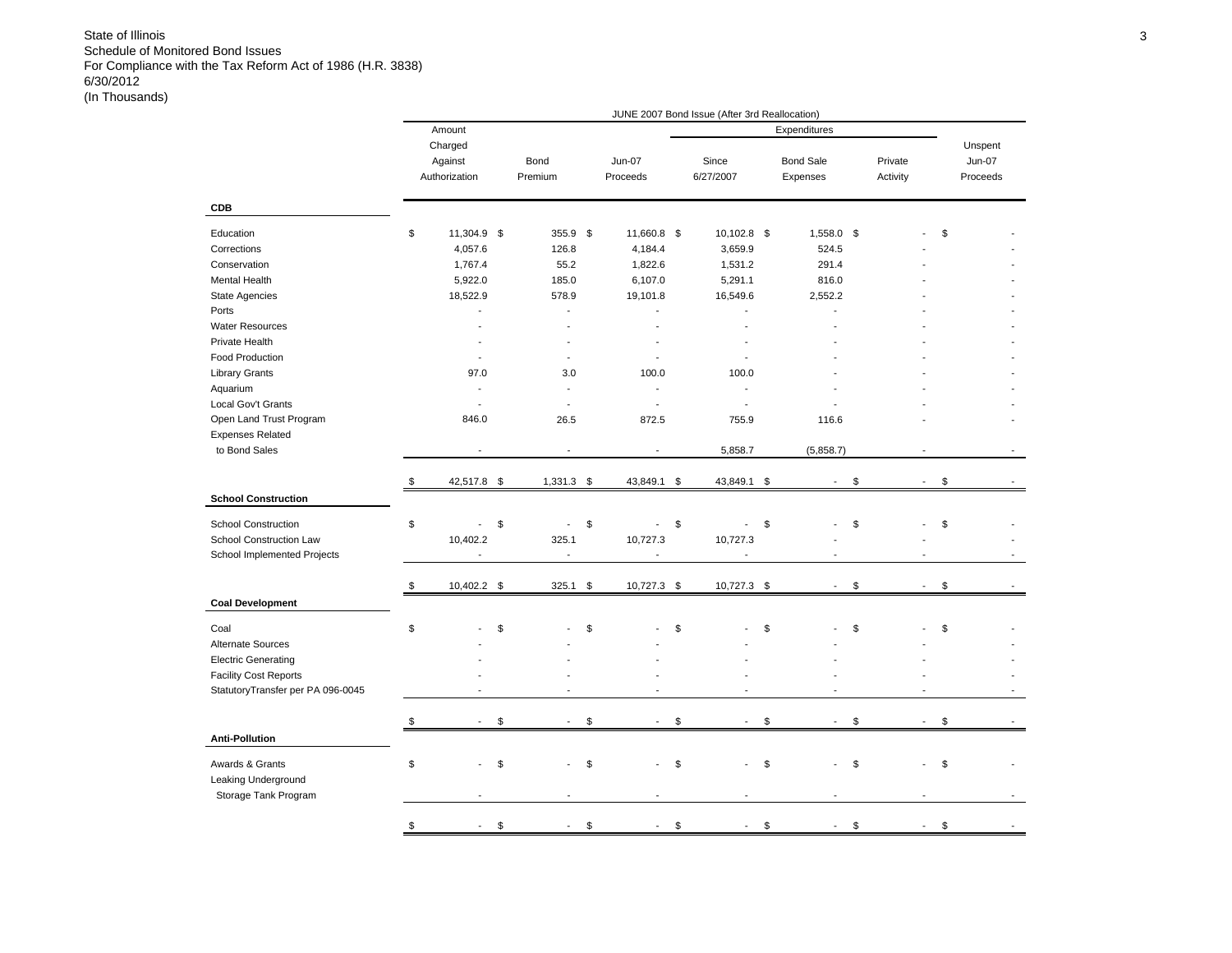|                                                                                                                                                                           |             |                                     |                                |      |                    | JUNE 2007 Bond Issue (After 3rd Reallocation) |              |                              |              |                     |                          |      |                                      |
|---------------------------------------------------------------------------------------------------------------------------------------------------------------------------|-------------|-------------------------------------|--------------------------------|------|--------------------|-----------------------------------------------|--------------|------------------------------|--------------|---------------------|--------------------------|------|--------------------------------------|
|                                                                                                                                                                           |             | Amount                              |                                |      |                    |                                               |              | Expenditures                 |              |                     |                          |      |                                      |
|                                                                                                                                                                           |             | Charged<br>Against<br>Authorization | Bond<br>Premium                |      | Jun-07<br>Proceeds | Since<br>6/27/2007                            |              | <b>Bond Sale</b><br>Expenses |              | Private<br>Activity |                          |      | Unspent<br><b>Jun-07</b><br>Proceeds |
| <b>Transportation B</b>                                                                                                                                                   |             |                                     |                                |      |                    |                                               |              |                              |              |                     |                          |      |                                      |
| <b>Mass Transit</b>                                                                                                                                                       | \$          | 37,094.1 \$                         | $1,153.2$ \$                   |      | 38,247.3 \$        | 38,244.4 \$                                   |              |                              | \$           |                     |                          | \$   | 2.9                                  |
| Aeronautics                                                                                                                                                               |             | 4,367.3                             | 136.4                          |      | 4,503.7            | 4,502.9                                       |              |                              |              |                     |                          |      | 0.8                                  |
| Six County                                                                                                                                                                |             | 118.6                               | 3.7                            |      | 122.3              | 126.1                                         |              |                              |              |                     |                          |      | (3.8)                                |
| <b>Outside Six County</b>                                                                                                                                                 |             |                                     | ÷,                             |      | J.                 |                                               |              |                              |              |                     |                          |      | $\sim$                               |
| Projects Statewide                                                                                                                                                        |             |                                     | ÷,                             |      | Ĭ.                 |                                               |              |                              |              |                     |                          |      |                                      |
|                                                                                                                                                                           | \$          | 41,580.0 \$                         | $1,293.3$ \$                   |      | 42,873.3 \$        | 42,873.3 \$                                   |              | $\overline{\phantom{a}}$     | \$           |                     | $\mathbf{r}$             | \$   |                                      |
| <b>Pension Contribution Fund</b>                                                                                                                                          |             |                                     |                                |      |                    |                                               |              |                              |              |                     |                          |      |                                      |
| Pension Contribution Fund                                                                                                                                                 | \$          | $\blacksquare$                      | \$<br>$\blacksquare$           | \$   | $\blacksquare$     | \$<br>$\overline{\phantom{a}}$                | \$           | $\blacksquare$               | \$           |                     | $\overline{\phantom{a}}$ | \$   |                                      |
|                                                                                                                                                                           | $\mathbb S$ | $\overline{a}$                      | \$<br>$\overline{a}$           | \$   | $\overline{a}$     | \$<br>$\mathcal{L}$                           | $\mathbb{S}$ | $\overline{a}$               | $\mathbb{S}$ |                     | $\overline{\phantom{a}}$ | $\$$ |                                      |
| <b>Total GRF Issues</b>                                                                                                                                                   | \$          | 94,500.0 \$                         | 2,949.7 \$                     |      | 97,449.7 \$        | 97,449.7 \$                                   |              |                              | \$           |                     |                          | \$   |                                      |
| <b>Transportation A</b>                                                                                                                                                   |             |                                     |                                |      |                    |                                               |              |                              |              |                     |                          |      |                                      |
| Highway                                                                                                                                                                   | \$          | 13,500.0 \$                         | 425.8 \$                       |      | 13,925.8 \$        | 13,925.8 \$                                   |              |                              | \$           |                     |                          | \$   |                                      |
| <b>Local Bridges</b>                                                                                                                                                      |             |                                     |                                |      |                    |                                               |              |                              |              |                     |                          |      |                                      |
| Downstate                                                                                                                                                                 |             |                                     |                                |      |                    |                                               |              |                              |              |                     |                          |      |                                      |
| Urban Area                                                                                                                                                                |             |                                     |                                |      |                    |                                               |              |                              |              |                     |                          |      |                                      |
| Chicago                                                                                                                                                                   |             |                                     |                                |      |                    |                                               |              |                              |              |                     |                          |      |                                      |
| Six County                                                                                                                                                                |             |                                     |                                |      |                    |                                               |              |                              |              |                     |                          |      |                                      |
| <b>Outside Six County</b>                                                                                                                                                 |             |                                     |                                |      |                    |                                               |              |                              |              |                     |                          |      |                                      |
| Maintenance Statewide                                                                                                                                                     |             |                                     |                                |      |                    |                                               |              |                              |              |                     |                          |      |                                      |
| <b>Total Road Fund Issue</b>                                                                                                                                              | \$          | 13,500.0 \$                         | 425.8                          | - \$ | 13,925.8 \$        | 13,925.8 \$                                   |              | $\overline{a}$               | \$           |                     | $\blacksquare$           | \$   |                                      |
| <b>Transportation D</b>                                                                                                                                                   |             |                                     |                                |      |                    |                                               |              |                              |              |                     |                          |      |                                      |
| Statewide Use for State Highways<br>Arterial Highways, Freeways,<br>Road, Bridges, Separating<br>Structures, & Bridges on Roads<br>Maintained by Counties, Municipalities |             |                                     |                                |      |                    |                                               |              |                              |              |                     |                          |      |                                      |
| Townships or Road Districts                                                                                                                                               | \$          | $\overline{\phantom{a}}$            | \$<br>$\overline{\phantom{a}}$ | \$   | $\mathbf{r}$       | \$<br>$\overline{a}$                          | \$           | ÷,                           | \$           |                     | $\sim$                   | \$   |                                      |
| Total Transportation D Fund Issue                                                                                                                                         | \$          | $\blacksquare$                      | \$<br>$\blacksquare$           | \$   | $\blacksquare$     | \$<br>$\blacksquare$                          | \$           | $\blacksquare$               | \$           |                     | $\blacksquare$           | \$   |                                      |
| <b>Total Monitored Bond Issues</b>                                                                                                                                        | \$          | 108,000.0 \$                        | $3,375.5$ \$                   |      | 111,375.5 \$       | 111,375.4                                     | \$           |                              | \$           |                     |                          | \$   |                                      |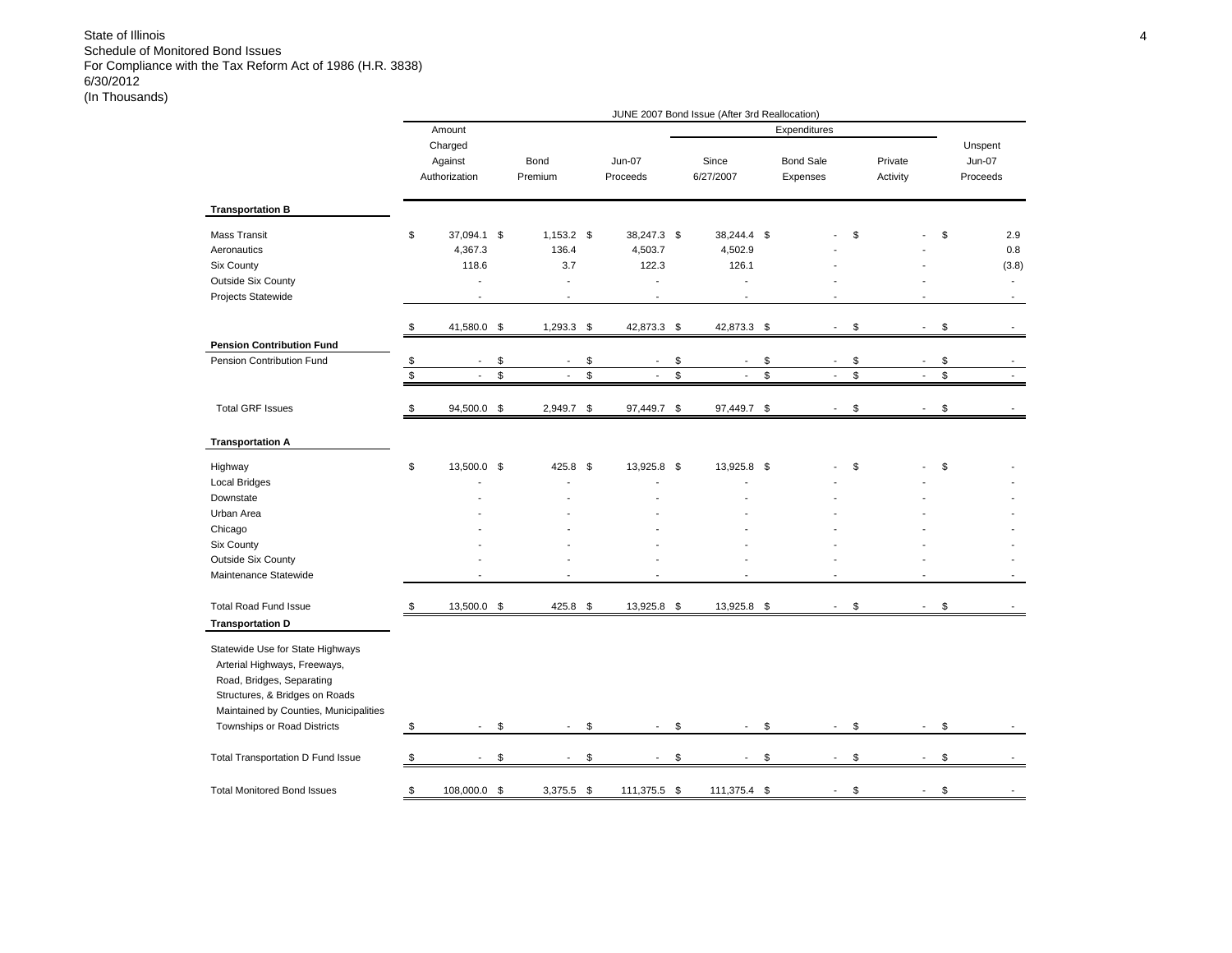|                                   |                                |                |                      | April 2008 Bond Issue (After Reallocation) |                                |          |                          |          |
|-----------------------------------|--------------------------------|----------------|----------------------|--------------------------------------------|--------------------------------|----------|--------------------------|----------|
|                                   | Amount                         |                |                      |                                            | Expenditures                   |          |                          |          |
|                                   | Charged                        |                |                      |                                            |                                |          |                          | Unspent  |
|                                   | Against                        | Bond           | Apr-08               | Since                                      | <b>Bond Sale</b>               | Private  |                          | Apr-08   |
|                                   | Authorization                  | Premium        | Proceeds             | 5/1/2008                                   | Expenses                       | Activity |                          | Proceeds |
|                                   |                                |                |                      |                                            |                                |          |                          |          |
| <b>CDB</b>                        |                                |                |                      |                                            |                                |          |                          |          |
| Education                         | \$<br>35,600.0 \$              | $1,202.7$ \$   | 36,802.7 \$          | 33,729.1 \$                                | 3,073.6 \$                     |          |                          | \$       |
| Corrections                       | 11,415.5                       | 385.7          | 11,801.2             | 10,350.7                                   | 1,450.5                        |          |                          |          |
|                                   |                                |                |                      |                                            |                                |          |                          |          |
| Conservation                      | 1,464.3                        | 49.4           | 1,513.7              | 1,332.4                                    | 181.3                          |          |                          |          |
| Mental Health                     | 6,771.5                        | 228.7          | 7,000.2              | 6,007.4                                    | 992.8                          |          |                          |          |
| State Agencies                    | 34,000.0                       | 1,148.6        | 35,148.6             | 32,213.2                                   | 2,935.4                        |          |                          |          |
| Ports                             | $\overline{a}$                 | $\overline{a}$ | $\mathcal{L}$        | $\overline{a}$                             |                                |          |                          |          |
| <b>Water Resources</b>            | 4,412.6                        | 149.1          | 4,561.7              | 4,561.7                                    |                                |          |                          |          |
| Private Health                    |                                |                |                      |                                            |                                |          |                          |          |
| <b>Food Production</b>            |                                |                |                      |                                            |                                |          |                          |          |
| <b>Library Grants</b>             |                                |                |                      |                                            |                                |          |                          |          |
| Aquarium                          |                                |                | ÷.                   |                                            |                                |          |                          |          |
| Local Gov't Grants                | 6,336.1                        | 214.1          | 6,550.2              | 6,550.2                                    |                                |          |                          |          |
| Open Land Trust Program           |                                |                | $\overline{a}$       | J.                                         |                                |          |                          |          |
| <b>Expenses Related</b>           |                                |                |                      |                                            |                                |          |                          |          |
| to Bond Sales                     |                                |                |                      | 8,633.6                                    | (8,633.6)                      |          |                          |          |
|                                   |                                |                |                      |                                            |                                |          |                          |          |
|                                   | \$<br>100,000.0 \$             | $3,378.3$ \$   | 103,378.3 \$         | 103,378.3 \$                               | $\overline{\phantom{a}}$       | \$       | $\overline{\phantom{a}}$ | \$       |
| <b>School Construction</b>        |                                |                |                      |                                            |                                |          |                          |          |
| <b>School Construction</b>        | \$                             | \$             | \$                   | \$                                         | \$                             | \$       |                          | \$       |
| School Construction Law           |                                |                |                      |                                            |                                |          |                          |          |
| School Implemented Projects       |                                |                |                      |                                            |                                |          |                          |          |
|                                   |                                |                |                      |                                            |                                |          |                          |          |
|                                   | \$<br>$\overline{\phantom{a}}$ | \$<br>$\sim$   | \$<br>$\blacksquare$ | \$<br>$\overline{\phantom{a}}$             | \$<br>$\overline{\phantom{a}}$ | \$       | $\overline{\phantom{a}}$ | \$       |
| <b>Coal Development</b>           |                                |                |                      |                                            |                                |          |                          |          |
| Coal                              | \$                             |                | \$                   | \$                                         | \$                             | \$       |                          | \$       |
| <b>Alternate Sources</b>          |                                |                |                      |                                            |                                |          |                          |          |
|                                   |                                |                |                      |                                            |                                |          |                          |          |
| <b>Electric Generating</b>        |                                |                |                      |                                            |                                |          |                          |          |
| <b>Facility Cost Reports</b>      |                                |                |                      |                                            |                                |          |                          |          |
| StatutoryTransfer per PA 096-0045 |                                |                |                      |                                            |                                |          |                          |          |
|                                   | \$<br>$\overline{\phantom{a}}$ | \$<br>$\sim$   | \$<br>$\sim$         | \$<br>$\sim$                               | \$<br>$\sim$                   | \$       | $\mathbf{r}$             | \$       |
| <b>Anti-Pollution</b>             |                                |                |                      |                                            |                                |          |                          |          |
|                                   |                                |                |                      |                                            |                                |          |                          |          |
| Awards & Grants                   | \$                             | \$             | \$                   | \$                                         | \$                             | \$       |                          | \$       |
| Leaking Underground               |                                |                |                      |                                            |                                |          |                          |          |
| Storage Tank Program              |                                |                |                      |                                            |                                |          |                          |          |
|                                   |                                |                |                      |                                            |                                |          |                          |          |
|                                   | \$<br>$\overline{a}$           | \$             | \$                   | \$                                         | \$                             | \$       |                          | \$       |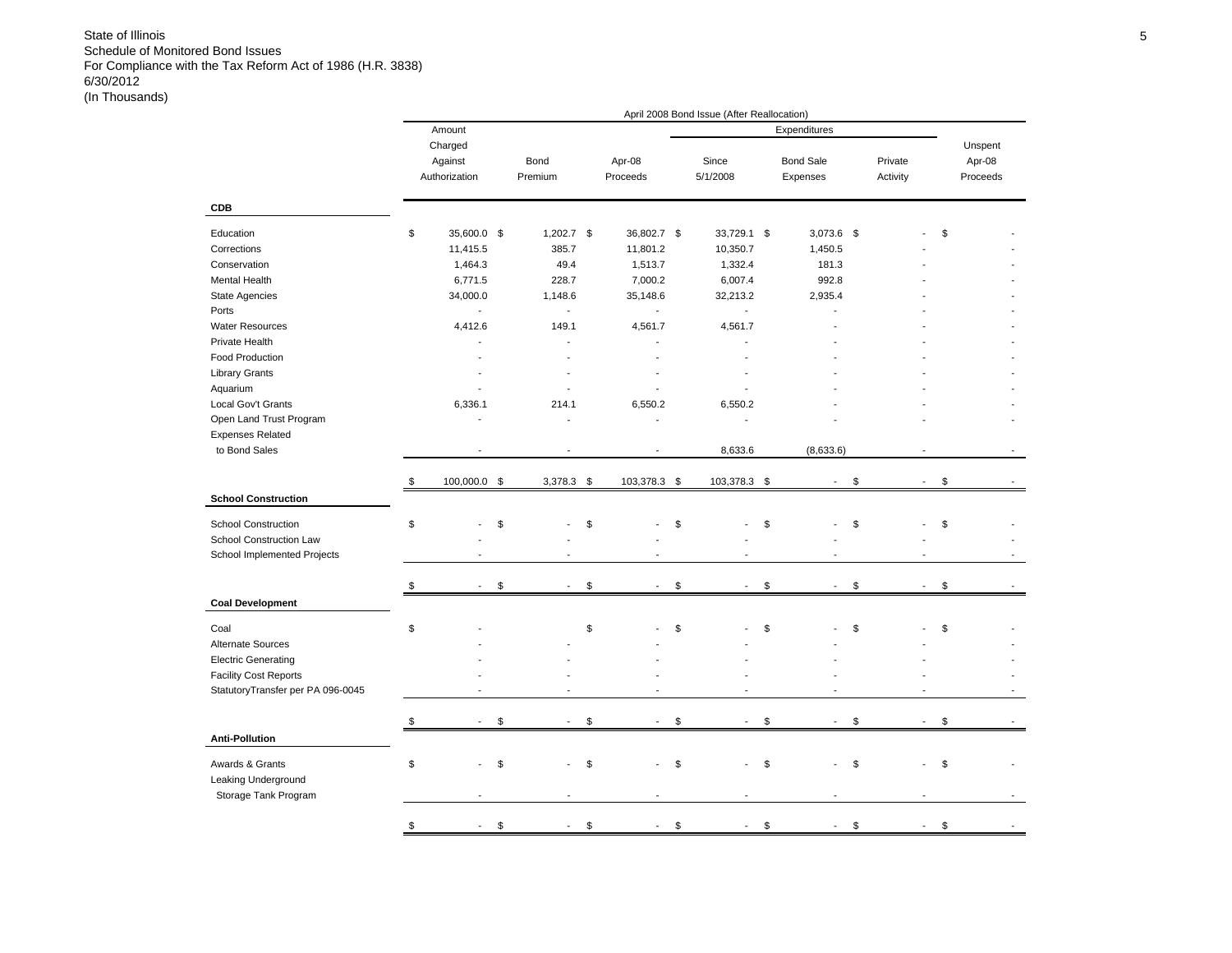|                                                                                                                                                                                                          |                         |                                     |                                |                                | April 2008 Bond Issue (After Reallocation) |                                |                     |                          |                               |
|----------------------------------------------------------------------------------------------------------------------------------------------------------------------------------------------------------|-------------------------|-------------------------------------|--------------------------------|--------------------------------|--------------------------------------------|--------------------------------|---------------------|--------------------------|-------------------------------|
|                                                                                                                                                                                                          |                         | Amount                              |                                |                                |                                            | Expenditures                   |                     |                          |                               |
|                                                                                                                                                                                                          |                         | Charged<br>Against<br>Authorization | Bond<br>Premium                | Apr-08<br>Proceeds             | Since<br>5/1/2008                          | <b>Bond Sale</b><br>Expenses   | Private<br>Activity |                          | Unspent<br>Apr-08<br>Proceeds |
| <b>Transportation B</b>                                                                                                                                                                                  |                         |                                     |                                |                                |                                            |                                |                     |                          |                               |
| <b>Mass Transit</b>                                                                                                                                                                                      | \$                      | 12,593.3 \$                         | 425.4 \$                       | 13,018.7 \$                    | 13,018.7 \$                                |                                | \$                  |                          | \$                            |
| Aeronautics                                                                                                                                                                                              |                         | 2,226.2                             | 75.2                           | 2,301.4                        | 2,301.4                                    |                                |                     |                          |                               |
| Six County                                                                                                                                                                                               |                         | 180.5                               | 6.1                            | 186.6                          | 186.6                                      |                                |                     |                          |                               |
| Outside Six County                                                                                                                                                                                       |                         | $\overline{\phantom{a}}$            | $\overline{a}$                 | ÷.                             | ÷                                          |                                |                     |                          |                               |
| Projects Statewide                                                                                                                                                                                       |                         | ÷                                   | $\overline{a}$                 | $\overline{a}$                 | ÷                                          |                                |                     |                          |                               |
|                                                                                                                                                                                                          | \$                      | 15,000.0 \$                         | 506.7                          | \$<br>15,506.7                 | \$<br>15,506.7                             | \$<br>$\overline{a}$           | \$                  | $\sim$                   | \$                            |
| <b>Pension Contribution Fund</b>                                                                                                                                                                         |                         |                                     |                                |                                |                                            |                                |                     |                          |                               |
| Pension Contribution Fund                                                                                                                                                                                | \$                      | $\overline{\phantom{a}}$            | \$<br>$\overline{\phantom{a}}$ | \$<br>$\overline{\phantom{a}}$ | \$<br>$\overline{\phantom{a}}$             | \$<br>$\blacksquare$           | \$                  | $\overline{\phantom{a}}$ | \$                            |
|                                                                                                                                                                                                          | $\overline{\mathbf{S}}$ | $\overline{a}$                      | \$<br>$\mathbf{r}$             | \$<br>$\mathbf{r}$             | \$<br>$\overline{\phantom{a}}$             | \$<br>$\overline{\phantom{a}}$ | \$                  | $\overline{\phantom{a}}$ | \$<br>$\sim$                  |
| <b>Total GRF Issues</b>                                                                                                                                                                                  | \$                      | 115,000.0                           | \$<br>3,885.0                  | \$<br>118,885.0                | \$<br>118,885.0                            | \$<br>$\overline{a}$           | \$                  | $\blacksquare$           | \$                            |
| <b>Transportation A</b>                                                                                                                                                                                  |                         |                                     |                                |                                |                                            |                                |                     |                          |                               |
| Highway                                                                                                                                                                                                  | \$                      | 10,000.0 \$                         | 337.8 \$                       | 10,337.8 \$                    | 1,863.3 \$                                 |                                | \$                  |                          | \$<br>8,474.5                 |
| <b>Local Bridges</b>                                                                                                                                                                                     |                         |                                     |                                |                                |                                            |                                |                     |                          |                               |
| Downstate                                                                                                                                                                                                |                         |                                     |                                |                                |                                            |                                |                     |                          |                               |
| Urban Area                                                                                                                                                                                               |                         |                                     |                                |                                |                                            |                                |                     |                          |                               |
| Chicago                                                                                                                                                                                                  |                         |                                     |                                |                                |                                            |                                |                     |                          |                               |
| Six County                                                                                                                                                                                               |                         |                                     |                                |                                |                                            |                                |                     |                          |                               |
| <b>Outside Six County</b>                                                                                                                                                                                |                         |                                     |                                |                                |                                            |                                |                     |                          |                               |
| Maintenance Statewide                                                                                                                                                                                    |                         |                                     |                                |                                | 8,474.5                                    |                                |                     |                          | (8, 474.5)                    |
| <b>Total Road Fund Issue</b>                                                                                                                                                                             | \$                      | 10,000.0 \$                         | 337.8 \$                       | 10,337.8 \$                    | 10,337.8 \$                                | $\blacksquare$                 | \$                  | $\blacksquare$           | \$                            |
| <b>Transportation D</b>                                                                                                                                                                                  |                         |                                     |                                |                                |                                            |                                |                     |                          |                               |
| Statewide Use for State Highways<br>Arterial Highways, Freeways,<br>Road, Bridges, Separating<br>Structures, & Bridges on Roads<br>Maintained by Counties, Municipalities<br>Townships or Road Districts | \$                      | $\overline{\phantom{a}}$            | \$<br>$\overline{\phantom{a}}$ | \$<br>$\overline{\phantom{a}}$ | \$<br>$\overline{\phantom{a}}$             | \$<br>$\overline{a}$           | \$                  | $\sim$                   | \$                            |
|                                                                                                                                                                                                          |                         |                                     |                                |                                |                                            |                                |                     |                          |                               |
| Total Transportation D Fund Issue                                                                                                                                                                        | \$                      | $\overline{\phantom{a}}$            | \$<br>$\blacksquare$           | \$<br>$\blacksquare$           | \$<br>$\blacksquare$                       | \$<br>$\overline{a}$           | \$                  | $\sim$                   | \$                            |
| <b>Total Monitored Bond Issues</b>                                                                                                                                                                       | \$                      | 125,000.0 \$                        | 4,222.8 \$                     | 129,222.8 \$                   | 129,222.8 \$                               |                                | \$                  |                          | \$                            |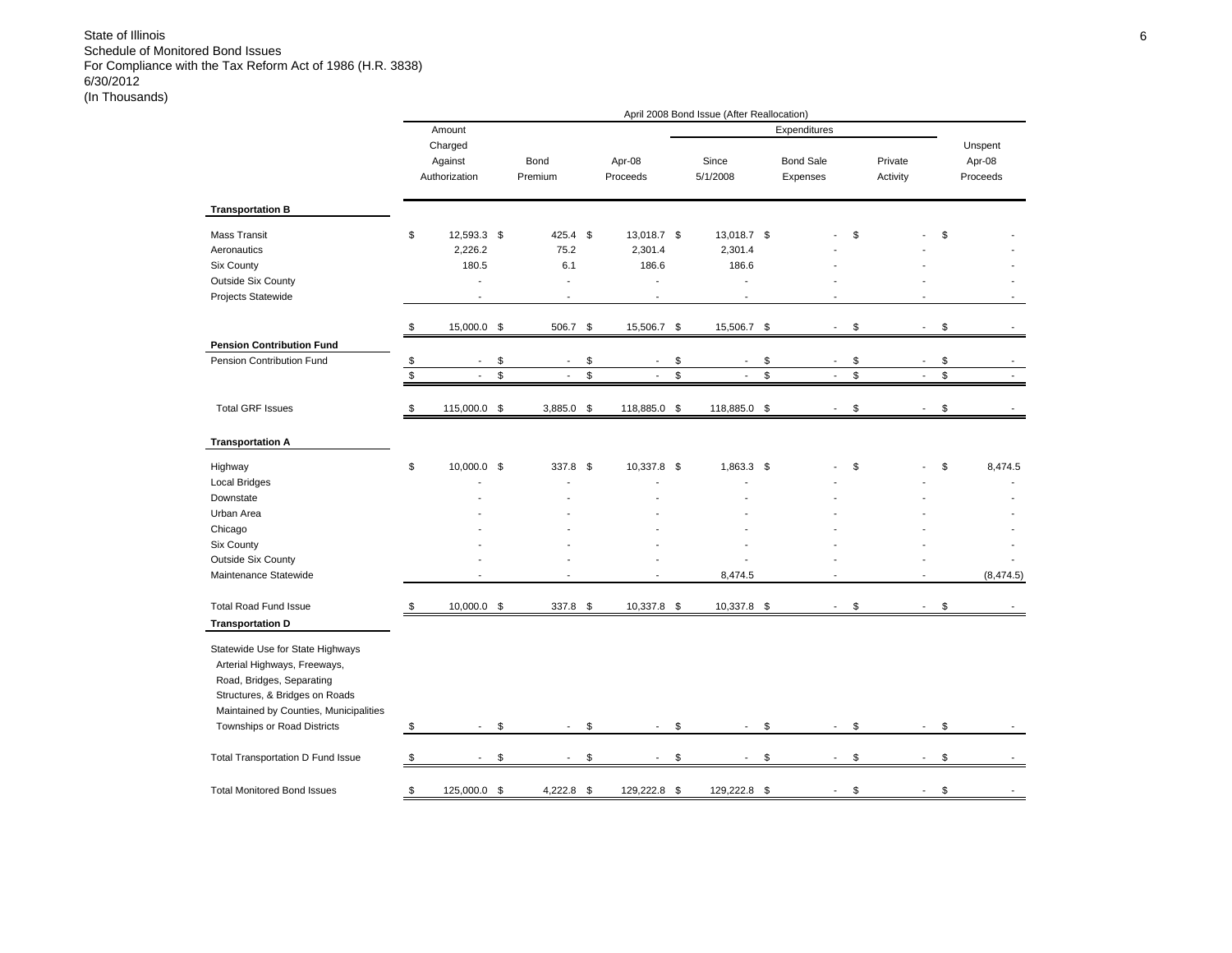|                                   |                                     |                 |                          | September 2009 Bond Issue (After Reallocation) |                                |                     |                          |                               |
|-----------------------------------|-------------------------------------|-----------------|--------------------------|------------------------------------------------|--------------------------------|---------------------|--------------------------|-------------------------------|
|                                   | Amount                              |                 |                          |                                                | Expenditures                   |                     |                          |                               |
|                                   | Charged<br>Against<br>Authorization | Bond<br>Premium | Sep-09<br>Proceeds       | Since<br>9/23/2009                             | <b>Bond Sale</b><br>Expenses   | Private<br>Activity |                          | Unspent<br>Sep-09<br>Proceeds |
| <b>CDB</b>                        |                                     |                 |                          |                                                |                                |                     |                          |                               |
| Education                         | \$<br>10,533.0 \$                   | 356.2 \$        | 10,889.2 \$              | 10,889.2 \$                                    | $2,320.9$ \$                   |                     |                          | \$<br>(2,321.0)               |
| Corrections                       | 3,500.0                             | 118.4           | 3,618.4                  | 3,618.4                                        | 771.2                          |                     |                          | (771.2)                       |
| Conservation                      | 1,200.0                             | 40.6            | 1,240.6                  | 1,828.2                                        | 264.4                          |                     |                          | (852.0)                       |
| Mental Health                     | 1,200.0                             | 40.6            | 1,240.6                  | 1,240.6                                        | 264.4                          |                     |                          | (264.4)                       |
| <b>State Agencies</b>             | 9,842.0                             | 286.7           | 10,128.7                 | 2,932.4                                        | 2,158.8                        |                     |                          | 5,037.4                       |
| Ports                             |                                     | $\mathbf{r}$    | ÷,                       | $\sim$                                         | $\mathbf{r}$                   |                     |                          |                               |
| <b>Water Resources</b>            | 1,200.0                             | 40.6            | 1,240.6                  | 1,240.6                                        | 264.4                          |                     |                          | (264.4)                       |
| Private Health                    |                                     | $\overline{a}$  |                          |                                                | $\overline{a}$                 |                     |                          |                               |
| <b>Food Production</b>            |                                     |                 |                          |                                                |                                |                     |                          |                               |
| <b>Library Grants</b>             |                                     |                 |                          |                                                |                                |                     |                          |                               |
| Aquarium                          |                                     |                 |                          |                                                |                                |                     |                          |                               |
| Local Gov't Grants                |                                     |                 |                          | 584.0                                          |                                |                     |                          | (584.0)                       |
| Open Land Trust Program           | 25.0                                | 0.8             | 25.8                     | 0.7                                            | 5.5                            |                     |                          | 19.6                          |
| <b>Expenses Related</b>           |                                     |                 |                          |                                                |                                |                     |                          |                               |
| to Bond Sales                     |                                     |                 |                          | 6,049.8                                        | (6,049.8)                      |                     |                          |                               |
|                                   | \$<br>27,500.0                      | \$<br>883.9     | \$<br>28,383.9 \$        | 28,383.9                                       | \$                             | \$                  |                          | \$                            |
| <b>School Construction</b>        |                                     |                 |                          |                                                |                                |                     |                          |                               |
| <b>School Construction</b>        | \$                                  | \$              | \$                       | \$                                             | \$<br>L.                       | \$                  | L.                       | \$                            |
| School Construction Law           |                                     |                 |                          |                                                |                                |                     |                          |                               |
| School Implemented Projects       | $\overline{a}$                      |                 |                          |                                                | $\overline{a}$                 |                     | $\overline{a}$           |                               |
|                                   | \$                                  | \$              | \$<br>$\blacksquare$     | \$                                             | \$<br>$\overline{\phantom{a}}$ | \$                  | $\overline{a}$           | \$                            |
| <b>Coal Development</b>           |                                     |                 |                          |                                                |                                |                     |                          |                               |
| Coal                              | \$                                  | \$              | \$                       | \$                                             | \$                             | \$                  |                          | \$                            |
| Alternate Sources                 |                                     |                 |                          |                                                |                                |                     |                          |                               |
| <b>Electric Generating</b>        | 14,000.0                            | 473.5           | 14,473.5                 |                                                |                                |                     |                          | 14,473.5                      |
| <b>Facility Cost Reports</b>      | 6,000.0                             | 202.9           | 6,202.9                  | 20,613.9                                       |                                |                     |                          | (14, 411.0)                   |
| StatutoryTransfer per PA 096-0045 | $\sim$                              | $\sim$          | $\overline{\phantom{a}}$ | $\blacksquare$                                 | $\blacksquare$                 |                     | $\overline{a}$           | $\sim$                        |
|                                   |                                     |                 |                          |                                                |                                |                     |                          |                               |
|                                   | \$<br>20,000.0 \$                   | 676.4 \$        | 20,676.4 \$              | 20,613.9 \$                                    | $\sim$                         | \$                  | $\overline{\phantom{a}}$ | \$<br>62.5                    |
| <b>Anti-Pollution</b>             |                                     |                 |                          |                                                |                                |                     |                          |                               |
| Awards & Grants                   | \$<br>$2,500.0$ \$                  | 84.6 \$         | 2,584.6 \$               | 2,584.6 \$                                     | $\overline{a}$                 | \$                  | $\overline{a}$           | \$                            |
| Leaking Underground               |                                     |                 |                          |                                                |                                |                     |                          |                               |
| Storage Tank Program              |                                     |                 |                          |                                                |                                |                     |                          |                               |
|                                   | \$<br>$2.500.0$ \$                  | 84.6 \$         | $2.584.6$ \$             | $2.584.6$ \$                                   |                                | \$                  |                          | \$                            |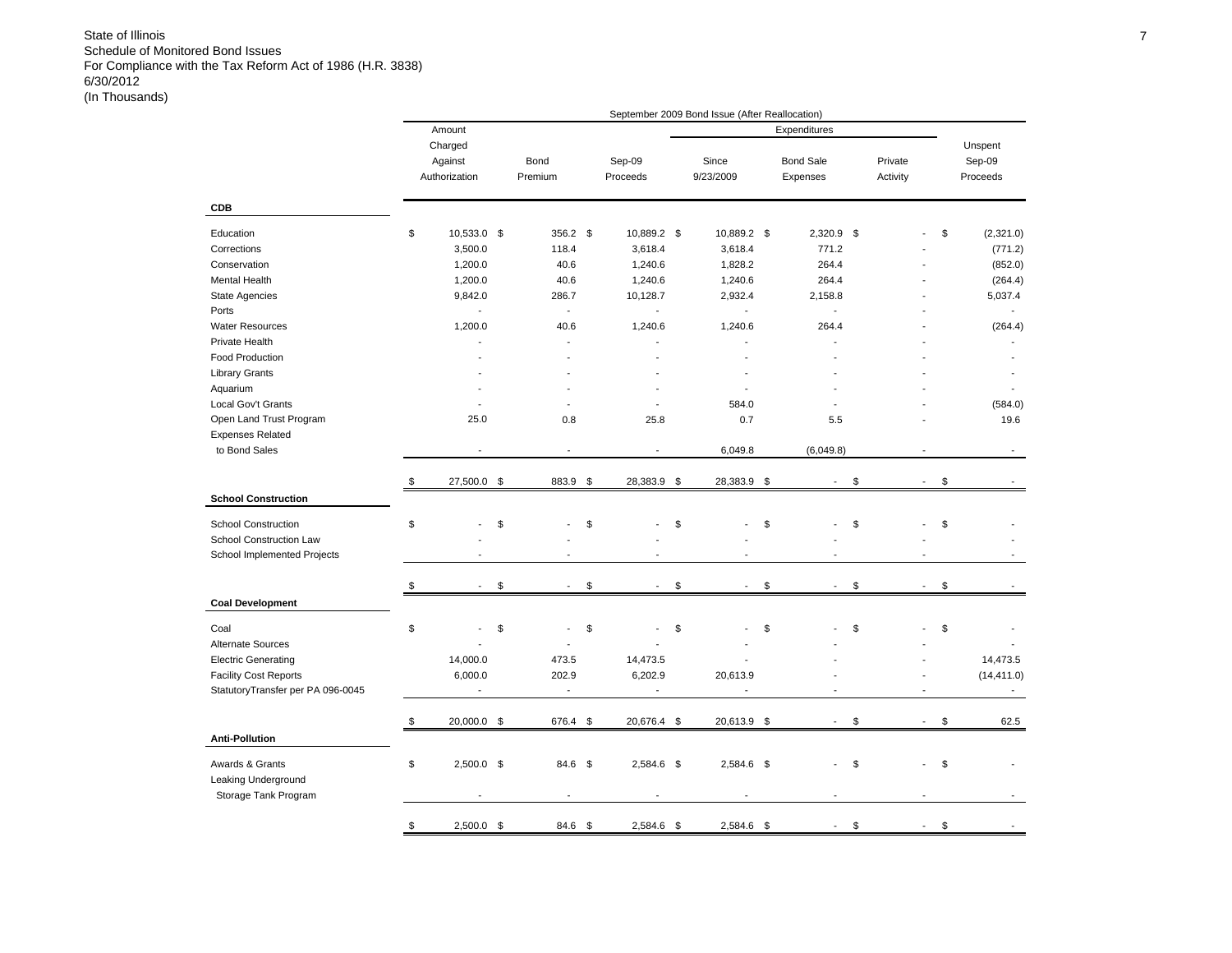|                                                                                                                                                                                                          |                                                                          |                                                             |                                                        | September 2009 Bond Issue (After Reallocation)                  |                                |                     |                          |                                                             |
|----------------------------------------------------------------------------------------------------------------------------------------------------------------------------------------------------------|--------------------------------------------------------------------------|-------------------------------------------------------------|--------------------------------------------------------|-----------------------------------------------------------------|--------------------------------|---------------------|--------------------------|-------------------------------------------------------------|
|                                                                                                                                                                                                          | Amount                                                                   |                                                             |                                                        |                                                                 | Expenditures                   |                     |                          |                                                             |
|                                                                                                                                                                                                          | Charged<br>Against<br>Authorization                                      | Bond<br>Premium                                             | Sep-09<br>Proceeds                                     | Since<br>9/23/2009                                              | <b>Bond Sale</b><br>Expenses   | Private<br>Activity |                          | Unspent<br>Sep-09<br>Proceeds                               |
| <b>Transportation B</b>                                                                                                                                                                                  |                                                                          |                                                             |                                                        |                                                                 |                                |                     |                          |                                                             |
| <b>Mass Transit</b><br>Aeronautics<br><b>Six County</b><br>Outside Six County<br>Projects Statewide                                                                                                      | \$<br>$9,000.0$ \$<br>3,984.0<br>15.0<br>1.0<br>$\overline{\phantom{a}}$ | 350.6 \$<br>134.7<br>0.5<br>0.1<br>$\overline{\phantom{a}}$ | 9,350.6 \$<br>4,118.7<br>15.5<br>1.1<br>$\overline{a}$ | 8,011.3 \$<br>5,472.5<br>1.7<br>0.4<br>$\overline{\phantom{a}}$ |                                | \$                  |                          | \$<br>1,339.3<br>(1,353.8)<br>13.8<br>0.7<br>$\blacksquare$ |
|                                                                                                                                                                                                          | \$<br>13,000.0 \$                                                        | 485.9 \$                                                    | 13,485.9 \$                                            | 13,485.9 \$                                                     | $\overline{\phantom{a}}$       | \$                  | $\overline{\phantom{a}}$ | \$                                                          |
| <b>Pension Contribution Fund</b>                                                                                                                                                                         |                                                                          |                                                             |                                                        |                                                                 |                                |                     |                          |                                                             |
| Pension Contribution Fund                                                                                                                                                                                | \$<br>$\overline{a}$                                                     | \$<br>$\overline{a}$                                        | \$<br>$\overline{a}$                                   | \$<br>$\overline{\phantom{a}}$                                  | \$<br>$\blacksquare$           | \$                  | $\overline{a}$           | \$                                                          |
|                                                                                                                                                                                                          | \$<br>$\overline{a}$                                                     | \$<br>$\overline{a}$                                        | \$<br>$\overline{a}$                                   | \$<br>$\blacksquare$                                            | \$<br>$\overline{\phantom{a}}$ | \$                  | ÷,                       | \$<br>$\overline{\phantom{a}}$                              |
| <b>Total GRF Issues</b>                                                                                                                                                                                  | \$<br>63,000.0 \$                                                        | $2,130.8$ \$                                                | 65,130.8                                               | \$<br>65,068.3                                                  | \$<br>$\overline{a}$           | \$                  | $\sim$                   | \$<br>62.5                                                  |
| <b>Transportation A</b>                                                                                                                                                                                  |                                                                          |                                                             |                                                        |                                                                 |                                |                     |                          |                                                             |
| Highway                                                                                                                                                                                                  | \$                                                                       | \$                                                          | \$                                                     | \$<br>3,778.0 \$                                                |                                | \$                  |                          | \$<br>(3,778.0)                                             |
| <b>Local Bridges</b>                                                                                                                                                                                     |                                                                          |                                                             |                                                        |                                                                 |                                |                     |                          |                                                             |
| Downstate                                                                                                                                                                                                |                                                                          |                                                             |                                                        |                                                                 |                                |                     |                          |                                                             |
| Urban Area                                                                                                                                                                                               |                                                                          |                                                             |                                                        |                                                                 |                                |                     |                          |                                                             |
| Chicago                                                                                                                                                                                                  |                                                                          |                                                             |                                                        |                                                                 |                                |                     |                          |                                                             |
| Six County                                                                                                                                                                                               |                                                                          |                                                             |                                                        |                                                                 |                                |                     |                          |                                                             |
| <b>Outside Six County</b>                                                                                                                                                                                |                                                                          |                                                             |                                                        |                                                                 |                                |                     |                          |                                                             |
| Maintenance Statewide                                                                                                                                                                                    | 317,000.0                                                                | 11,183.4                                                    | 328,183.4                                              | 324,405.4                                                       |                                |                     | ÷                        | 3,778.0                                                     |
| <b>Total Road Fund Issue</b><br><b>Transportation D</b>                                                                                                                                                  | \$<br>317,000.0                                                          | \$<br>11,183.4 \$                                           | 328,183.4 \$                                           | 328,183.4                                                       | \$<br>$\overline{\phantom{a}}$ | \$                  | $\blacksquare$           | \$                                                          |
| Statewide Use for State Highways<br>Arterial Highways, Freeways,<br>Road, Bridges, Separating<br>Structures, & Bridges on Roads<br>Maintained by Counties, Municipalities<br>Townships or Road Districts | \$<br>20,000.0 \$                                                        | $214.4$ \$                                                  | 20,214.4 \$                                            | 20,214.4 \$                                                     | $\overline{\phantom{a}}$       | \$                  | $\overline{\phantom{a}}$ | \$                                                          |
| Total Transportation D Fund Issue                                                                                                                                                                        | \$<br>20,000.0                                                           | \$<br>214.4                                                 | \$<br>20,214.4                                         | \$<br>20,214.4                                                  | \$                             | \$                  |                          | \$                                                          |
| <b>Total Monitored Bond Issues</b>                                                                                                                                                                       | \$<br>400,000.0                                                          | \$<br>13,528.6 \$                                           | 413,528.6                                              | \$<br>413,466.1                                                 | \$                             | \$                  |                          | \$<br>62.5                                                  |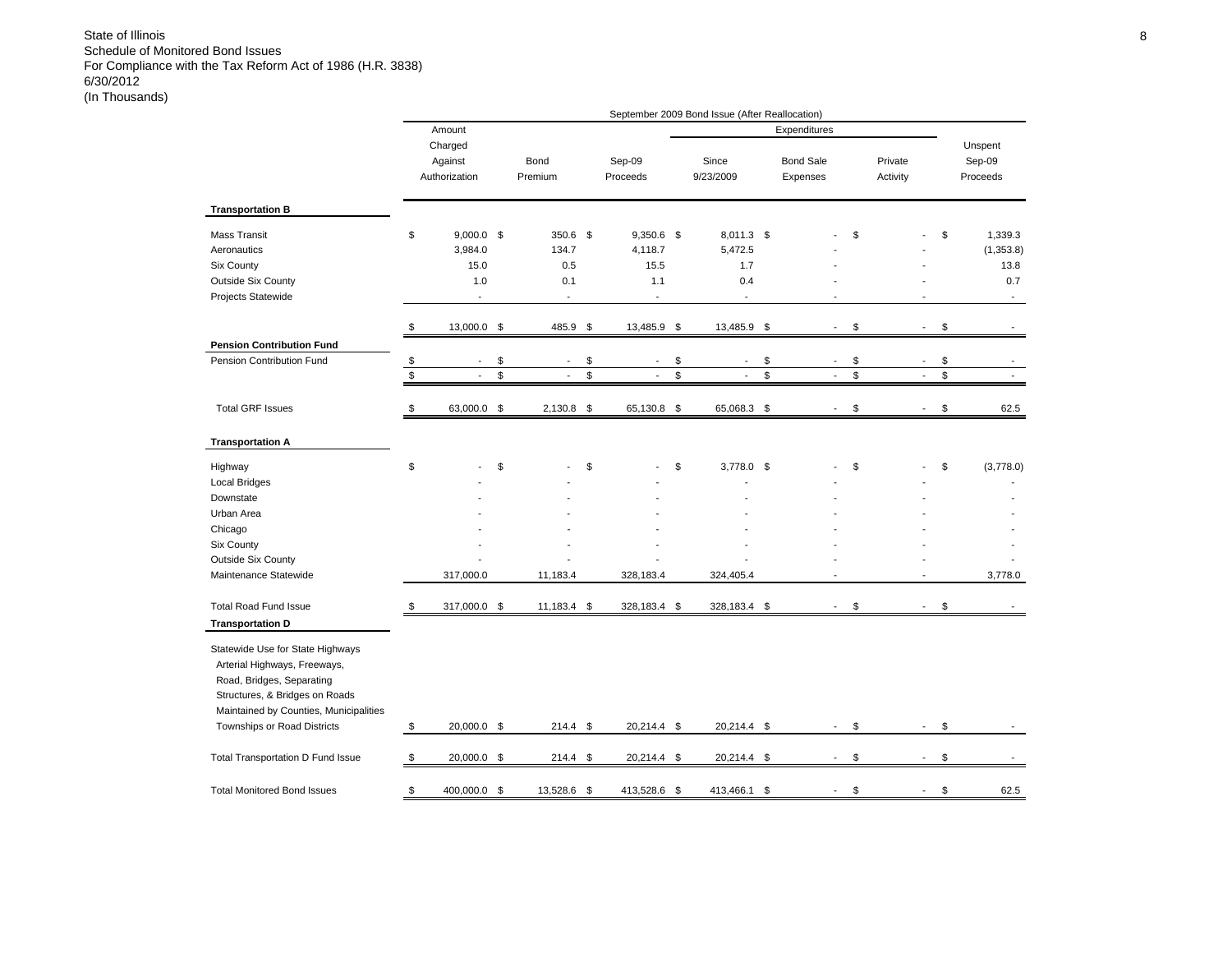|                                   |                    |                                      |                          |                                | Taxable Build America Bond Issue, Series 2010-1 |          |                                 |             |
|-----------------------------------|--------------------|--------------------------------------|--------------------------|--------------------------------|-------------------------------------------------|----------|---------------------------------|-------------|
|                                   | Amount             |                                      |                          |                                | Expenditures                                    |          |                                 |             |
|                                   | Charged            | Bond                                 |                          |                                |                                                 |          | Proceeds                        | Unspent     |
|                                   | Against            | Premium                              | 2010-1                   | Since                          | <b>Bond Sale</b>                                | Private  | Percentage                      | 2010-1      |
|                                   | Authorization      | (Discount)                           | Proceeds                 | 2/4/2010                       | Expenses                                        | Activity | Spent                           | Proceeds    |
| <b>CDB</b>                        |                    |                                      |                          |                                |                                                 |          |                                 |             |
| Education                         | \$<br>185,800.0 \$ | $(1,077.0)$ \$                       | 184,723.0 \$             | 190,271.2 \$                   | 10,738.6 \$                                     |          | \$                              | (16, 286.8) |
| Corrections                       | 14,700.0           | (85.2)                               | 14,614.8                 | 15,455.8                       | 849.6                                           |          |                                 | (1,690.6)   |
| Conservation                      | 14,400.0           | (83.5)                               | 14,316.5                 | 5,755.9                        | 832.3                                           |          |                                 | 7,728.3     |
| Mental Health                     | 25,900.0           | (150.1)                              | 25,749.9                 | 42,001.0                       | 1,496.9                                         |          |                                 | (17,748.0)  |
| <b>State Agencies</b>             | 128,600.0          | (745.4)                              | 127,854.6                | 50,031.5                       | 7,432.7                                         |          |                                 | 70,390.5    |
|                                   | $\mathbf{r}$       | $\sim$                               | $\mathbf{r}$             | $\blacksquare$                 | $\blacksquare$                                  |          |                                 |             |
| Ports                             |                    |                                      |                          |                                |                                                 |          |                                 |             |
| <b>Water Resources</b>            | 3,100.0            | (18.0)                               | 3,082.0                  | 5,608.3                        | 179.2                                           |          |                                 | (2,705.5)   |
| Private Health                    |                    |                                      |                          |                                |                                                 |          |                                 |             |
| Food Production                   |                    |                                      |                          |                                |                                                 |          |                                 |             |
| Library Grants                    |                    |                                      |                          |                                |                                                 |          |                                 |             |
| Aquarium                          |                    |                                      |                          |                                |                                                 |          |                                 |             |
| Local Gov't Grants                |                    | $\overline{\phantom{a}}$             | $\overline{\phantom{a}}$ | 39,730.8                       |                                                 |          |                                 | (39, 730.8) |
| Open Land Trust Program           | 200.0              | (1.2)                                | 198.8                    | 144.4                          | 11.6                                            |          |                                 | 42.8        |
| <b>Expenses Related</b>           |                    |                                      |                          |                                |                                                 |          |                                 |             |
| to Bond Sales                     |                    |                                      | ÷,                       | 21,540.9                       | (21, 540.9)                                     |          |                                 |             |
|                                   |                    |                                      |                          |                                |                                                 |          |                                 |             |
|                                   | \$<br>372,700.0 \$ | $(2, 160.4)$ \$                      | 370,539.6 \$             | 370,539.6 \$                   | $\overline{\phantom{a}}$                        | \$       | 100.00% \$                      |             |
| <b>School Construction</b>        |                    |                                      |                          |                                |                                                 |          |                                 |             |
| <b>School Construction</b>        | \$                 | \$<br>\$                             |                          | \$                             | \$                                              | \$       | \$                              |             |
| School Construction Law           |                    |                                      |                          |                                |                                                 |          |                                 |             |
| School Implemented Projects       |                    |                                      | $\blacksquare$           | Ĭ.                             |                                                 |          |                                 |             |
|                                   |                    |                                      |                          |                                |                                                 |          |                                 |             |
|                                   | \$                 | \$<br>\$                             | $\overline{a}$           | \$<br>$\overline{\phantom{a}}$ | \$                                              | \$       | \$                              |             |
| <b>Coal Development</b>           |                    |                                      |                          |                                |                                                 |          |                                 |             |
| Coal                              | \$                 | \$<br>\$                             |                          | \$                             | \$                                              | \$       | \$                              |             |
| Alternate Sources                 |                    |                                      |                          |                                |                                                 |          |                                 |             |
| <b>Electric Generating</b>        |                    |                                      |                          |                                |                                                 |          |                                 |             |
| <b>Facility Cost Reports</b>      |                    |                                      |                          |                                |                                                 |          |                                 |             |
|                                   |                    |                                      |                          |                                |                                                 |          |                                 |             |
| StatutoryTransfer per PA 096-0045 |                    |                                      | ÷                        | $\overline{\phantom{a}}$       | ż.                                              |          |                                 |             |
|                                   | \$<br>$\mathbf{r}$ | \$<br>\$<br>$\mathcal{L}$            | $\sim$                   | \$<br>$\blacksquare$           | \$<br>÷.                                        | \$       | \$<br>$\mathbb{L}^{\mathbb{N}}$ |             |
| <b>Anti-Pollution</b>             |                    |                                      |                          |                                |                                                 |          |                                 |             |
| Awards & Grants                   | \$                 | \$<br>\$                             | $\overline{a}$           | \$                             | \$                                              | \$       | \$                              |             |
| Leaking Underground               |                    |                                      |                          |                                |                                                 |          |                                 |             |
| Storage Tank Program              |                    |                                      |                          |                                |                                                 |          |                                 |             |
|                                   |                    |                                      |                          |                                |                                                 |          |                                 |             |
|                                   | \$<br>$\sim$       | \$<br>\$<br>$\overline{\phantom{a}}$ | $\overline{a}$           | \$<br>$\sim$                   | \$<br>$\overline{\phantom{a}}$                  | \$       | \$<br>$\overline{\phantom{a}}$  |             |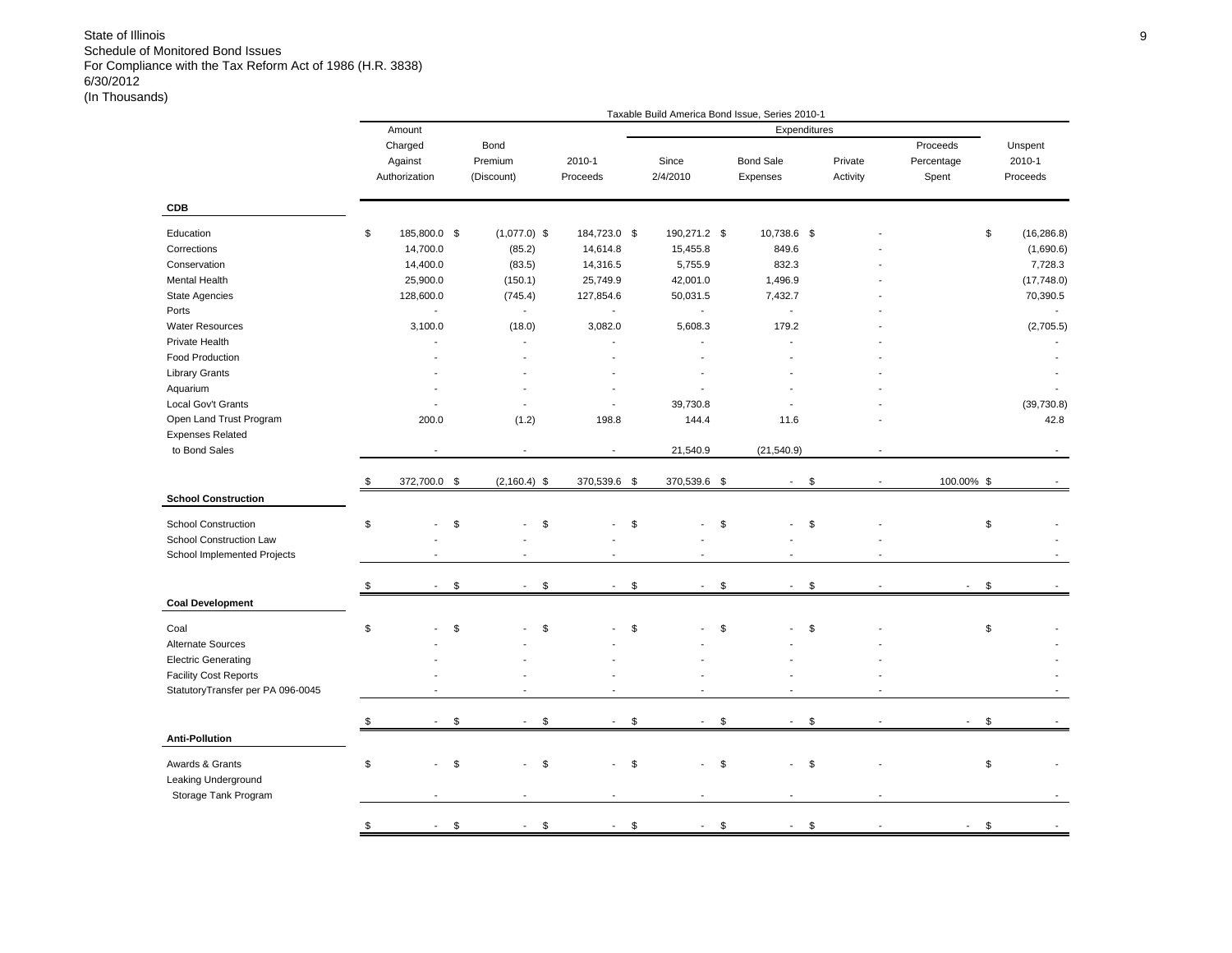|                                                                                                                                                                           |               |                                     |                |                               |                           |             | Taxable Build America Bond Issue, Series 2010-1 |             |                              |      |                          |                                 |      |                               |
|---------------------------------------------------------------------------------------------------------------------------------------------------------------------------|---------------|-------------------------------------|----------------|-------------------------------|---------------------------|-------------|-------------------------------------------------|-------------|------------------------------|------|--------------------------|---------------------------------|------|-------------------------------|
|                                                                                                                                                                           |               | Amount                              |                |                               |                           |             |                                                 |             | Expenditures                 |      |                          |                                 |      |                               |
|                                                                                                                                                                           |               | Charged<br>Against<br>Authorization |                | Bond<br>Premium<br>(Discount) | 2010-1<br>Proceeds        |             | Since<br>2/4/2010                               |             | <b>Bond Sale</b><br>Expenses |      | Private<br>Activity      | Proceeds<br>Percentage<br>Spent |      | Unspent<br>2010-1<br>Proceeds |
| <b>Transportation B</b>                                                                                                                                                   |               |                                     |                |                               |                           |             |                                                 |             |                              |      |                          |                                 |      |                               |
| Mass Transit                                                                                                                                                              | \$            | 150,000.0 \$                        |                | $(869.5)$ \$                  | 149,130.5 \$              |             | 148, 161.4 \$                                   |             |                              | \$   |                          |                                 | \$   | 969.1                         |
| Aeronautics                                                                                                                                                               |               |                                     |                |                               |                           |             | 969.1                                           |             |                              |      |                          |                                 |      | (969.1)                       |
| <b>Six County</b>                                                                                                                                                         |               |                                     |                |                               |                           |             | $\overline{a}$                                  |             |                              |      |                          |                                 |      |                               |
| <b>Outside Six County</b>                                                                                                                                                 |               |                                     |                |                               |                           |             |                                                 |             |                              |      |                          |                                 |      |                               |
| Projects Statewide                                                                                                                                                        |               |                                     |                |                               |                           |             |                                                 |             |                              |      |                          |                                 |      |                               |
|                                                                                                                                                                           | \$            | 150,000.0 \$                        |                | $(869.5)$ \$                  | 149,130.5 \$              |             | 149,130.4 \$                                    |             | $\blacksquare$               | \$   |                          | 100.00% \$                      |      |                               |
| <b>Pension Contribution Fund</b>                                                                                                                                          |               |                                     |                |                               |                           |             |                                                 |             |                              |      |                          |                                 |      |                               |
| Pension Contribution Fund                                                                                                                                                 | \$            | $\overline{\phantom{a}}$            | \$             | \$<br>$\sim$                  | $\blacksquare$            | \$          | $\overline{\phantom{a}}$                        | \$          | $\blacksquare$               | \$   | $\tilde{\phantom{a}}$    |                                 | \$   |                               |
|                                                                                                                                                                           | $\mathfrak s$ | $\overline{a}$                      | $\mathfrak{S}$ | $\mathbb{S}$<br>$\mathcal{L}$ | $\mathbb{Z}^{\mathbb{Z}}$ | $\mathbb S$ | $\mathcal{L}$                                   | $\mathbb S$ | $\mathcal{L}^{\mathcal{A}}$  | $\$$ | $\overline{a}$           | $\mathbf{r}$                    | $\$$ |                               |
| <b>Total GRF Issues</b>                                                                                                                                                   | \$            | 522,700.0 \$                        |                | $(3,029.9)$ \$                | 519,670.1 \$              |             | 519,670.1 \$                                    |             |                              | \$   |                          | 100.00% \$                      |      |                               |
| <b>Transportation A</b>                                                                                                                                                   |               |                                     |                |                               |                           |             |                                                 |             |                              |      |                          |                                 |      |                               |
| Highway                                                                                                                                                                   | \$            | $5,100.0$ \$                        |                | $(29.6)$ \$                   | 5,070.4 \$                |             | 940.3 \$                                        |             |                              | \$   |                          |                                 | \$   | 4,130.1                       |
| <b>Local Bridges</b>                                                                                                                                                      |               |                                     |                |                               |                           |             |                                                 |             |                              |      |                          |                                 |      |                               |
| Downstate                                                                                                                                                                 |               |                                     |                |                               |                           |             |                                                 |             |                              |      |                          |                                 |      |                               |
| Urban Area                                                                                                                                                                |               |                                     |                |                               |                           |             |                                                 |             |                              |      |                          |                                 |      |                               |
| Chicago                                                                                                                                                                   |               |                                     |                |                               |                           |             |                                                 |             |                              |      |                          |                                 |      |                               |
| Six County                                                                                                                                                                |               |                                     |                |                               |                           |             |                                                 |             |                              |      |                          |                                 |      |                               |
| <b>Outside Six County</b>                                                                                                                                                 |               |                                     |                |                               |                           |             |                                                 |             |                              |      |                          |                                 |      |                               |
| Maintenance Statewide                                                                                                                                                     |               | 325,400.0                           |                | (1,886.2)                     | 323,513.8                 |             | 327,643.9                                       |             |                              |      |                          |                                 |      | (4, 130.1)                    |
| <b>Total Road Fund Issue</b>                                                                                                                                              | \$            | 330,500.0 \$                        |                | $(1,915.8)$ \$                | 328,584.2 \$              |             | 328,584.1 \$                                    |             | $\overline{\phantom{a}}$     | \$   |                          | 100.00% \$                      |      |                               |
| <b>Transportation D</b>                                                                                                                                                   |               |                                     |                |                               |                           |             |                                                 |             |                              |      |                          |                                 |      |                               |
| Statewide Use for State Highways<br>Arterial Highways, Freeways,<br>Road, Bridges, Separating<br>Structures, & Bridges on Roads<br>Maintained by Counties, Municipalities |               |                                     |                |                               |                           |             |                                                 |             |                              |      |                          |                                 |      |                               |
| Townships or Road Districts                                                                                                                                               | \$            | 146,800.0 \$                        |                | $(850.9)$ \$                  | 145,949.1 \$              |             | 145,949.1 \$                                    |             | $\blacksquare$               | \$   |                          |                                 | \$   |                               |
| Total Transportation D Fund Issue                                                                                                                                         | \$            | 146,800.0 \$                        |                | $(850.9)$ \$                  | 145,949.1 \$              |             | 145,949.1                                       | \$          | $\sim$                       | \$   | $\overline{\phantom{a}}$ | 100.00% \$                      |      |                               |
| <b>Total Monitored Bond Issues</b>                                                                                                                                        | \$            | 1,000,000.0 \$                      |                | $(5,796.6)$ \$                | 994,203.4 \$              |             | 994,203.4 \$                                    |             | $\overline{\phantom{a}}$     | \$   |                          | 100.00% \$                      |      |                               |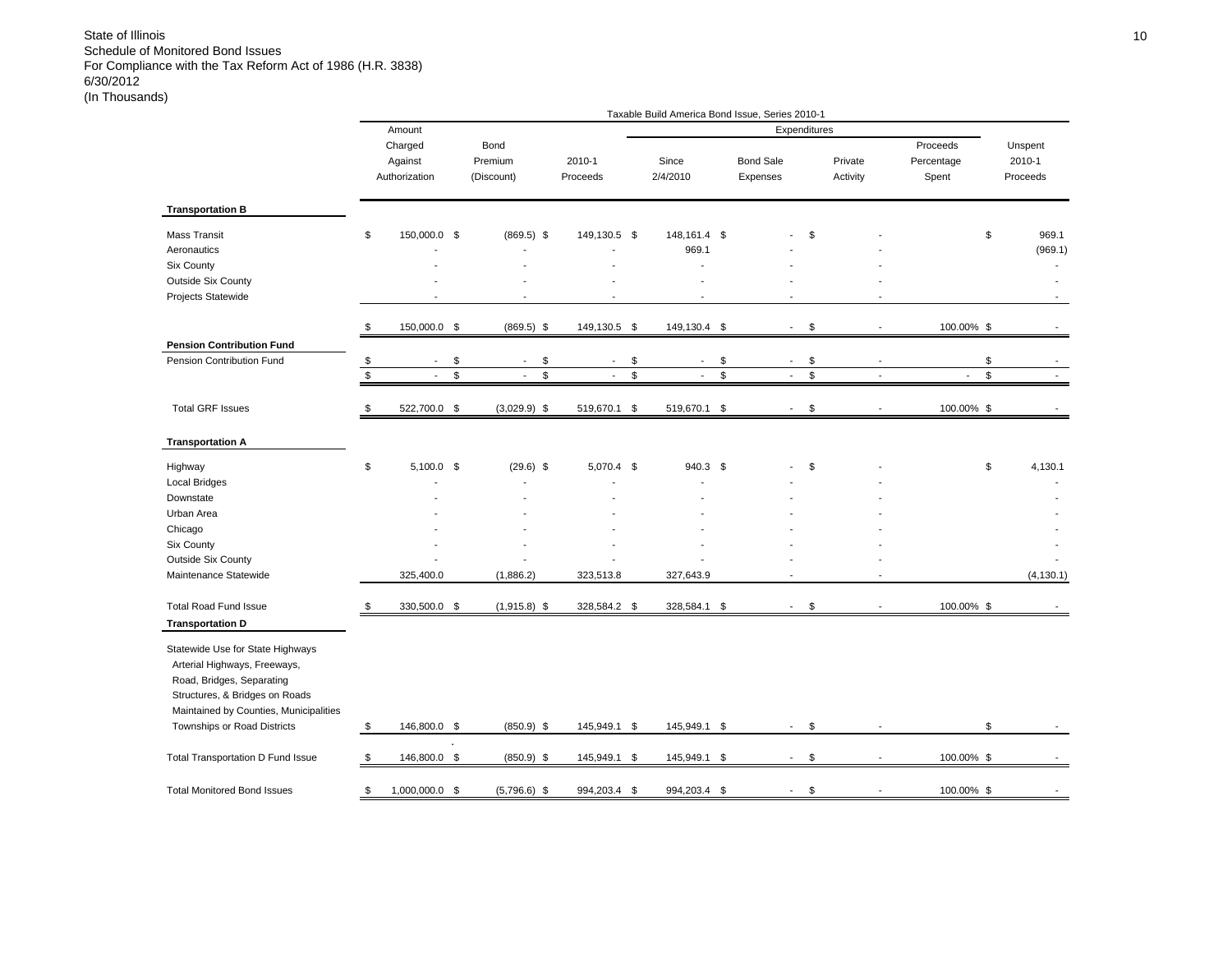|                                                                                                                                                                                                                                                                             |               |                                     |                               |                      |                    | Taxable Build America Bond Issue, Series 2010-3 |                                |                     |                                 |                               |
|-----------------------------------------------------------------------------------------------------------------------------------------------------------------------------------------------------------------------------------------------------------------------------|---------------|-------------------------------------|-------------------------------|----------------------|--------------------|-------------------------------------------------|--------------------------------|---------------------|---------------------------------|-------------------------------|
|                                                                                                                                                                                                                                                                             |               | Amount                              |                               |                      |                    |                                                 | Expenditures                   |                     |                                 |                               |
|                                                                                                                                                                                                                                                                             |               | Charged<br>Against<br>Authorization | Bond<br>Premium<br>(Discount) |                      | 2010-3<br>Proceeds | Since<br>4/26/2010                              | <b>Bond Sale</b><br>Expenses   | Private<br>Activity | Proceeds<br>Percentage<br>Spent | Unspent<br>2010-3<br>Proceeds |
| CDB                                                                                                                                                                                                                                                                         |               |                                     |                               |                      |                    |                                                 |                                |                     |                                 |                               |
| Education<br>Corrections<br>Conservation<br>Mental Health<br><b>State Agencies</b><br>Ports<br><b>Water Resources</b><br>Private Health<br>Food Production<br><b>Library Grants</b><br>Aquarium<br>Local Gov't Grants<br>Open Land Trust Program<br><b>Expenses Related</b> | $\mathfrak s$ |                                     | \$                            | \$                   |                    | \$                                              | \$                             | \$                  |                                 | \$                            |
| to Bond Sales                                                                                                                                                                                                                                                               |               |                                     |                               |                      |                    |                                                 |                                |                     |                                 |                               |
|                                                                                                                                                                                                                                                                             |               |                                     |                               |                      |                    |                                                 |                                |                     |                                 |                               |
|                                                                                                                                                                                                                                                                             | \$            | $\overline{\phantom{a}}$            | $\mathfrak s$                 | \$<br>$\sim$         | $\sim$             | \$<br>$\sim$                                    | \$<br>$\sim$                   | \$                  | $\overline{\phantom{a}}$        | $\mathfrak s$                 |
| <b>School Construction</b>                                                                                                                                                                                                                                                  |               |                                     |                               |                      |                    |                                                 |                                |                     |                                 |                               |
| <b>School Construction</b><br>School Construction Law<br>School Implemented Projects                                                                                                                                                                                        | $\mathfrak s$ | 64,000.0                            | \$                            | \$<br>(376.7)        | ÷,<br>63,623.3     | \$<br>÷,<br>822.7<br>62,800.6                   | \$                             | \$                  |                                 | \$<br>(822.7)<br>822.7        |
|                                                                                                                                                                                                                                                                             | \$            | 64,000.0 \$                         |                               | $(376.7)$ \$         | 63,623.3 \$        | 63,623.3 \$                                     | $\sim$                         | \$                  | 100.00% \$                      |                               |
| <b>Coal Development</b>                                                                                                                                                                                                                                                     |               |                                     |                               |                      |                    |                                                 |                                |                     |                                 |                               |
| Coal<br>Alternate Sources<br><b>Electric Generating</b><br><b>Facility Cost Reports</b><br>StatutoryTransfer per PA 096-0045                                                                                                                                                | \$            |                                     | \$                            | \$                   | $\overline{a}$     | \$<br>$\overline{a}$                            | \$<br>$\overline{\phantom{a}}$ | \$                  |                                 | \$                            |
|                                                                                                                                                                                                                                                                             | \$            |                                     | \$                            | \$<br>$\mathbf{r}$   | $\mathbf{r}$       | \$<br>$\overline{\phantom{a}}$                  | \$<br>$\mathbf{r}$             | \$                  |                                 | \$                            |
| <b>Anti-Pollution</b>                                                                                                                                                                                                                                                       |               |                                     |                               |                      |                    |                                                 |                                |                     |                                 |                               |
| Awards & Grants<br>Leaking Underground<br>Storage Tank Program                                                                                                                                                                                                              | \$            |                                     | \$                            | \$                   | $\blacksquare$     | \$                                              | \$<br>$\overline{\phantom{a}}$ | \$                  |                                 | \$                            |
|                                                                                                                                                                                                                                                                             | \$            | $\blacksquare$                      | \$                            | \$<br>$\blacksquare$ | $\sim$             | \$<br>$\blacksquare$                            | \$<br>$\blacksquare$           | \$                  |                                 | \$                            |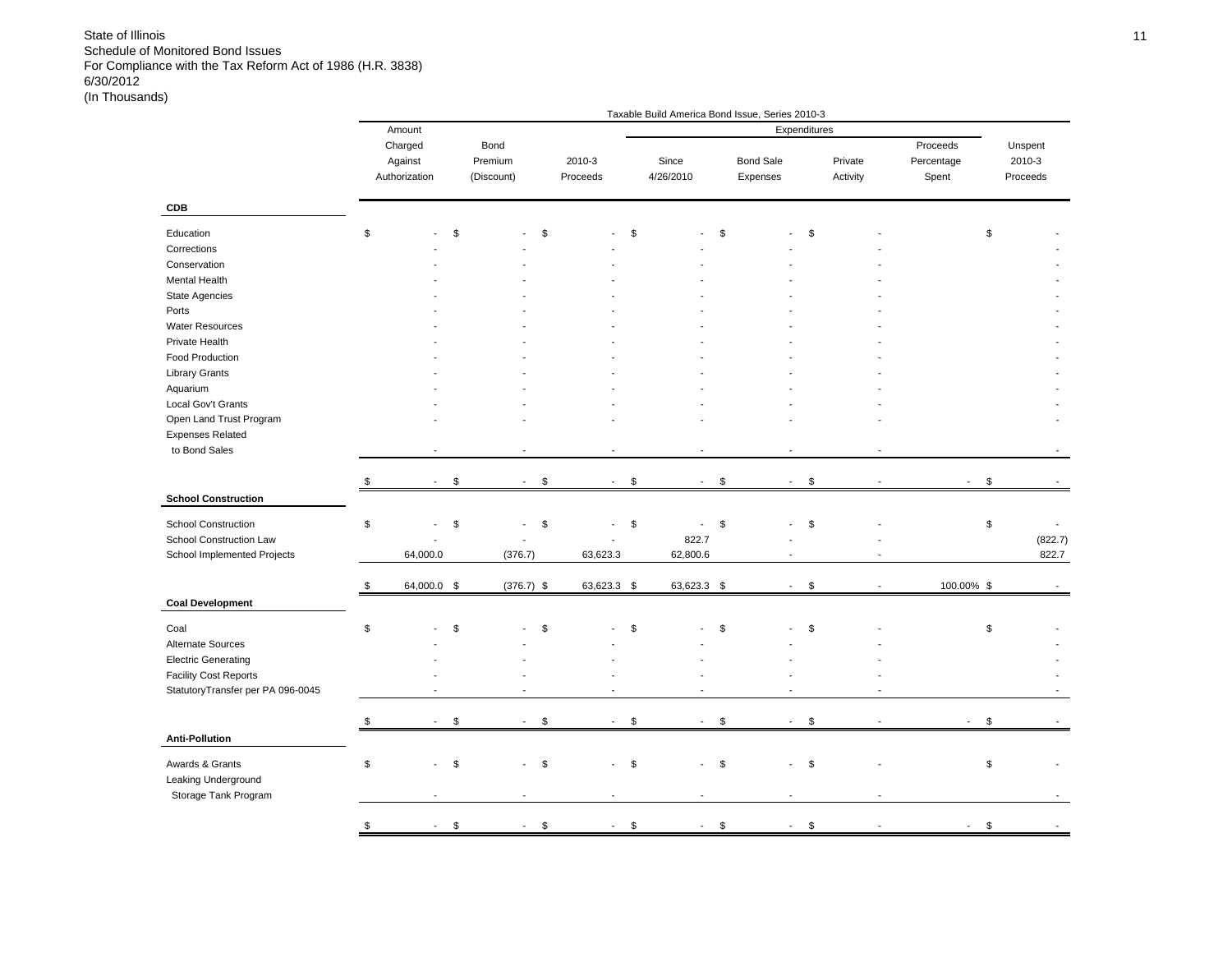|                                                                                                                                                                           |                      |                          |                     |                                |                                            |                   | Taxable Build America Bond Issue, Series 2010-3 |                   |                  |                    |          |                |            |          |                |
|---------------------------------------------------------------------------------------------------------------------------------------------------------------------------|----------------------|--------------------------|---------------------|--------------------------------|--------------------------------------------|-------------------|-------------------------------------------------|-------------------|------------------|--------------------|----------|----------------|------------|----------|----------------|
|                                                                                                                                                                           |                      | Amount                   |                     |                                |                                            |                   |                                                 |                   |                  | Expenditures       |          |                |            |          |                |
|                                                                                                                                                                           |                      | Charged                  |                     | Bond                           |                                            |                   |                                                 |                   |                  |                    |          |                | Proceeds   |          | Unspent        |
|                                                                                                                                                                           |                      | Against                  |                     | Premium                        | 2010-3                                     |                   | Since                                           |                   | <b>Bond Sale</b> |                    | Private  |                | Percentage |          | 2010-3         |
|                                                                                                                                                                           |                      | Authorization            |                     | (Discount)                     | Proceeds                                   |                   | 4/26/2010                                       |                   | Expenses         |                    | Activity |                | Spent      |          | Proceeds       |
|                                                                                                                                                                           |                      |                          |                     |                                |                                            |                   |                                                 |                   |                  |                    |          |                |            |          |                |
| <b>Transportation B</b>                                                                                                                                                   |                      |                          |                     |                                |                                            |                   |                                                 |                   |                  |                    |          |                |            |          |                |
| Mass Transit                                                                                                                                                              | \$                   | $\blacksquare$           | \$                  | \$<br>$\overline{\phantom{a}}$ | $\overline{\phantom{a}}$                   | \$                | 43,195.9 \$                                     |                   |                  | \$                 |          |                |            | \$       | (43, 195.9)    |
| Aeronautics                                                                                                                                                               |                      | 20,000.0                 |                     | (117.7)                        | 19,882.3                                   |                   | 6,858.7                                         |                   |                  |                    |          |                |            |          | 13,023.6       |
| Six County                                                                                                                                                                |                      |                          |                     | $\overline{a}$                 | $\overline{\phantom{a}}$                   |                   | $\blacksquare$                                  |                   |                  |                    |          |                |            |          |                |
| <b>Outside Six County</b>                                                                                                                                                 |                      |                          |                     | $\overline{a}$                 | $\blacksquare$                             |                   | 2,054.2                                         |                   |                  |                    |          |                |            |          | (2,054.2)      |
| Projects Statewide                                                                                                                                                        |                      | 35,000.0                 |                     | (206.0)                        | 34,794.0                                   |                   | 2,567.4                                         |                   |                  |                    |          |                |            |          | 32,226.6       |
|                                                                                                                                                                           |                      |                          |                     |                                |                                            |                   |                                                 |                   |                  |                    |          |                |            |          |                |
|                                                                                                                                                                           | \$                   | 55,000.0 \$              |                     | $(323.7)$ \$                   | 54,676.3 \$                                |                   | 54,676.3 \$                                     |                   | $\sim$           | \$                 |          |                | 100.00% \$ |          | $\blacksquare$ |
| <b>Pension Contribution Fund</b>                                                                                                                                          |                      |                          |                     |                                |                                            |                   |                                                 |                   |                  |                    |          |                |            |          |                |
| Pension Contribution Fund                                                                                                                                                 | \$<br>$$\mathbb{S}$$ | $\overline{\phantom{a}}$ | \$<br>$\mathsf{\$}$ | \$<br>$\sim$<br>$\mathbb{S}$   | $\overline{\phantom{a}}$<br>$\overline{a}$ | \$<br>$\mathbb S$ | $\blacksquare$                                  | \$<br>$\mathbb S$ |                  | \$<br>$\mathbb{S}$ |          | $\mathbf{r}$   |            | \$<br>\$ |                |
|                                                                                                                                                                           |                      |                          |                     |                                |                                            |                   |                                                 |                   |                  |                    |          |                |            |          |                |
| <b>Total GRF Issues</b>                                                                                                                                                   | \$                   | 119,000.0 \$             |                     | $(700.4)$ \$                   | 118,299.6 \$                               |                   | 118,299.6 \$                                    |                   | $\sim$           | \$                 |          | $\blacksquare$ | 100.00% \$ |          |                |
| <b>Transportation A</b>                                                                                                                                                   |                      |                          |                     |                                |                                            |                   |                                                 |                   |                  |                    |          |                |            |          |                |
| Highway                                                                                                                                                                   | \$                   |                          | \$                  | \$                             |                                            | \$                |                                                 | \$                |                  | \$                 |          |                |            | \$       |                |
| <b>Local Bridges</b>                                                                                                                                                      |                      |                          |                     |                                |                                            |                   |                                                 |                   |                  |                    |          |                |            |          |                |
| Downstate                                                                                                                                                                 |                      |                          |                     |                                |                                            |                   |                                                 |                   |                  |                    |          |                |            |          |                |
| Urban Area                                                                                                                                                                |                      |                          |                     |                                |                                            |                   |                                                 |                   |                  |                    |          |                |            |          |                |
| Chicago                                                                                                                                                                   |                      |                          |                     |                                |                                            |                   |                                                 |                   |                  |                    |          |                |            |          |                |
| Six County                                                                                                                                                                |                      |                          |                     |                                |                                            |                   |                                                 |                   |                  |                    |          |                |            |          |                |
| <b>Outside Six County</b>                                                                                                                                                 |                      |                          |                     |                                |                                            |                   |                                                 |                   |                  |                    |          |                |            |          |                |
| Maintenance Statewide                                                                                                                                                     |                      | 336,000.0                |                     | (1,977.6)                      | 334,022.4                                  |                   | 334,022.4                                       |                   |                  |                    |          |                |            |          |                |
|                                                                                                                                                                           |                      |                          |                     |                                |                                            |                   |                                                 |                   |                  |                    |          |                |            |          |                |
| <b>Total Road Fund Issue</b>                                                                                                                                              | \$                   | 336,000.0 \$             |                     | $(1,977.6)$ \$                 | 334,022.4 \$                               |                   | 334,022.4 \$                                    |                   | $\sim$           | \$                 |          |                | 100.00% \$ |          |                |
| <b>Transportation D</b>                                                                                                                                                   |                      |                          |                     |                                |                                            |                   |                                                 |                   |                  |                    |          |                |            |          |                |
| Statewide Use for State Highways<br>Arterial Highways, Freeways,<br>Road, Bridges, Separating<br>Structures, & Bridges on Roads<br>Maintained by Counties, Municipalities |                      |                          |                     |                                |                                            |                   |                                                 |                   |                  |                    |          |                |            |          |                |
| Townships or Road Districts                                                                                                                                               | \$                   | 245,000.0 \$             |                     | $(1,442.0)$ \$                 | 243,558.0 \$                               |                   | 243,558.0 \$                                    |                   | $\sim$           | \$                 |          |                |            | \$       |                |
|                                                                                                                                                                           |                      |                          |                     |                                |                                            |                   |                                                 |                   |                  |                    |          |                |            |          |                |
| <b>Total Transportation D Fund Issue</b>                                                                                                                                  | \$                   | 245,000.0 \$             |                     | $(1,442.0)$ \$                 | 243,558.0 \$                               |                   | 243,558.0 \$                                    |                   | $\sim$           | \$                 |          | $\blacksquare$ | 100.00% \$ |          |                |
| <b>Total Monitored Bond Issues</b>                                                                                                                                        | \$                   | 700,000.0 \$             |                     | $(4, 120.0)$ \$                | 695,880.0 \$                               |                   | 695,880.1 \$                                    |                   |                  | \$                 |          |                | 100.00% \$ |          |                |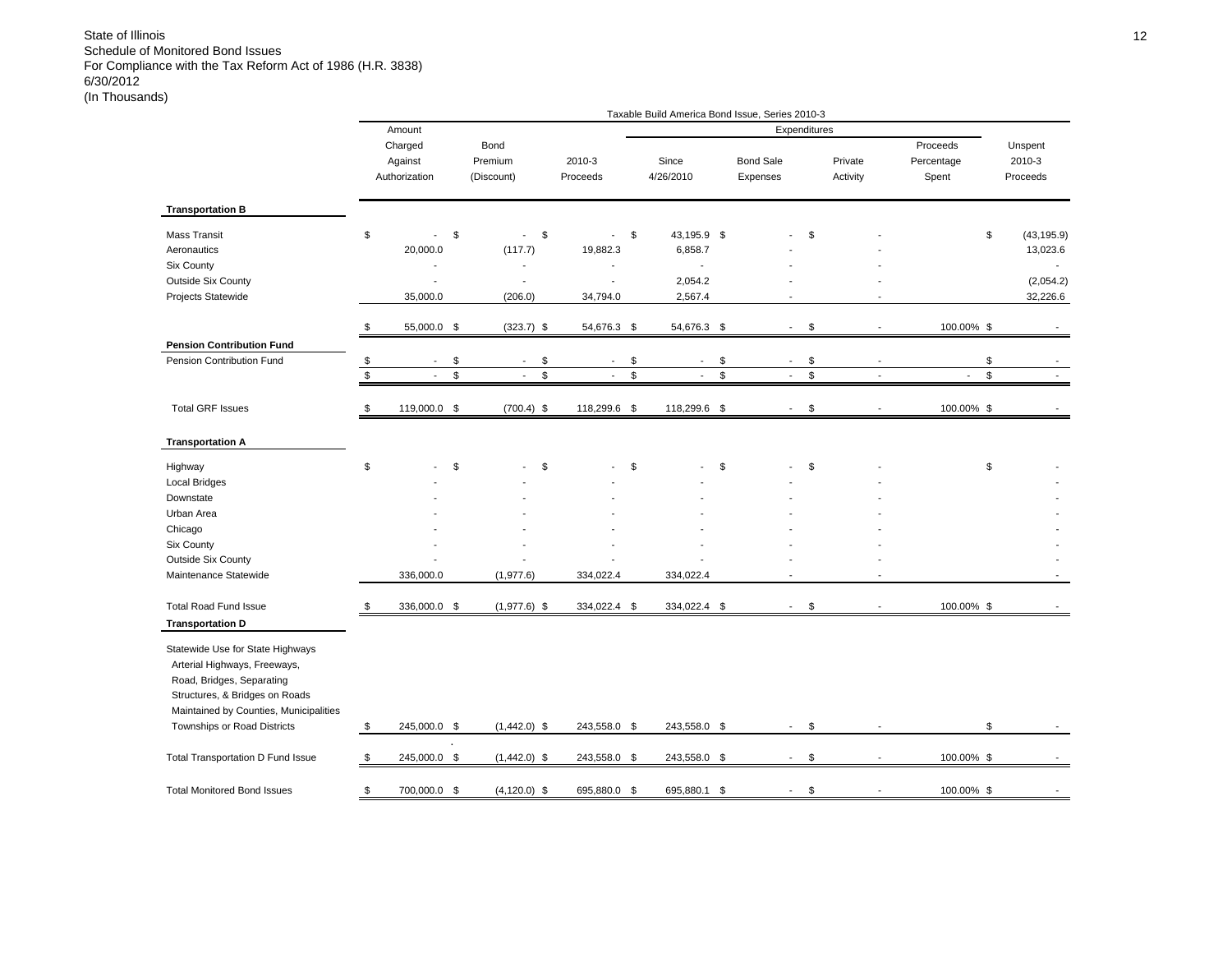|                                                                                                 |                                     |                                      |                    | Taxable Build America Bond Issue, Series 2010-5 (After Reallocation) |                              |              |                     |                                 |                               |
|-------------------------------------------------------------------------------------------------|-------------------------------------|--------------------------------------|--------------------|----------------------------------------------------------------------|------------------------------|--------------|---------------------|---------------------------------|-------------------------------|
|                                                                                                 | Amount                              |                                      |                    |                                                                      |                              | Expenditures |                     |                                 |                               |
|                                                                                                 | Charged<br>Against<br>Authorization | Bond<br>Premium<br>(Discount)        | 2010-5<br>Proceeds | Since<br>7/21/2010                                                   | <b>Bond Sale</b><br>Expenses |              | Private<br>Activity | Proceeds<br>Percentage<br>Spent | Unspent<br>2010-5<br>Proceeds |
| <b>CDB</b>                                                                                      |                                     |                                      |                    |                                                                      |                              |              |                     |                                 |                               |
| Education<br>Corrections<br>Conservation                                                        | \$                                  | \$<br>\$                             |                    | \$                                                                   | \$                           | \$           |                     |                                 | \$                            |
| <b>Mental Health</b><br><b>State Agencies</b><br>Ports                                          |                                     |                                      |                    |                                                                      |                              |              |                     |                                 |                               |
| <b>Water Resources</b><br>Private Health<br><b>Food Production</b>                              |                                     |                                      |                    |                                                                      |                              |              |                     |                                 |                               |
| <b>Library Grants</b><br>Aquarium<br>Local Gov't Grants                                         |                                     |                                      |                    |                                                                      |                              |              |                     |                                 |                               |
| Open Land Trust Program<br><b>Expenses Related</b><br>to Bond Sales                             |                                     |                                      |                    | $\blacksquare$                                                       | $\overline{a}$               |              |                     |                                 |                               |
| <b>School Construction</b>                                                                      | \$<br>$\overline{\phantom{a}}$      | \$<br>\$<br>$\overline{\phantom{a}}$ | $\blacksquare$     | \$<br>$\overline{\phantom{a}}$                                       | \$<br>$\blacksquare$         | \$           |                     |                                 | \$                            |
| <b>School Construction</b><br>School Construction Law<br>School Implemented Projects            | \$<br>$\overline{a}$                | \$<br>\$                             | $\overline{a}$     | \$                                                                   | \$<br>$\overline{a}$         | \$           |                     |                                 | \$                            |
| <b>Coal Development</b>                                                                         | \$<br>$\blacksquare$                | \$<br>\$<br>$\sim$                   | $\sim$             | \$<br>$\blacksquare$                                                 | \$<br>$\blacksquare$         | \$           |                     |                                 | \$                            |
| Coal<br>Alternate Sources                                                                       | \$                                  | \$<br>\$                             |                    | \$                                                                   | \$                           | \$           |                     |                                 | \$                            |
| <b>Electric Generating</b><br><b>Facility Cost Reports</b><br>StatutoryTransfer per PA 096-0045 |                                     |                                      |                    | ÷.                                                                   | $\overline{a}$               |              |                     |                                 |                               |
|                                                                                                 | \$<br>$\sim$                        | \$<br>\$<br>$\sim$                   | $\sim$             | \$<br>$\blacksquare$                                                 | \$<br>$\sim$                 | \$           | $\sim$              | $\overline{\phantom{a}}$        | \$                            |
| <b>Anti-Pollution</b><br>Awards & Grants<br>Leaking Underground                                 | \$<br>28,500.0 \$                   | $(173.9)$ \$                         | 28,326.1 \$        | 28,276.2 \$                                                          | $\blacksquare$               | \$           |                     |                                 | \$<br>49.9                    |
| Storage Tank Program                                                                            | \$<br>28,500.0 \$                   | $(173.9)$ \$                         | 28,326.1 \$        | 28,276.2 \$                                                          | $\blacksquare$               | \$           |                     | 99.82% \$                       | 49.9                          |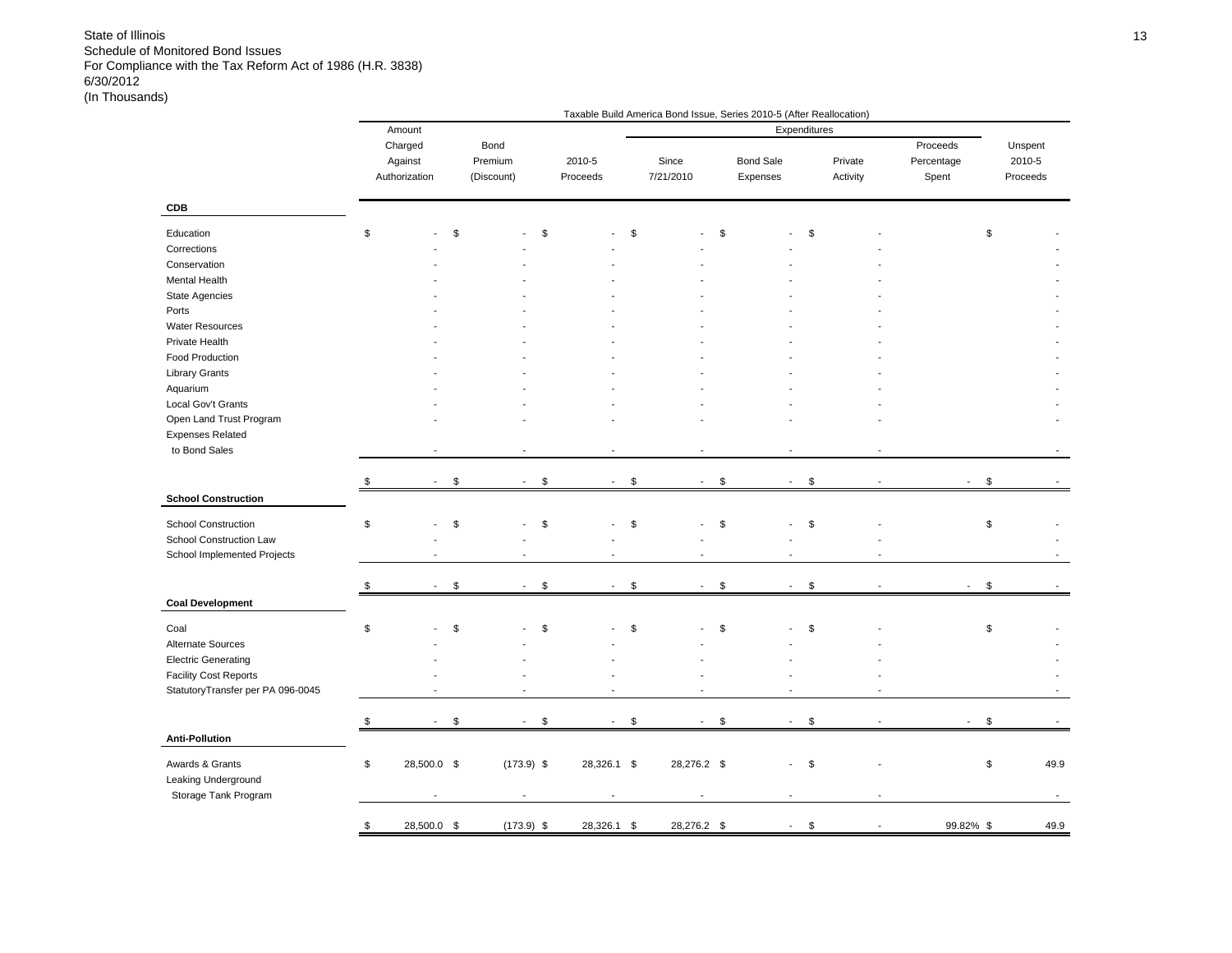|                                                                                                                                                                           |                |                                     |             |                               |                    | Taxable Build America Bond Issue, Series 2010-5 (After Reallocation) |                                |                                |                                 |                |                               |
|---------------------------------------------------------------------------------------------------------------------------------------------------------------------------|----------------|-------------------------------------|-------------|-------------------------------|--------------------|----------------------------------------------------------------------|--------------------------------|--------------------------------|---------------------------------|----------------|-------------------------------|
|                                                                                                                                                                           |                | Amount                              |             |                               |                    |                                                                      | Expenditures                   |                                |                                 |                |                               |
|                                                                                                                                                                           |                | Charged<br>Against<br>Authorization |             | Bond<br>Premium<br>(Discount) | 2010-5<br>Proceeds | Since<br>7/21/2010                                                   | <b>Bond Sale</b><br>Expenses   | Private<br>Activity            | Proceeds<br>Percentage<br>Spent |                | Unspent<br>2010-5<br>Proceeds |
| <b>Transportation B</b>                                                                                                                                                   |                |                                     |             |                               |                    |                                                                      |                                |                                |                                 |                |                               |
| <b>Mass Transit</b>                                                                                                                                                       | \$             | 179,831.2 \$                        |             | $(1,097.0)$ \$                | 178,734.2 \$       | 178,656.5                                                            |                                | \$                             |                                 | \$             | 77.7                          |
| Aeronautics                                                                                                                                                               |                |                                     |             |                               |                    |                                                                      |                                |                                |                                 |                | $\overline{\phantom{a}}$      |
| Six County                                                                                                                                                                |                |                                     |             |                               |                    |                                                                      |                                |                                |                                 |                |                               |
| <b>Outside Six County</b>                                                                                                                                                 |                |                                     |             |                               |                    | 77.7                                                                 |                                |                                |                                 |                | (77.7)                        |
| Projects Statewide                                                                                                                                                        |                |                                     |             |                               |                    | $\overline{\phantom{a}}$                                             |                                |                                |                                 |                | $\overline{\phantom{a}}$      |
|                                                                                                                                                                           | \$             | 179,831.2 \$                        |             | $(1,097.0)$ \$                | 178,734.2 \$       | 178,734.2 \$                                                         | $\blacksquare$                 | \$                             | 100.00% \$                      |                |                               |
| <b>Pension Contribution Fund</b>                                                                                                                                          |                |                                     |             |                               |                    |                                                                      |                                |                                |                                 |                |                               |
| Pension Contribution Fund                                                                                                                                                 | \$             | $\overline{\phantom{a}}$            | \$          | \$<br>$\sim$                  | $\sim$             | \$<br>$\overline{\phantom{a}}$                                       | \$<br>$\overline{\phantom{a}}$ | \$<br>$\overline{\phantom{a}}$ |                                 | \$             | $\overline{\phantom{a}}$      |
|                                                                                                                                                                           | $$\mathbb{S}$$ | $\overline{a}$                      | $\mathbb S$ | \$<br>$\mathbf{r}$            | $\mathcal{L}$      | \$<br>$\overline{a}$                                                 | \$<br>$\overline{a}$           | \$<br>$\overline{a}$           |                                 | $$\mathbb{S}$$ | $\overline{a}$                |
| <b>Total GRF Issues</b>                                                                                                                                                   | \$             | 208,331.2 \$                        |             | $(1,270.9)$ \$                | 207,060.3 \$       | 207,010.4 \$                                                         | ٠                              | \$                             | 99.98% \$                       |                | 49.9                          |
| <b>Transportation A</b>                                                                                                                                                   |                |                                     |             |                               |                    |                                                                      |                                |                                |                                 |                |                               |
| Highway                                                                                                                                                                   | \$             |                                     | \$          | \$                            |                    | \$                                                                   | \$                             | \$                             |                                 | \$             |                               |
| <b>Local Bridges</b>                                                                                                                                                      |                |                                     |             |                               |                    |                                                                      |                                |                                |                                 |                |                               |
| Downstate                                                                                                                                                                 |                |                                     |             |                               |                    |                                                                      |                                |                                |                                 |                |                               |
| Urban Area                                                                                                                                                                |                |                                     |             |                               |                    |                                                                      |                                |                                |                                 |                |                               |
| Chicago                                                                                                                                                                   |                |                                     |             |                               |                    |                                                                      |                                |                                |                                 |                |                               |
| Six County                                                                                                                                                                |                |                                     |             |                               |                    |                                                                      |                                |                                |                                 |                |                               |
| Outside Six County                                                                                                                                                        |                |                                     |             |                               |                    |                                                                      |                                |                                |                                 |                |                               |
| Maintenance Statewide                                                                                                                                                     |                | 286,750.0                           |             | (1,769.3)                     | 284,980.7          | 234,431.1                                                            |                                |                                |                                 |                | 50,549.6                      |
| <b>Total Road Fund Issue</b>                                                                                                                                              | \$             | 286,750.0 \$                        |             | $(1,769.3)$ \$                | 284,980.7 \$       | 234,431.1 \$                                                         | $\blacksquare$                 | \$                             | 82.26% \$                       |                | 50,549.6                      |
| <b>Transportation D</b>                                                                                                                                                   |                |                                     |             |                               |                    |                                                                      |                                |                                |                                 |                |                               |
| Statewide Use for State Highways<br>Arterial Highways, Freeways,<br>Road, Bridges, Separating<br>Structures, & Bridges on Roads<br>Maintained by Counties, Municipalities |                |                                     |             |                               |                    |                                                                      |                                |                                |                                 |                |                               |
| Townships or Road Districts                                                                                                                                               | \$             | 404,918.8 \$                        |             | $(2,450.1)$ \$                | 402,468.7 \$       | 402,468.7 \$                                                         | $\blacksquare$                 | \$                             |                                 | \$             |                               |
| Total Transportation D Fund Issue                                                                                                                                         | \$             | 404,918.8 \$                        |             | $(2,450.1)$ \$                | 402,468.7 \$       | 402,468.7 \$                                                         | $\sim$                         | \$                             | 100.00% \$                      |                |                               |
| <b>Total Monitored Bond Issues</b>                                                                                                                                        | \$             | 900,000.0 \$                        |             | $(5,490.3)$ \$                | 894,509.7 \$       | 843,910.2 \$                                                         | $\overline{\phantom{a}}$       | \$                             | 94.34% \$                       |                | 50,599.5                      |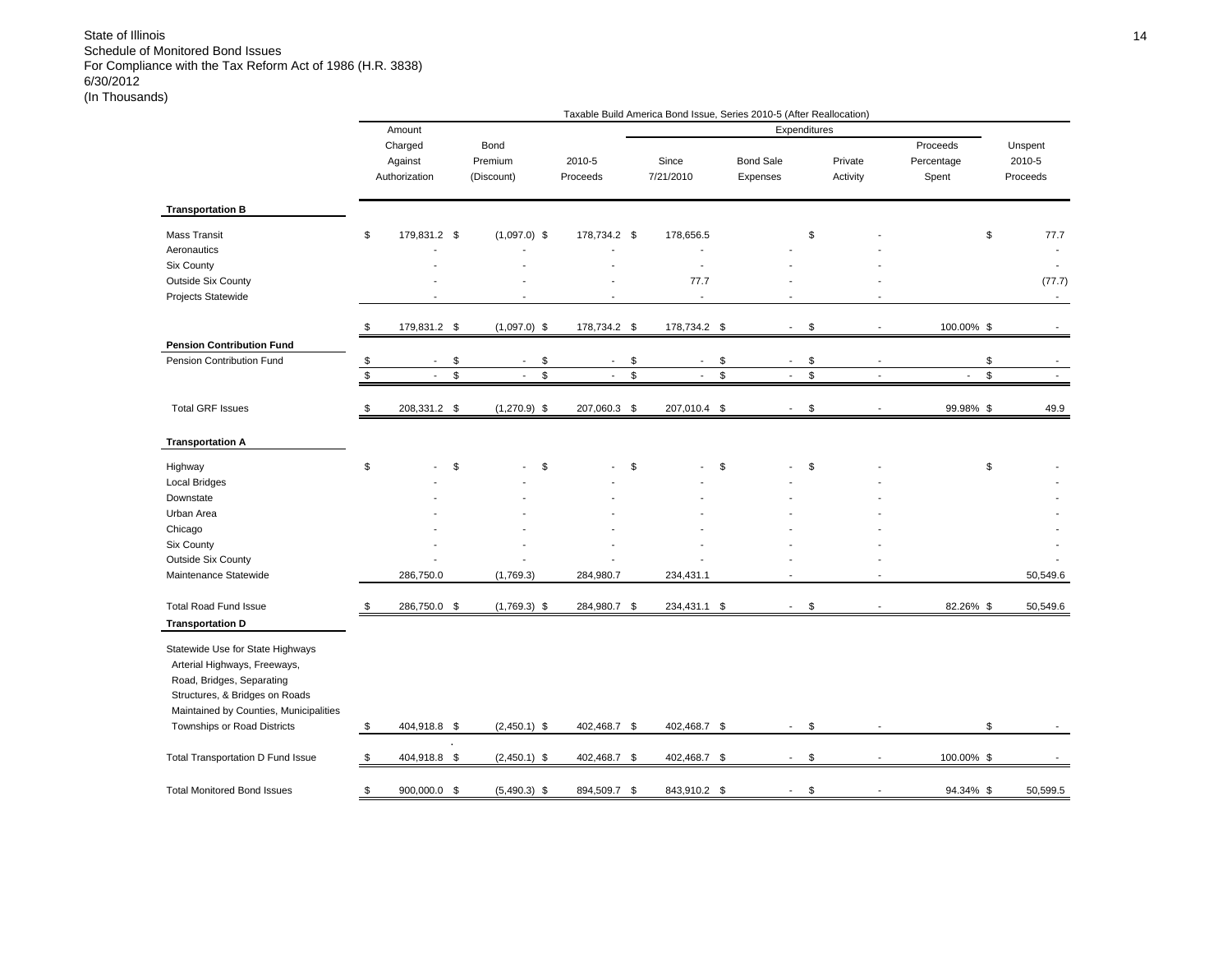|                                   |                          |              |                      | January Bond Issue, Series 2012-A |                      |          |                |                   |
|-----------------------------------|--------------------------|--------------|----------------------|-----------------------------------|----------------------|----------|----------------|-------------------|
|                                   | Amount                   |              |                      |                                   | Expenditures         |          |                |                   |
|                                   | Charged                  | Bond         |                      |                                   |                      |          |                | Unspent           |
|                                   | Against                  | Premium      | Jan 2012 A           | Since                             | <b>Bond Sale</b>     | Private  |                | Jan 2012 A        |
|                                   | Authorization            | (Discount)   | Proceeds             | 1/20/2012                         | Expenses             | Activity |                | Proceeds          |
| <b>CDB</b>                        |                          |              |                      |                                   |                      |          |                |                   |
|                                   |                          |              |                      |                                   |                      |          |                |                   |
| Education                         | \$<br>18,000.0 \$        | 726.9        | \$<br>18,726.9       | \$<br>53,661.3 \$                 | 465.8                | \$       |                | \$<br>(35, 400.2) |
| Corrections                       | 1,000.0                  | 40.4         | 1,040.4              | 5,007.0                           | 25.9                 |          |                | (3,992.5)         |
| Conservation                      | 12,900.0                 | 520.9        | 13,420.9             | 783.9                             | 333.8                |          |                | 12,303.2          |
| Mental Health                     | 2,000.0                  | 80.8         | 2,080.8              | 6,191.0                           | 51.8                 |          |                | (4, 162.0)        |
| State Agencies                    | 47,000.0                 | 1,898.1      | 48,898.1             | 31,471.0                          | 1,216.3              |          |                | 16,210.7          |
| Ports                             | $\overline{\phantom{a}}$ | $\mathbf{r}$ | $\sim$               | $\overline{\phantom{a}}$          |                      |          |                |                   |
| <b>Water Resources</b>            | 5,500.0                  | 222.1        | 5,722.1              | 991.4                             | 142.3                |          |                | 4,588.4           |
| Private Health                    |                          |              |                      |                                   |                      |          |                |                   |
| <b>Food Production</b>            |                          |              |                      |                                   |                      |          |                |                   |
| <b>Library Grants</b>             |                          |              |                      |                                   |                      |          |                |                   |
| Aquarium                          |                          |              |                      |                                   |                      |          |                |                   |
| Local Gov't Grants                | 6,000.0                  | 242.3        | 6,242.3              | 1,821.1                           | 155.3                |          |                | 4,265.9           |
| Open Land Trust Program           | 6,100.0                  | 246.3        | 6,346.3              | 1.9                               | 157.9                |          |                | 6,186.5           |
| <b>Expenses Related</b>           |                          |              |                      |                                   |                      |          |                |                   |
| to Bond Sales                     |                          |              |                      | 2,549.1                           | (2,549.1)            |          |                |                   |
|                                   |                          |              |                      |                                   |                      |          |                |                   |
|                                   | \$<br>98,500.0 \$        | $3,977.8$ \$ | 102,477.8 \$         | 102,477.8                         | \$<br>$\blacksquare$ | \$       | $\blacksquare$ | \$                |
| <b>School Construction</b>        |                          |              |                      |                                   |                      |          |                |                   |
| <b>School Construction</b>        | \$                       | \$           | \$                   | \$                                | \$                   | \$       |                | \$                |
| School Construction Law           |                          |              |                      |                                   |                      |          |                |                   |
| School Implemented Projects       | 100,000.0                | 4,038.4      | 104,038.4            | 73,754.6                          |                      |          |                | 30,283.8          |
|                                   | \$<br>100,000.0 \$       | 4,038.4 \$   | 104,038.4 \$         | 73,754.6 \$                       | $\blacksquare$       | \$       | $\blacksquare$ | \$<br>30,283.8    |
| <b>Coal Development</b>           |                          |              |                      |                                   |                      |          |                |                   |
| Coal                              | \$                       | \$           | \$                   | \$                                |                      | \$       |                | \$                |
| Alternate Sources                 |                          |              |                      | 1,500.0                           | \$                   |          |                | (1,500.0)         |
| <b>Electric Generating</b>        | 1,500.0                  | 60.6         | 1,560.6              |                                   |                      |          |                | 1,560.6           |
| <b>Facility Cost Reports</b>      |                          |              |                      |                                   |                      |          |                |                   |
|                                   |                          |              |                      |                                   |                      |          |                |                   |
| StatutoryTransfer per PA 096-0045 |                          |              |                      |                                   |                      |          |                |                   |
|                                   | \$<br>$1,500.0$ \$       | 60.6 \$      | 1,560.6 \$           | $1,500.0$ \$                      | $\blacksquare$       | \$       | $\sim$         | \$<br>60.6        |
| <b>Anti-Pollution</b>             |                          |              |                      |                                   |                      |          |                |                   |
| Awards & Grants                   | \$                       | \$           | \$<br>$\overline{a}$ | \$                                | \$                   | \$       |                | \$                |
| Leaking Underground               |                          |              |                      |                                   |                      |          |                |                   |
| Storage Tank Program              |                          |              |                      |                                   |                      |          |                |                   |
|                                   |                          |              |                      |                                   |                      |          |                |                   |
|                                   | \$                       | \$           | \$                   | \$                                | \$                   | \$       |                | \$                |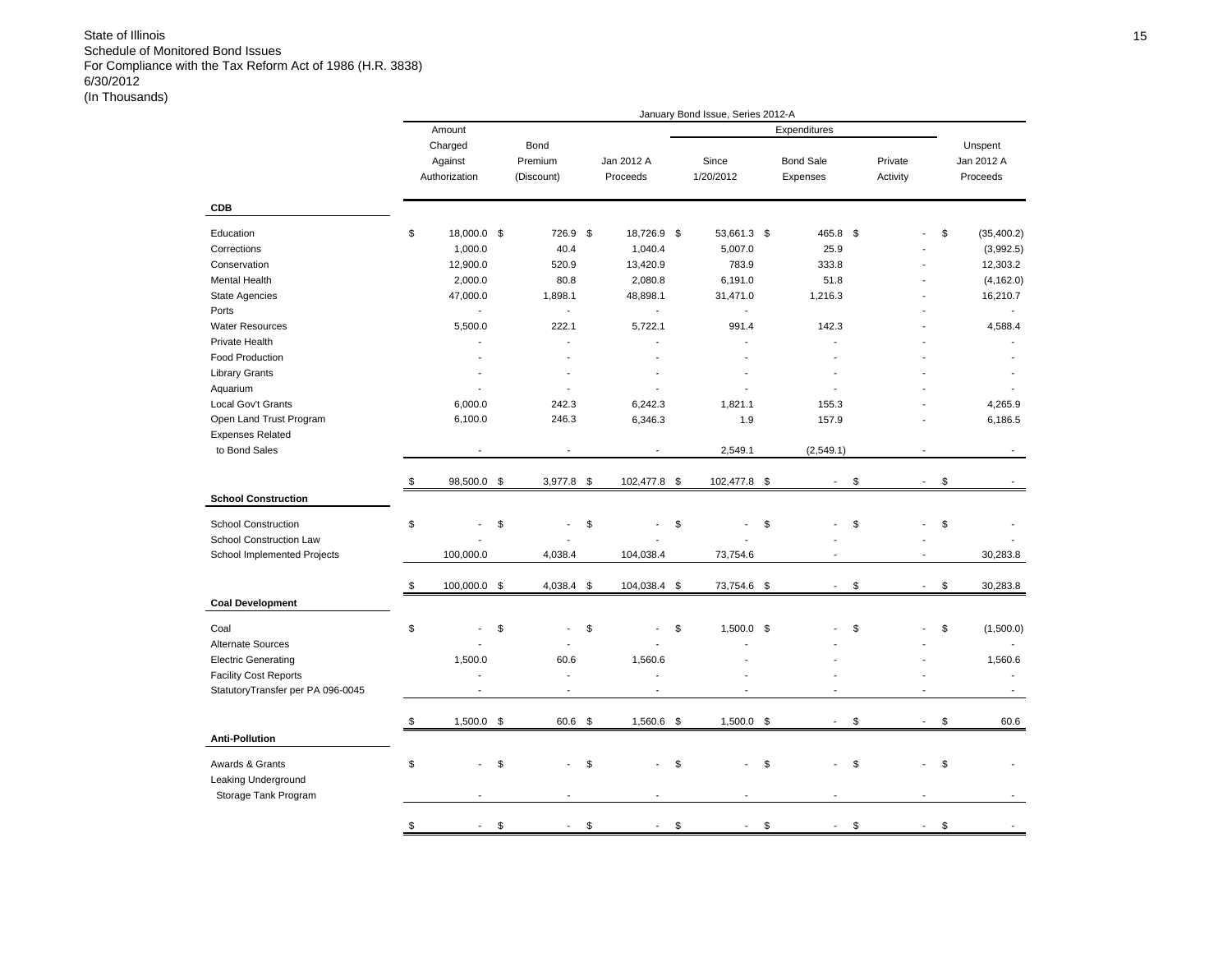|                                                                                                                                                                           |                                  |                                                      |          |                                          |          |                                           |                      | January Bond Issue, Series 2012-A                  |          |                                                      |                    |                     |                                                      |                      |                                   |
|---------------------------------------------------------------------------------------------------------------------------------------------------------------------------|----------------------------------|------------------------------------------------------|----------|------------------------------------------|----------|-------------------------------------------|----------------------|----------------------------------------------------|----------|------------------------------------------------------|--------------------|---------------------|------------------------------------------------------|----------------------|-----------------------------------|
|                                                                                                                                                                           |                                  | Amount                                               |          |                                          |          |                                           |                      |                                                    |          | Expenditures                                         |                    |                     |                                                      |                      |                                   |
|                                                                                                                                                                           |                                  | Charged<br>Against<br>Authorization                  |          | Bond<br>Premium<br>(Discount)            |          | Jan 2012 A<br>Proceeds                    |                      | Since<br>1/20/2012                                 |          | <b>Bond Sale</b><br>Expenses                         |                    | Private<br>Activity |                                                      |                      | Unspent<br>Jan 2012 A<br>Proceeds |
| <b>Transportation B</b>                                                                                                                                                   |                                  |                                                      |          |                                          |          |                                           |                      |                                                    |          |                                                      |                    |                     |                                                      |                      |                                   |
| <b>Mass Transit</b><br>Aeronautics<br><b>Six County</b>                                                                                                                   | \$                               | 173,000.0 \$<br>2,000.0<br>$\overline{a}$            |          | 6,986.4 \$<br>80.8<br>$\blacksquare$     |          | 179,986.4 \$<br>2,080.8<br>$\overline{a}$ |                      | 54,121.8 \$<br>1,319.5<br>$\overline{\phantom{a}}$ |          |                                                      | \$                 |                     |                                                      | \$                   | 125,864.6<br>761.3                |
| <b>Outside Six County</b><br>Projects Statewide                                                                                                                           |                                  |                                                      |          |                                          |          |                                           |                      | 2,745.7<br>÷,                                      |          |                                                      |                    |                     |                                                      |                      | (2,745.7)<br>$\blacksquare$       |
|                                                                                                                                                                           | \$                               | 175,000.0                                            | - \$     | 7,067.2 \$                               |          | 182,067.2 \$                              |                      | 58,187.1                                           | \$       | $\tilde{\phantom{a}}$                                | \$                 |                     | $\blacksquare$                                       | \$                   | 123,880.1                         |
| <b>Pension Contribution Fund</b>                                                                                                                                          |                                  |                                                      |          |                                          |          |                                           |                      |                                                    |          |                                                      |                    |                     |                                                      |                      |                                   |
| Pension Contribution Fund                                                                                                                                                 | $\boldsymbol{\$}$<br>$\mathbb S$ | $\overline{\phantom{a}}$<br>$\overline{\phantom{a}}$ | \$<br>\$ | $\overline{\phantom{a}}$<br>$\mathbf{r}$ | \$<br>\$ | $\overline{\phantom{a}}$<br>$\sim$        | \$<br>$$\mathbb{S}$$ | $\overline{\phantom{a}}$<br>$\sim$                 | \$<br>\$ | $\overline{\phantom{a}}$<br>$\overline{\phantom{a}}$ | \$<br>$\mathbb{S}$ |                     | $\overline{\phantom{a}}$<br>$\overline{\phantom{a}}$ | \$<br>$$\mathbb{S}$$ | $\overline{\phantom{a}}$          |
| <b>Total GRF Issues</b>                                                                                                                                                   | \$                               | 375,000.0                                            | \$       | 15,144.0                                 | \$       | 390,144.0                                 | \$                   | 235,919.5                                          | \$       |                                                      | \$                 |                     | $\overline{a}$                                       | \$                   | 154,224.5                         |
| <b>Transportation A</b>                                                                                                                                                   |                                  |                                                      |          |                                          |          |                                           |                      |                                                    |          |                                                      |                    |                     |                                                      |                      |                                   |
| Highway                                                                                                                                                                   | \$                               |                                                      | \$       |                                          | \$       |                                           | \$                   |                                                    | \$       |                                                      | \$                 |                     |                                                      | \$                   |                                   |
| Local Bridges                                                                                                                                                             |                                  |                                                      |          |                                          |          |                                           |                      |                                                    |          |                                                      |                    |                     |                                                      |                      |                                   |
| Downstate                                                                                                                                                                 |                                  |                                                      |          |                                          |          |                                           |                      |                                                    |          |                                                      |                    |                     |                                                      |                      |                                   |
| Urban Area                                                                                                                                                                |                                  |                                                      |          |                                          |          |                                           |                      |                                                    |          |                                                      |                    |                     |                                                      |                      |                                   |
| Chicago                                                                                                                                                                   |                                  |                                                      |          |                                          |          |                                           |                      |                                                    |          |                                                      |                    |                     |                                                      |                      |                                   |
| Six County                                                                                                                                                                |                                  |                                                      |          |                                          |          |                                           |                      |                                                    |          |                                                      |                    |                     |                                                      |                      |                                   |
| Outside Six County<br>Maintenance Statewide                                                                                                                               |                                  |                                                      |          |                                          |          |                                           |                      |                                                    |          |                                                      |                    |                     |                                                      |                      |                                   |
| <b>Total Road Fund Issue</b>                                                                                                                                              | \$                               | $\mathbf{r}$                                         | \$       | $\overline{\phantom{a}}$                 | \$       | $\mathbf{r}$                              | \$                   | $\overline{\phantom{a}}$                           | \$       | $\mathbf{r}$                                         | \$                 |                     | $\overline{\phantom{a}}$                             | \$                   |                                   |
| <b>Transportation D</b>                                                                                                                                                   |                                  |                                                      |          |                                          |          |                                           |                      |                                                    |          |                                                      |                    |                     |                                                      |                      |                                   |
| Statewide Use for State Highways<br>Arterial Highways, Freeways,<br>Road, Bridges, Separating<br>Structures, & Bridges on Roads<br>Maintained by Counties, Municipalities |                                  |                                                      |          |                                          |          |                                           |                      |                                                    |          |                                                      |                    |                     |                                                      |                      |                                   |
| Townships or Road Districts                                                                                                                                               | \$                               | 150,000.0 \$                                         |          | $6,057.6$ \$                             |          | 156,057.6 \$                              |                      | 49,767.1 \$                                        |          | $\overline{\phantom{a}}$                             | \$                 |                     | $\overline{\phantom{a}}$                             | \$                   | 106,290.5                         |
| Total Transportation D Fund Issue                                                                                                                                         | \$                               | 150,000.0 \$                                         |          | $6,057.6$ \$                             |          | 156,057.6 \$                              |                      | 49,767.1                                           | \$       | ÷.                                                   | \$                 |                     | $\sim$                                               | \$                   | 106,290.5                         |
| <b>Total Monitored Bond Issues</b>                                                                                                                                        | \$                               | 525,000.0 \$                                         |          | 21,201.6 \$                              |          | 546,201.6 \$                              |                      | 285,686.6                                          | \$       |                                                      | \$                 |                     |                                                      | \$                   | 260,515.0                         |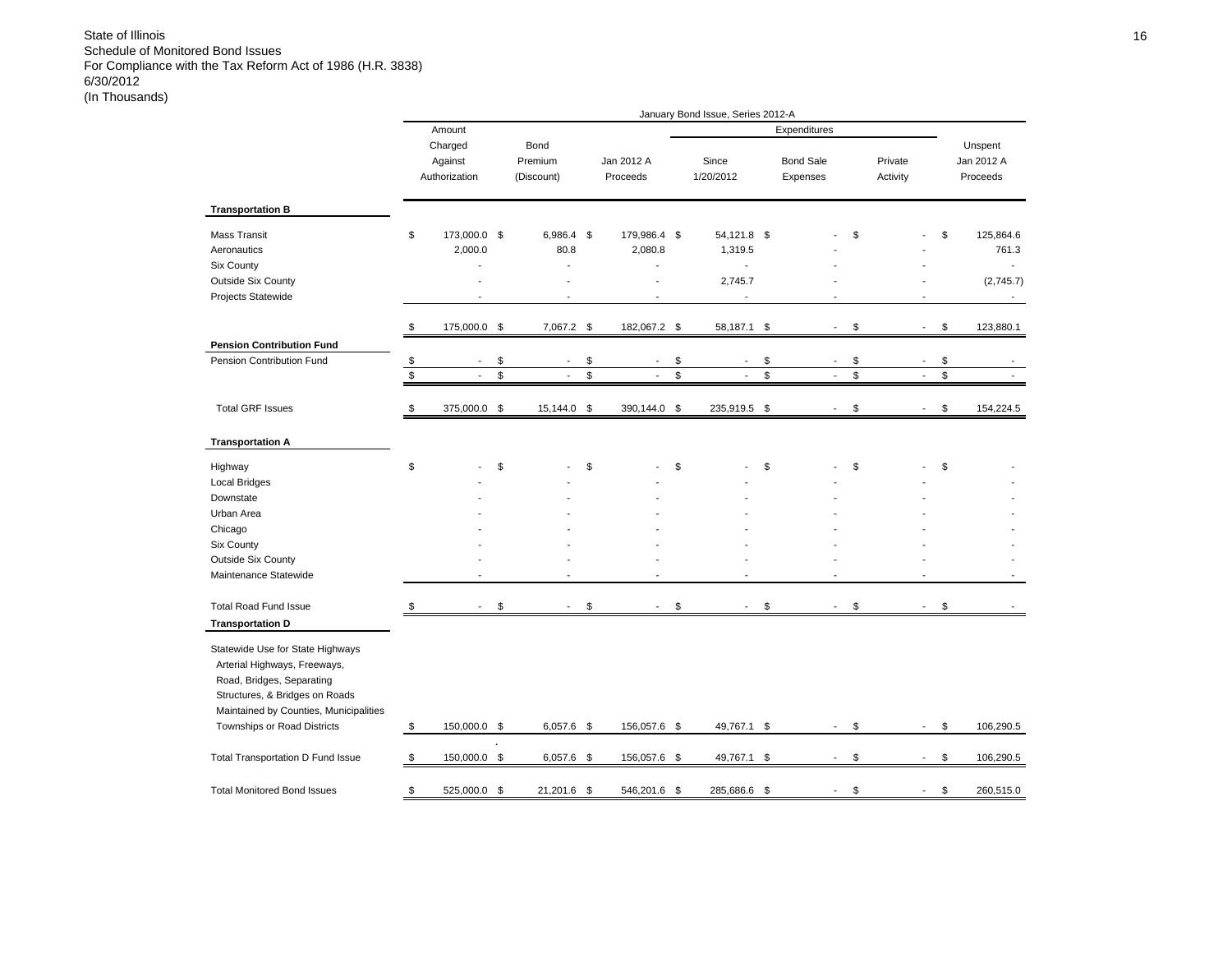|                                                                                                                                                   |                                         |                                                                |                                                    |     | January Bond Issue, Taxable Series 2012-B |                                |                                |                                |                                                  |
|---------------------------------------------------------------------------------------------------------------------------------------------------|-----------------------------------------|----------------------------------------------------------------|----------------------------------------------------|-----|-------------------------------------------|--------------------------------|--------------------------------|--------------------------------|--------------------------------------------------|
|                                                                                                                                                   | Amount                                  |                                                                |                                                    |     | Expenditures                              |                                |                                |                                |                                                  |
|                                                                                                                                                   | Charged<br>Against<br>Authorization     | Bond<br>Premium<br>(Discount)                                  | Jan 2012 B<br>Proceeds                             |     | Since<br>1/20/2012                        | <b>Bond Sale</b><br>Expenses   | Private<br>Activity            |                                | Unspent<br>Jan 2012 B<br>Proceeds                |
| <b>CDB</b>                                                                                                                                        |                                         |                                                                |                                                    |     |                                           |                                |                                |                                |                                                  |
| Education<br>Corrections<br>Conservation<br><b>Mental Health</b><br><b>State Agencies</b><br>Ports<br><b>Water Resources</b><br>Private Health    | \$                                      | \$                                                             | \$                                                 | \$  |                                           | \$                             | \$                             | \$                             |                                                  |
| Food Production<br><b>Library Grants</b><br>Aquarium<br>Local Gov't Grants<br>Open Land Trust Program<br><b>Expenses Related</b><br>to Bond Sales | 4,000.0<br>$\blacksquare$               | (15.2)<br>$\overline{\phantom{a}}$<br>$\overline{\phantom{a}}$ | 3,984.8<br>$\overline{a}$                          |     | 2,920.4                                   |                                |                                |                                | 1,064.4                                          |
| <b>School Construction</b>                                                                                                                        | \$<br>4,000.0                           | \$<br>$(15.2)$ \$                                              | 3,984.8                                            | -\$ | 2,920.4                                   | \$                             | \$<br>L,                       | \$                             | 1,064.4                                          |
| <b>School Construction</b><br>School Construction Law<br>School Implemented Projects                                                              | \$<br>200,000.0                         | \$<br>ä,<br>(761.2)                                            | \$<br>$\overline{a}$<br>199,238.8                  | \$  | 60,448.6                                  | \$                             | \$<br>Ĭ.                       | \$                             | 138,790.2                                        |
| <b>Coal Development</b>                                                                                                                           | \$<br>200,000.0                         | \$<br>$(761.2)$ \$                                             | 199,238.8 \$                                       |     | 60,448.6                                  | \$<br>$\overline{\phantom{a}}$ | \$                             | \$<br>$\overline{\phantom{a}}$ | 138,790.2                                        |
| Coal<br>Alternate Sources<br><b>Electric Generating</b><br><b>Facility Cost Reports</b><br>StatutoryTransfer per PA 096-0045                      | \$<br>7,000.0 \$<br>10,000.0<br>4,000.0 | $(26.6)$ \$<br>(38.1)<br>(15.2)                                | 6,973.4 \$<br>9,961.9<br>3,984.8<br>$\overline{a}$ |     | 11,082.5 \$<br>÷<br>3,172.3               |                                | \$<br>Ĭ.                       | \$                             | (4, 109.1)<br>9,961.9<br>812.5<br>$\overline{a}$ |
| <b>Anti-Pollution</b>                                                                                                                             | \$<br>21,000.0                          | \$<br>$(79.9)$ \$                                              | 20,920.1 \$                                        |     | 14,254.8 \$                               | $\blacksquare$                 | \$                             | \$<br>$\blacksquare$           | 6,665.3                                          |
| Awards & Grants<br>Leaking Underground                                                                                                            | \$                                      | \$                                                             | \$                                                 | \$  |                                           | \$<br>$\overline{\phantom{a}}$ | \$<br>$\overline{\phantom{a}}$ | \$                             |                                                  |
| Storage Tank Program                                                                                                                              | 50,000.0                                | (190.3)                                                        | 49,809.7                                           |     | 31,999.7                                  |                                | $\blacksquare$                 |                                | 17,810.0                                         |
|                                                                                                                                                   | \$<br>50,000.0 \$                       | $(190.3)$ \$                                                   | 49,809.7 \$                                        |     | 31,999.7 \$                               | $\sim$                         | \$<br>$\blacksquare$           | \$                             | 17,810.0                                         |

NOTE: Spending was revised 8/29/2012 to move \$9,000.00 from 7(d) to 7(a) under Coal Development per DCEO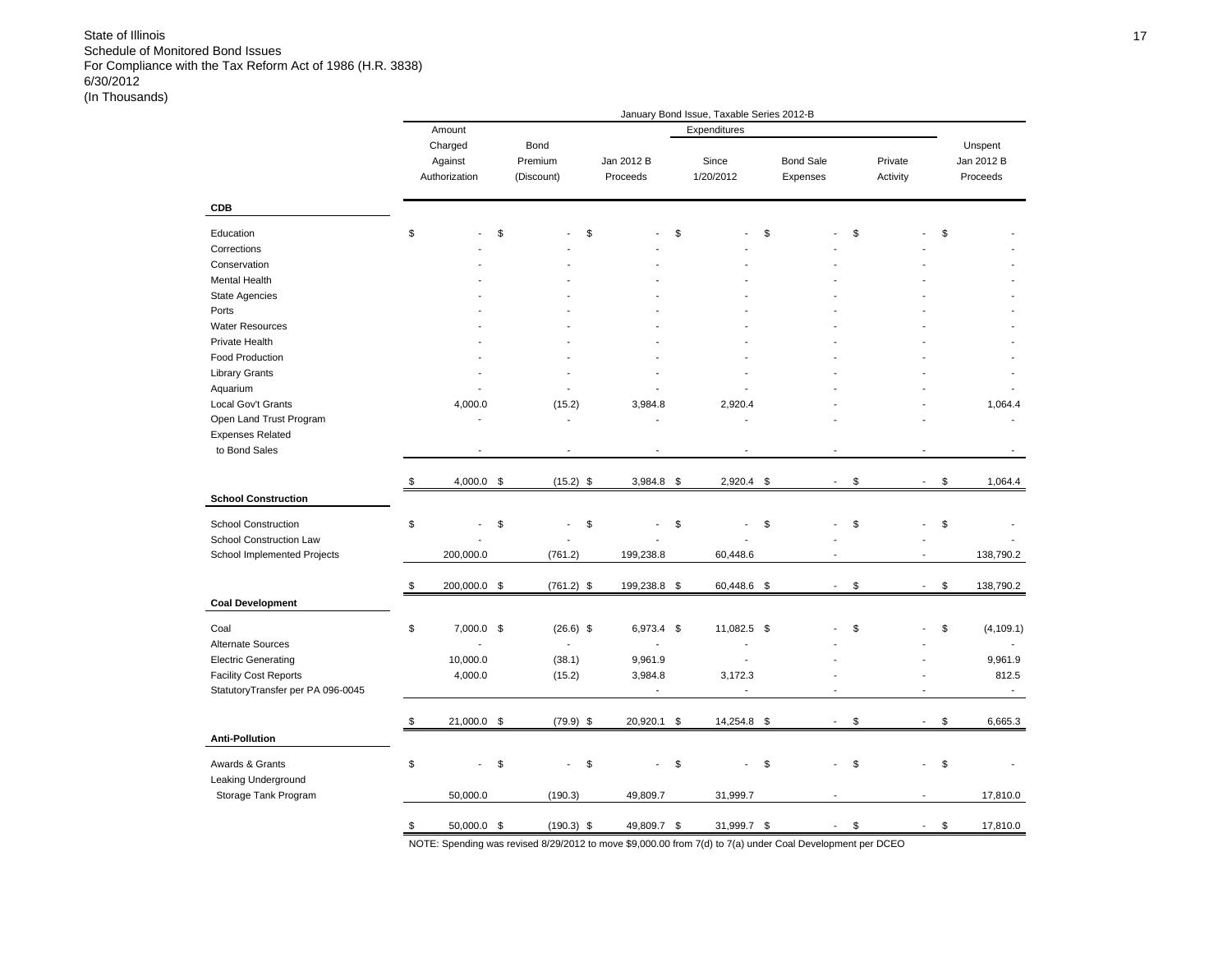|                                                                                                                                                                                                          |               |                                     |                     |                               |               |                          |          | January Bond Issue, Taxable Series 2012-B |                    |                              |              |                     |                          |                                   |
|----------------------------------------------------------------------------------------------------------------------------------------------------------------------------------------------------------|---------------|-------------------------------------|---------------------|-------------------------------|---------------|--------------------------|----------|-------------------------------------------|--------------------|------------------------------|--------------|---------------------|--------------------------|-----------------------------------|
|                                                                                                                                                                                                          |               | Amount                              |                     |                               |               |                          |          | Expenditures                              |                    |                              |              |                     |                          |                                   |
|                                                                                                                                                                                                          |               | Charged<br>Against<br>Authorization |                     | Bond<br>Premium<br>(Discount) |               | Jan 2012 B<br>Proceeds   |          | Since<br>1/20/2012                        |                    | <b>Bond Sale</b><br>Expenses |              | Private<br>Activity |                          | Unspent<br>Jan 2012 B<br>Proceeds |
| <b>Transportation B</b>                                                                                                                                                                                  |               |                                     |                     |                               |               |                          |          |                                           |                    |                              |              |                     |                          |                                   |
| <b>Mass Transit</b><br>Aeronautics<br>Six County<br>Outside Six County<br>Projects Statewide                                                                                                             | \$            |                                     | \$                  |                               | \$            |                          | \$       |                                           | \$                 |                              | \$           |                     |                          | \$                                |
|                                                                                                                                                                                                          | \$            | $\overline{\phantom{a}}$            | \$                  | $\overline{\phantom{a}}$      | \$            | $\overline{\phantom{a}}$ | \$       | $\overline{\phantom{a}}$                  | \$                 | $\mathbf{r}$                 | \$           |                     | $\overline{\phantom{a}}$ | \$                                |
| <b>Pension Contribution Fund</b>                                                                                                                                                                         |               |                                     |                     |                               |               |                          |          |                                           |                    |                              |              |                     |                          |                                   |
| Pension Contribution Fund                                                                                                                                                                                | $\frac{3}{3}$ | $\overline{a}$                      | \$<br>${\mathbb S}$ | $\overline{a}$                | \$            |                          | \$<br>\$ | $\overline{\phantom{a}}$                  | \$<br>$\mathbb{S}$ | $\overline{\phantom{a}}$     | \$           |                     | $\overline{\phantom{a}}$ | \$                                |
|                                                                                                                                                                                                          |               |                                     |                     |                               | $\mathsf{\$}$ | $\mathbf{r}$             |          | $\overline{\phantom{a}}$                  |                    | $\blacksquare$               | $\mathbb{S}$ |                     | $\overline{\phantom{a}}$ | \$                                |
| <b>Total GRF Issues</b>                                                                                                                                                                                  | \$            | 275,000.0 \$                        |                     | $(1,046.6)$ \$                |               | 273,953.4 \$             |          | 109,623.5 \$                              |                    | $\overline{\phantom{a}}$     | \$           |                     | $\blacksquare$           | \$<br>164,329.9                   |
| <b>Transportation A</b>                                                                                                                                                                                  |               |                                     |                     |                               |               |                          |          |                                           |                    |                              |              |                     |                          |                                   |
| Highway                                                                                                                                                                                                  | \$            |                                     | \$                  |                               | \$            |                          | \$       |                                           | \$                 |                              | \$           |                     |                          | \$                                |
| <b>Local Bridges</b>                                                                                                                                                                                     |               |                                     |                     |                               |               |                          |          |                                           |                    |                              |              |                     |                          |                                   |
| Downstate                                                                                                                                                                                                |               |                                     |                     |                               |               |                          |          |                                           |                    |                              |              |                     |                          |                                   |
| Urban Area                                                                                                                                                                                               |               |                                     |                     |                               |               |                          |          |                                           |                    |                              |              |                     |                          |                                   |
| Chicago                                                                                                                                                                                                  |               |                                     |                     |                               |               |                          |          |                                           |                    |                              |              |                     |                          |                                   |
| Six County                                                                                                                                                                                               |               |                                     |                     |                               |               |                          |          |                                           |                    |                              |              |                     |                          |                                   |
| <b>Outside Six County</b>                                                                                                                                                                                |               |                                     |                     |                               |               |                          |          |                                           |                    |                              |              |                     |                          |                                   |
| Maintenance Statewide                                                                                                                                                                                    |               |                                     |                     |                               |               |                          |          |                                           |                    |                              |              |                     |                          |                                   |
| <b>Total Road Fund Issue</b>                                                                                                                                                                             | \$            | $\overline{\phantom{a}}$            | \$                  | $\mathbf{r}$                  | \$            | $\mathbf{r}$             | \$       | $\overline{\phantom{a}}$                  | \$                 | $\overline{\phantom{a}}$     | \$           |                     | $\overline{\phantom{a}}$ | \$                                |
| <b>Transportation D</b>                                                                                                                                                                                  |               |                                     |                     |                               |               |                          |          |                                           |                    |                              |              |                     |                          |                                   |
| Statewide Use for State Highways<br>Arterial Highways, Freeways,<br>Road, Bridges, Separating<br>Structures, & Bridges on Roads<br>Maintained by Counties, Municipalities<br>Townships or Road Districts | \$            | $\overline{\phantom{a}}$            | \$                  | $\blacksquare$                | \$            | $\overline{\phantom{a}}$ | \$       | $\overline{\phantom{a}}$                  | \$                 | $\overline{\phantom{a}}$     | \$           |                     | $\overline{\phantom{a}}$ | \$                                |
| Total Transportation D Fund Issue                                                                                                                                                                        | \$            |                                     | \$                  | $\mathbf{r}$                  | \$            | $\overline{\phantom{a}}$ | \$       | $\overline{\phantom{a}}$                  | \$                 | $\mathbf{r}$                 | \$           |                     | $\overline{\phantom{a}}$ | \$                                |
|                                                                                                                                                                                                          |               |                                     |                     |                               |               |                          |          |                                           |                    |                              |              |                     |                          |                                   |
| <b>Total Monitored Bond Issues</b>                                                                                                                                                                       | \$            | 275,000.0 \$                        |                     | $(1,046.6)$ \$                |               | 273,953.4                | \$       | 109,623.5                                 | \$                 |                              | \$           |                     |                          | \$<br>164,329.9                   |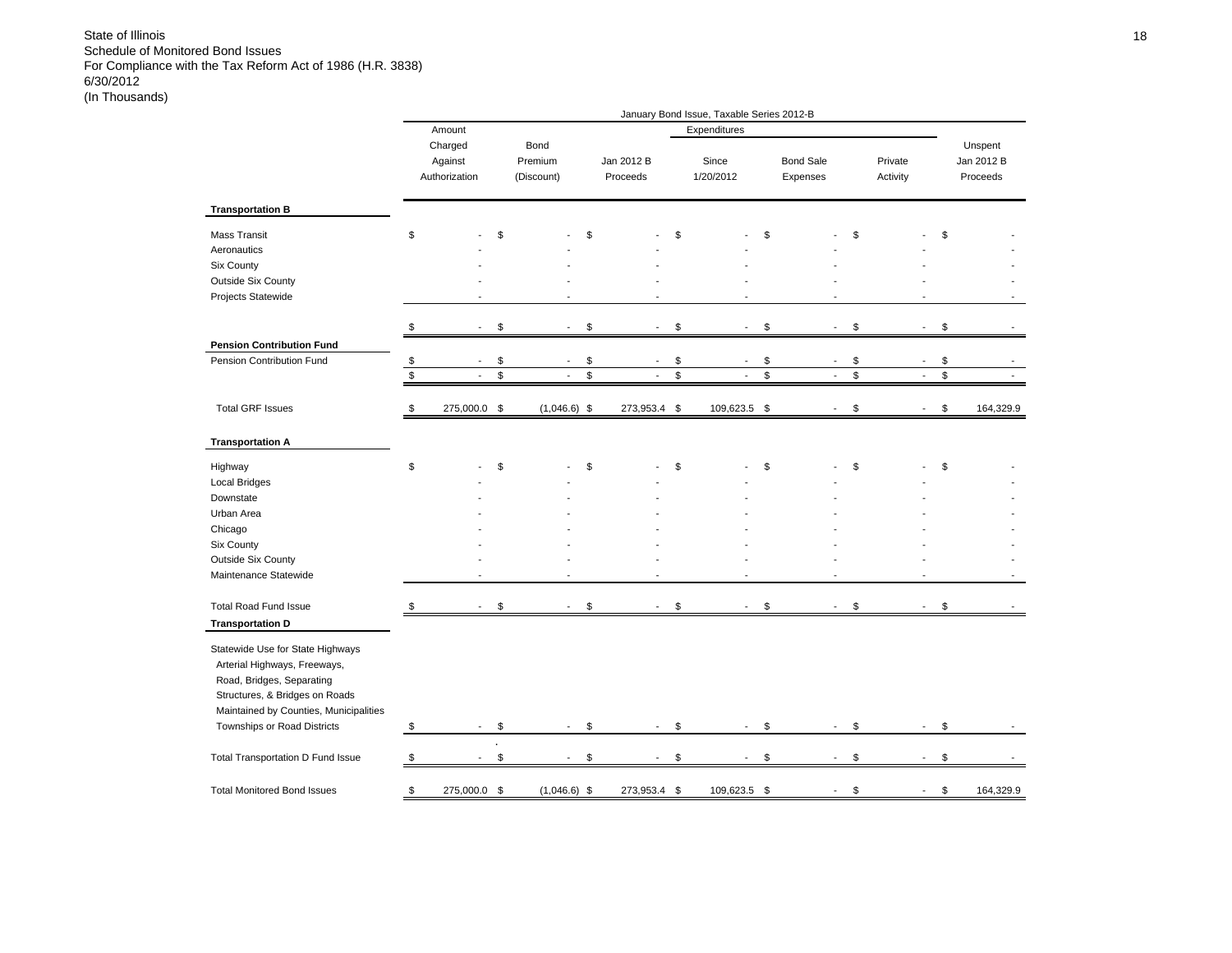|                                   |                                      |                             |               |              | March Bond Issue, Series 2012 |                      |          |                          |                          |                   |
|-----------------------------------|--------------------------------------|-----------------------------|---------------|--------------|-------------------------------|----------------------|----------|--------------------------|--------------------------|-------------------|
|                                   | Amount                               |                             |               |              | Expenditures                  |                      |          |                          |                          | <b>SAMS</b>       |
|                                   | Charged                              | Bond                        |               |              |                               |                      |          |                          | Unspent                  | Available         |
|                                   | Against                              | Premium                     | Mar-12        |              | Since                         | <b>Bond Sale</b>     | Private  |                          | Mar-12                   | Balance           |
|                                   | Authorization                        | (Discount)                  | Proceeds      |              | 3/27/2012                     | Expenses             | Activity |                          | Proceeds                 | 6/30/2012         |
| <b>CDB</b>                        |                                      |                             |               |              |                               |                      |          |                          |                          |                   |
| Education                         | \$<br>60,000.0 \$                    | $4,155.4$ \$                | 64,155.4 \$   |              | 27,827.6 \$                   |                      | \$       |                          | \$<br>36,327.8           | \$<br>(17, 674.3) |
| Corrections                       | 3,000.0                              | 207.8                       | 3,207.8       |              | 404.8                         |                      |          |                          | 2,803.0                  | (3,651.3)         |
| Conservation                      | 4,000.0                              | 277.0                       | 4,277.0       |              | 24.7                          |                      |          |                          | 4,252.3                  | 23,431.7          |
| Mental Health                     | 7,500.0                              | 519.4                       | 8,019.4       |              | 1,723.1                       |                      |          |                          | 6,296.3                  | (15, 878.1)       |
| <b>State Agencies</b>             | 17,500.0                             | 1,211.9                     | 18,711.9      |              | 16,853.5                      |                      |          |                          | 1,858.4                  | 93,497.1          |
| Ports                             | $\mathbb{L}$                         | $\mathcal{L}_{\mathcal{A}}$ | $\mathcal{L}$ |              | $\overline{a}$                |                      |          |                          | $\overline{\phantom{a}}$ |                   |
| <b>Water Resources</b>            | 5,000.0                              | 346.3                       | 5,346.3       |              | 67.3                          |                      |          |                          | 5,279.0                  | 6,897.6           |
| Private Health                    |                                      |                             |               |              |                               |                      |          |                          |                          |                   |
| Food Production                   |                                      | $\overline{a}$              |               |              | $\overline{a}$                |                      |          |                          |                          |                   |
| Library Grants                    |                                      |                             |               |              |                               |                      |          |                          |                          |                   |
| Aquarium                          | $\blacksquare$                       | $\overline{a}$              |               |              | ÷,                            |                      |          |                          |                          |                   |
| Local Gov't Grants                | 3,000.0                              | 207.8                       | 3,207.8       |              | 21.5                          |                      |          |                          | 3,186.3                  | (31, 745.7)       |
| Open Land Trust Program           |                                      | Ĭ.                          |               |              | 0.4                           |                      |          |                          | (0.4)                    | 6,248.5           |
| <b>Expenses Related</b>           |                                      |                             |               |              |                               |                      |          |                          |                          |                   |
| to Bond Sales                     |                                      | ÷.                          |               |              | 2,581.1                       |                      |          | J.                       | (2,581.1)                | (2,581.1)         |
|                                   |                                      |                             |               |              |                               |                      |          |                          |                          |                   |
|                                   | \$<br>100,000.0 \$                   | $6,925.6$ \$                | 106,925.6 \$  |              | 49,504.0 \$                   | $\blacksquare$       | \$       | $\sim$                   | \$<br>57,421.6           | \$<br>58,544.3    |
| <b>School Construction</b>        |                                      |                             |               |              |                               |                      |          |                          |                          |                   |
| <b>School Construction</b>        | \$<br>\$                             |                             | \$            | \$           |                               | \$                   | \$       |                          | \$                       | \$                |
| School Construction Law           |                                      |                             |               |              |                               |                      |          |                          |                          | (822.7)           |
| School Implemented Projects       |                                      |                             |               |              |                               |                      |          |                          |                          | 169,896.6         |
|                                   |                                      |                             |               |              |                               |                      |          |                          |                          |                   |
|                                   | \$<br>\$                             | $\overline{a}$              | \$            | \$           | $\overline{a}$                | \$                   | \$       | ÷.                       | \$                       | \$<br>169,073.9   |
| <b>Coal Development</b>           |                                      |                             |               |              |                               |                      |          |                          |                          |                   |
| Coal                              | \$<br>\$                             |                             | \$            | \$           |                               | \$                   | \$       |                          | \$                       | \$<br>(5,609.1)   |
| <b>Alternate Sources</b>          |                                      |                             |               |              |                               |                      |          |                          |                          | 281.4             |
| <b>Electric Generating</b>        |                                      |                             |               |              |                               |                      |          |                          |                          | 25,996.0          |
| <b>Facility Cost Reports</b>      |                                      |                             |               |              |                               |                      |          |                          |                          | (13, 598.5)       |
| StatutoryTransfer per PA 096-0045 |                                      |                             |               |              |                               |                      |          |                          |                          | (320.0)           |
|                                   |                                      |                             |               |              |                               |                      |          |                          |                          |                   |
|                                   | \$<br>\$                             | $\overline{a}$              | \$            | \$           | $\blacksquare$                | \$<br>$\blacksquare$ | \$       | $\overline{\phantom{a}}$ | \$                       | \$<br>6,749.8     |
| <b>Anti-Pollution</b>             |                                      |                             |               |              |                               |                      |          |                          |                          |                   |
| Awards & Grants                   | \$<br>\$                             | $\overline{a}$              | \$            | \$           | $\overline{a}$                | \$                   | \$       | ÷.                       | \$                       | \$<br>49.9        |
| Leaking Underground               |                                      |                             |               |              |                               |                      |          |                          |                          |                   |
| Storage Tank Program              |                                      |                             |               |              |                               |                      |          |                          |                          | 17,810.0          |
|                                   | \$<br>\$<br>$\overline{\phantom{a}}$ | $\sim$                      | \$            | \$<br>$\sim$ | $\blacksquare$                | \$<br>$\sim$         | \$       | $\blacksquare$           | \$                       | \$<br>17,859.9    |
|                                   |                                      |                             |               |              |                               |                      |          |                          |                          |                   |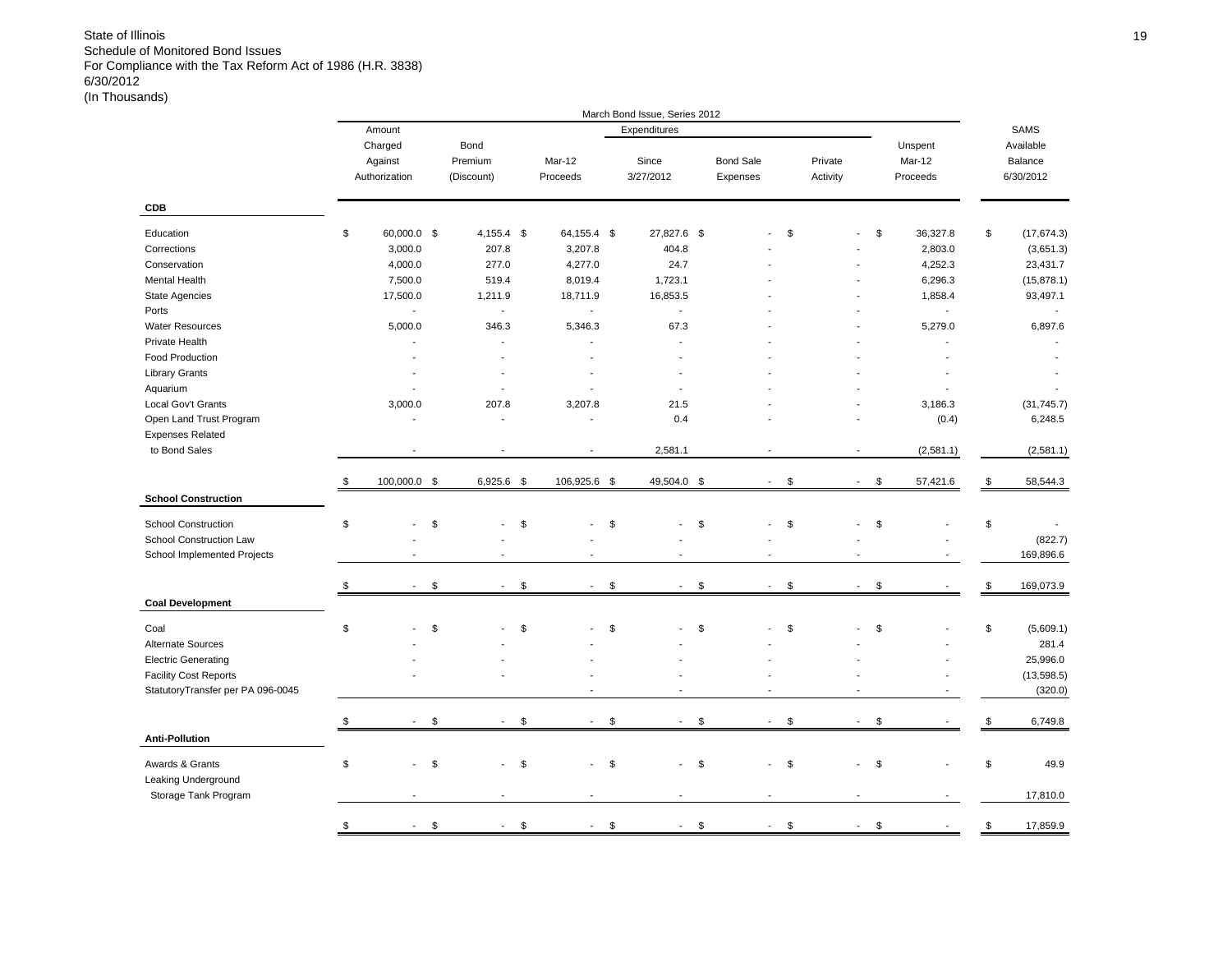|                                                                                                                                                                           |                         |                                     |              |                               |               |                          |                           | March Bond Issue, Series 2012 |               |                              |               |                          |               |                                      |               |                                   |
|---------------------------------------------------------------------------------------------------------------------------------------------------------------------------|-------------------------|-------------------------------------|--------------|-------------------------------|---------------|--------------------------|---------------------------|-------------------------------|---------------|------------------------------|---------------|--------------------------|---------------|--------------------------------------|---------------|-----------------------------------|
|                                                                                                                                                                           |                         | Amount                              |              |                               |               |                          |                           | Expenditures                  |               |                              |               |                          |               |                                      |               | <b>SAMS</b>                       |
|                                                                                                                                                                           |                         | Charged<br>Against<br>Authorization |              | Bond<br>Premium<br>(Discount) |               | Mar-12<br>Proceeds       |                           | Since<br>3/27/2012            |               | <b>Bond Sale</b><br>Expenses |               | Private<br>Activity      |               | Unspent<br><b>Mar-12</b><br>Proceeds |               | Available<br>Balance<br>6/30/2012 |
| <b>Transportation B</b>                                                                                                                                                   |                         |                                     |              |                               |               |                          |                           |                               |               |                              |               |                          |               |                                      |               |                                   |
| <b>Mass Transit</b>                                                                                                                                                       | \$                      | 364,000.0 \$                        |              | 25,209.1 \$                   |               | 389,209.1 \$             |                           |                               | \$            |                              | \$            |                          | \$            | 389,209.1                            | \$            | 474,266.8                         |
| Aeronautics                                                                                                                                                               |                         | 11,000.0                            |              | 761.8                         |               | 11,761.8                 |                           |                               |               |                              |               |                          |               | 11,761.8                             |               | 23,224.6                          |
| Six County                                                                                                                                                                |                         | ÷,                                  |              | $\overline{\phantom{a}}$      |               | ÷,                       |                           |                               |               |                              |               |                          |               | $\overline{a}$                       |               | 10.0                              |
| Outside Six County                                                                                                                                                        |                         |                                     |              |                               |               |                          |                           |                               |               |                              |               |                          |               | $\overline{a}$                       |               | (4,876.9)                         |
| Projects Statewide                                                                                                                                                        |                         |                                     |              |                               |               |                          |                           |                               |               |                              |               |                          |               |                                      |               | 32,226.6                          |
|                                                                                                                                                                           | \$                      | 375,000.0 \$                        |              | 25,970.9 \$                   |               | 400,970.9 \$             |                           | $\overline{\phantom{a}}$      | \$            | $\overline{\phantom{a}}$     | \$            | $\blacksquare$           | \$            | 400,970.9                            | \$            | 524,851.2                         |
| <b>Pension Contribution Fund</b>                                                                                                                                          |                         |                                     |              |                               |               |                          |                           |                               |               |                              |               |                          |               |                                      |               |                                   |
| Pension Contribution Fund                                                                                                                                                 | $\sqrt[6]{\frac{2}{5}}$ | $\sim$                              | \$           | $\mathbf{r}$                  | \$            | $\overline{\phantom{a}}$ | \$                        | $\overline{\phantom{a}}$      | \$            | $\overline{\phantom{a}}$     | \$            | $\sim$                   | \$            |                                      | $\frac{3}{3}$ |                                   |
|                                                                                                                                                                           | $\sqrt{2}$              | $\overline{\phantom{a}}$            | $\mathbb{S}$ | $\blacksquare$                | $\mathbb S$   | $\blacksquare$           | ${\mathbb S}$             | $\overline{\phantom{a}}$      | $\mathsf{\$}$ | $\blacksquare$               | \$            | $\blacksquare$           | ${\mathbb S}$ |                                      |               |                                   |
| <b>Total GRF Issues</b>                                                                                                                                                   | \$                      | 475,000.0 \$                        |              | 32,896.5 \$                   |               | 507,896.5 \$             |                           | 49,504.0 \$                   |               | $\mathbf{r}$                 | \$            | $\overline{\phantom{a}}$ | \$            | 458,392.5                            | \$            | 777,079.1                         |
| <b>Transportation A</b>                                                                                                                                                   |                         |                                     |              |                               |               |                          |                           |                               |               |                              |               |                          |               |                                      |               |                                   |
| Highway                                                                                                                                                                   | \$                      |                                     | \$           |                               | \$            |                          | \$                        |                               | \$            |                              | \$            |                          | \$            |                                      | \$            | 8,826.6                           |
| <b>Local Bridges</b>                                                                                                                                                      |                         |                                     |              |                               |               |                          |                           |                               |               |                              |               |                          |               |                                      |               |                                   |
| Downstate                                                                                                                                                                 |                         |                                     |              |                               |               |                          |                           |                               |               |                              |               |                          |               |                                      |               |                                   |
| Urban Area                                                                                                                                                                |                         |                                     |              |                               |               |                          |                           |                               |               |                              |               |                          |               |                                      |               |                                   |
| Chicago                                                                                                                                                                   |                         |                                     |              |                               |               |                          |                           |                               |               |                              |               |                          |               |                                      |               |                                   |
| Six County                                                                                                                                                                |                         |                                     |              |                               |               |                          |                           |                               |               |                              |               |                          |               |                                      |               |                                   |
| <b>Outside Six County</b>                                                                                                                                                 |                         |                                     |              |                               |               |                          |                           |                               |               |                              |               |                          |               |                                      |               |                                   |
| Maintenance Statewide                                                                                                                                                     |                         | $\overline{a}$                      |              |                               |               |                          |                           |                               |               |                              |               |                          |               |                                      |               | 41,723.0                          |
| <b>Total Road Fund Issue</b>                                                                                                                                              | \$                      | $\mathbb{L}^{\mathbb{N}}$           | \$           | $\blacksquare$                | $\mathfrak s$ | $\sim$                   | $\boldsymbol{\mathsf{S}}$ | $\blacksquare$                | $\mathbb{S}$  | $\sim$                       | $\mathfrak s$ | $\sim$                   | $\mathfrak s$ |                                      | \$            | 50,549.6                          |
| <b>Transportation D</b>                                                                                                                                                   |                         |                                     |              |                               |               |                          |                           |                               |               |                              |               |                          |               |                                      |               |                                   |
| Statewide Use for State Highways<br>Arterial Highways, Freeways,<br>Road, Bridges, Separating<br>Structures, & Bridges on Roads<br>Maintained by Counties, Municipalities |                         |                                     |              |                               |               |                          |                           |                               |               |                              |               |                          |               |                                      |               |                                   |
| Townships or Road Districts                                                                                                                                               | \$                      | 100,000.0 \$                        |              | $6,925.6$ \$                  |               | 106,925.6 \$             |                           | $\blacksquare$                | \$            | $\sim$                       | \$            | $\sim$                   | \$            | 106,925.6                            | \$            | 213,216.1                         |
| Total Transportation D Fund Issue                                                                                                                                         | \$                      | 100,000.0 \$                        |              | $6,925.6$ \$                  |               | 106,925.6 \$             |                           | $\mathbf{r}$                  | \$            | $\overline{a}$               | \$            | $\sim$                   | \$            | 106,925.6                            | \$            | 213,216.1                         |
| <b>Total Monitored Bond Issues</b>                                                                                                                                        | \$                      | 575,000.0 \$                        |              | 39,822.1                      | \$            | 614,822.1 \$             |                           | 49,504.0                      | \$            |                              | \$            |                          | \$            | 565,318.1                            | \$            | 1,040,844.7                       |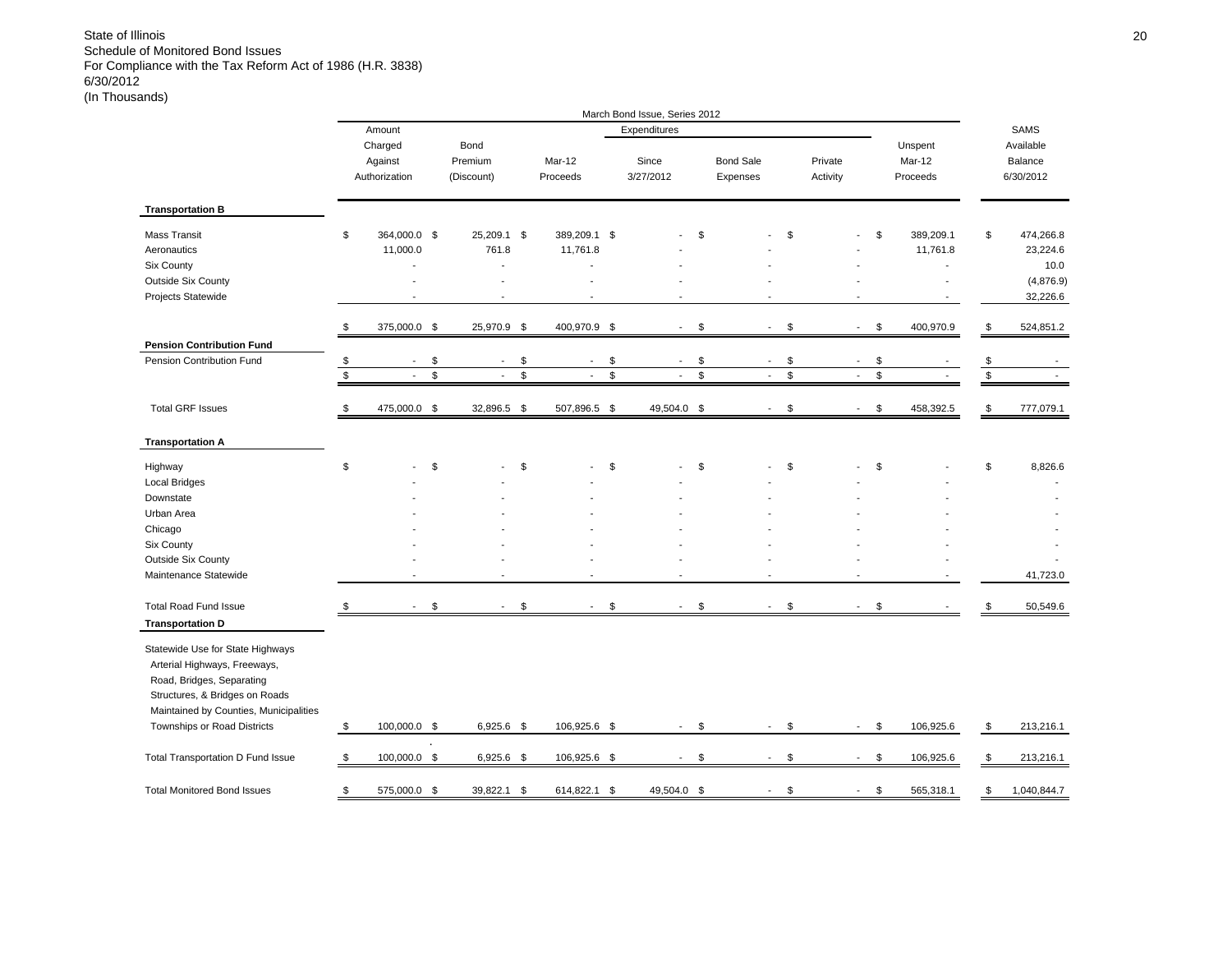|                                 |                                   |                   | <b>Discretionary Resources</b> |                                   |                                               |                               | MAY 2000 Bond Issue (Series MAY 2000) |                                   |                                |                               |
|---------------------------------|-----------------------------------|-------------------|--------------------------------|-----------------------------------|-----------------------------------------------|-------------------------------|---------------------------------------|-----------------------------------|--------------------------------|-------------------------------|
|                                 | Available<br>Balance<br>12/3/2008 | Misc.<br>Receipts | Expenditures                   | Available<br>Balance<br>6/30/2012 | Amount<br>Charged<br>Against<br>Authorization | Bond<br>(Discount)<br>Premium | May-00<br>Proceeds                    | Expenditures<br>Since<br>6/8/2000 | Private<br>Activity            | Unspent<br>May-00<br>Proceeds |
| <b>Build Illinois</b>           |                                   |                   |                                |                                   |                                               |                               |                                       |                                   |                                |                               |
| Infrastructure                  | \$<br>$\overline{\phantom{a}}$    | \$<br>489.1 \$    | $\sim$                         | \$<br>489.1                       | \$<br>90,000.0                                | \$1,340.3                     | \$<br>91,340.3                        | \$<br>88,591.0                    | \$<br>$\overline{\phantom{a}}$ | \$<br>2,749.3                 |
| <b>Business Development</b>     |                                   |                   |                                | $\overline{\phantom{a}}$          | 25,000.0                                      | $\overline{\phantom{a}}$      | 25,000.0                              | 9,174.7                           |                                | 15,825.3                      |
| Education                       |                                   |                   |                                | ۰                                 | 5,000.0                                       | $\overline{\phantom{a}}$      | 5,000.0                               | 14,307.5                          |                                | (9,307.5)                     |
| Environment                     |                                   |                   |                                | $\overline{\phantom{a}}$          | 5,000.0                                       | $\overline{\phantom{a}}$      | 5,000.0                               | 14,267.1                          |                                | (9,267.1)                     |
| <b>Refunding Escrow</b>         |                                   |                   |                                | ۰                                 |                                               | $\overline{\phantom{a}}$      | $\sim$                                |                                   |                                | $\overline{\phantom{a}}$      |
| Refunding Bond Sale<br>Expenses |                                   |                   |                                | $\overline{\phantom{a}}$          | $\overline{\phantom{a}}$                      | $\overline{\phantom{a}}$      | $\overline{\phantom{a}}$              | $\overline{\phantom{a}}$          |                                | $\sim$                        |
|                                 |                                   | \$<br>489.1 \$    | $\overline{\phantom{a}}$       | \$<br>489.1                       | \$<br>125,000.0                               | \$1,340.3                     | \$126,340.3                           | \$<br>126,340.3                   | \$                             | \$                            |

Reallocation of orginal issue on 10/22/2000.

**\***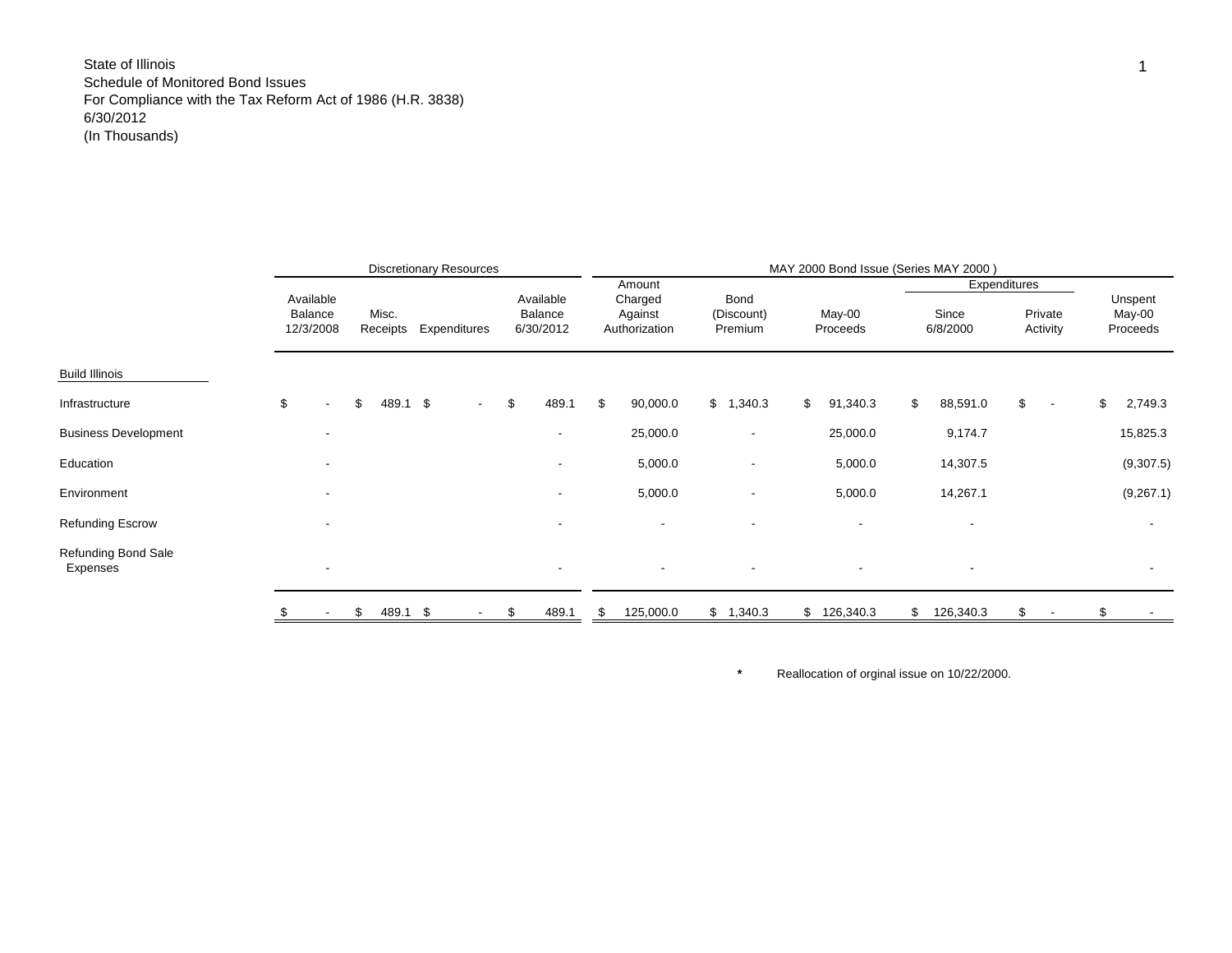|                                        |                                     |                                      | June 2001 Bond Issue (Series JUN 2001) |                                           |                               |
|----------------------------------------|-------------------------------------|--------------------------------------|----------------------------------------|-------------------------------------------|-------------------------------|
|                                        | Amount                              |                                      |                                        | <b>Expenditures</b>                       |                               |
|                                        | Charged<br>Against<br>Authorization | <b>Bond</b><br>(Discount)<br>Premium | Jun-01<br>Proceeds                     | Since<br>Private<br>Activity<br>6/12/2001 | Unspent<br>Jun-01<br>Proceeds |
| <b>Build Illinois</b>                  |                                     |                                      |                                        |                                           |                               |
| Infrastructure                         | \$<br>85,000.0                      | \$3,616.3                            | \$<br>88,616.3                         | \$<br>91,638.9 \$<br>$\overline{a}$       | \$<br>(3,022.6)               |
| <b>Business Development</b>            | 15,000.0                            | ٠                                    | 15,000.0                               | 5,875.5                                   | 9,124.5                       |
| Education                              | 15,000.0                            | $\overline{a}$                       | 15,000.0                               | 28,570.4                                  | (13, 570.4)                   |
| Environment                            | 10,000.0                            |                                      | 10,000.0                               | 2,531.5                                   | 7,468.5                       |
| <b>Refunding Escrow</b>                |                                     |                                      |                                        |                                           |                               |
| <b>Refunding Bond Sale</b><br>Expenses |                                     |                                      |                                        |                                           |                               |
|                                        | 125,000.0<br>\$.                    | \$3,616.3                            | 128,616.3<br>\$                        | \$128,616.3<br>-\$                        | \$                            |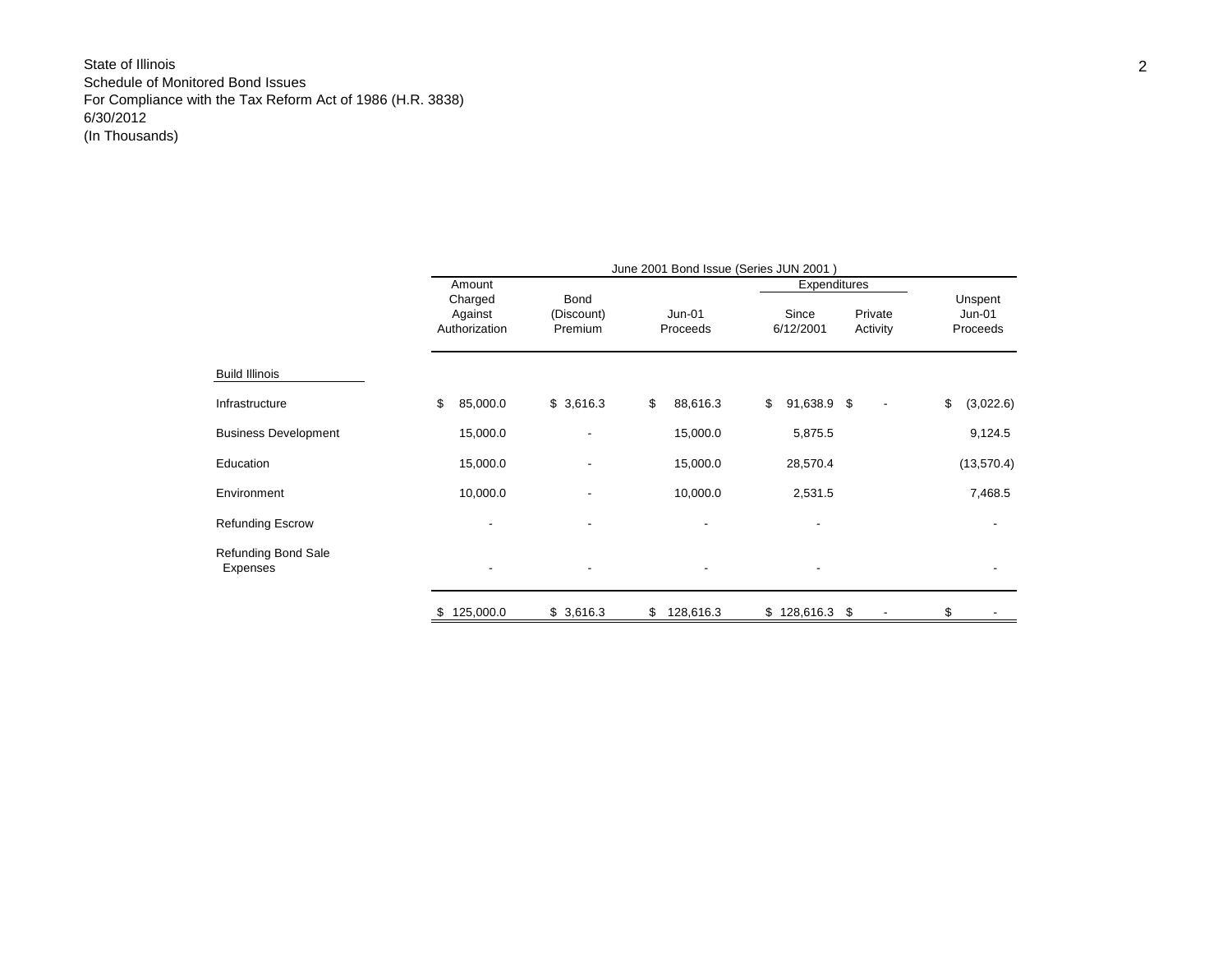|                                 |                                     |                               | APRIL 2002 Bond Issue (Series APRIL 2002) |                    |                     |                               |
|---------------------------------|-------------------------------------|-------------------------------|-------------------------------------------|--------------------|---------------------|-------------------------------|
|                                 | Amount                              |                               |                                           | Expenditures       |                     |                               |
|                                 | Charged<br>Against<br>Authorization | Bond<br>(Discount)<br>Premium | Apr-02<br>Proceeds                        | Since<br>4/23/2002 | Private<br>Activity | Unspent<br>Apr-02<br>Proceeds |
| <b>Build Illinois</b>           |                                     |                               |                                           |                    |                     |                               |
| Infrastructure                  | \$<br>95,000.0                      | \$<br>9,988.2                 | \$104,988.2                               | \$<br>100,262.7 \$ |                     | \$<br>4,725.5                 |
| <b>Business Development</b>     | 15,000.0                            |                               | 15,000.0                                  | 25,871.7           |                     | (10, 871.7)                   |
| Education                       | 35,000.0                            |                               | 35,000.0                                  | 30,374.6           |                     | 4,625.4                       |
| Environment                     | 5,000.0                             |                               | 5,000.0                                   | 3,479.2            |                     | 1,520.8                       |
| <b>Refunding Escrow</b>         |                                     |                               |                                           |                    |                     |                               |
| Refunding Bond Sale<br>Expenses |                                     |                               | $\overline{\phantom{a}}$                  | ٠                  |                     |                               |
|                                 | 150,000.0<br>\$                     | 9,988.2<br>\$                 | 159,988.2<br>\$                           | \$<br>159,988.2    | \$                  | \$                            |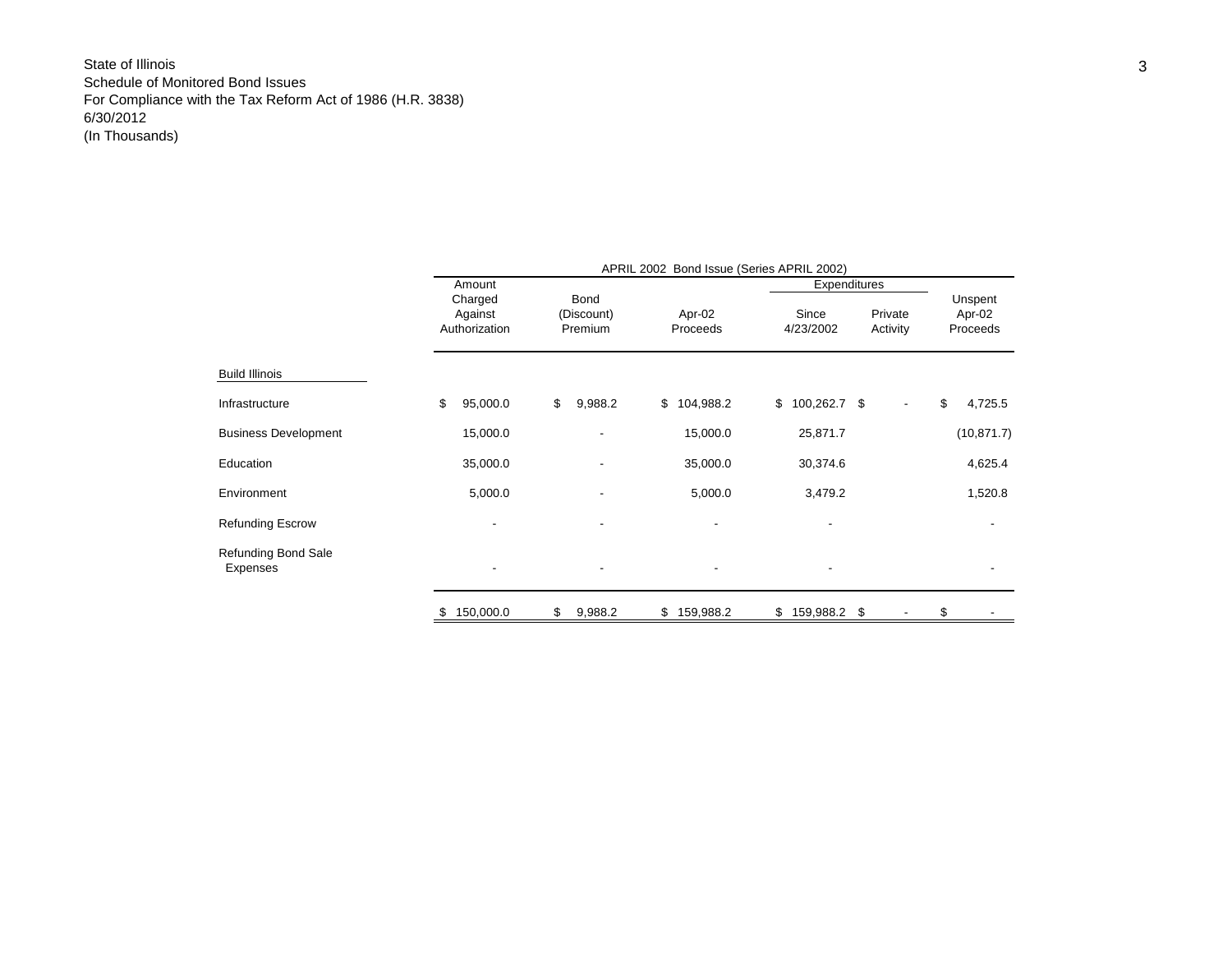|                                 |                                     |                               | May 2002 Refunding Bond Issue |                   |              |                     |                               |
|---------------------------------|-------------------------------------|-------------------------------|-------------------------------|-------------------|--------------|---------------------|-------------------------------|
|                                 | Amount                              |                               |                               |                   | Expenditures |                     |                               |
|                                 | Charged<br>Against<br>Authorization | Bond<br>(Discount)<br>Premium | May-02<br>Proceeds            | Since<br>5/2/2002 |              | Private<br>Activity | Unspent<br>May-02<br>Proceeds |
| <b>Build Illinois</b>           |                                     |                               |                               |                   |              |                     |                               |
| Infrastructure                  | \$                                  | \$                            | \$                            | \$                | \$           |                     | \$                            |
| <b>Business Development</b>     |                                     |                               |                               |                   |              |                     |                               |
| Education                       |                                     |                               |                               |                   |              |                     |                               |
| Environment                     |                                     |                               |                               |                   |              |                     |                               |
| <b>Refunding Escrow</b>         | 50,309.4                            | 2,843.2                       | 53,152.6                      | 53,152.6          |              |                     |                               |
| Refunding Bond Sale<br>Expenses | 0.6                                 |                               | 0.6                           |                   |              |                     | 0.6                           |
|                                 | \$<br>50,310.0                      | \$<br>2,843.2                 | \$53,153.2                    | $$53,152.6$ \$    |              |                     | \$<br>0.6                     |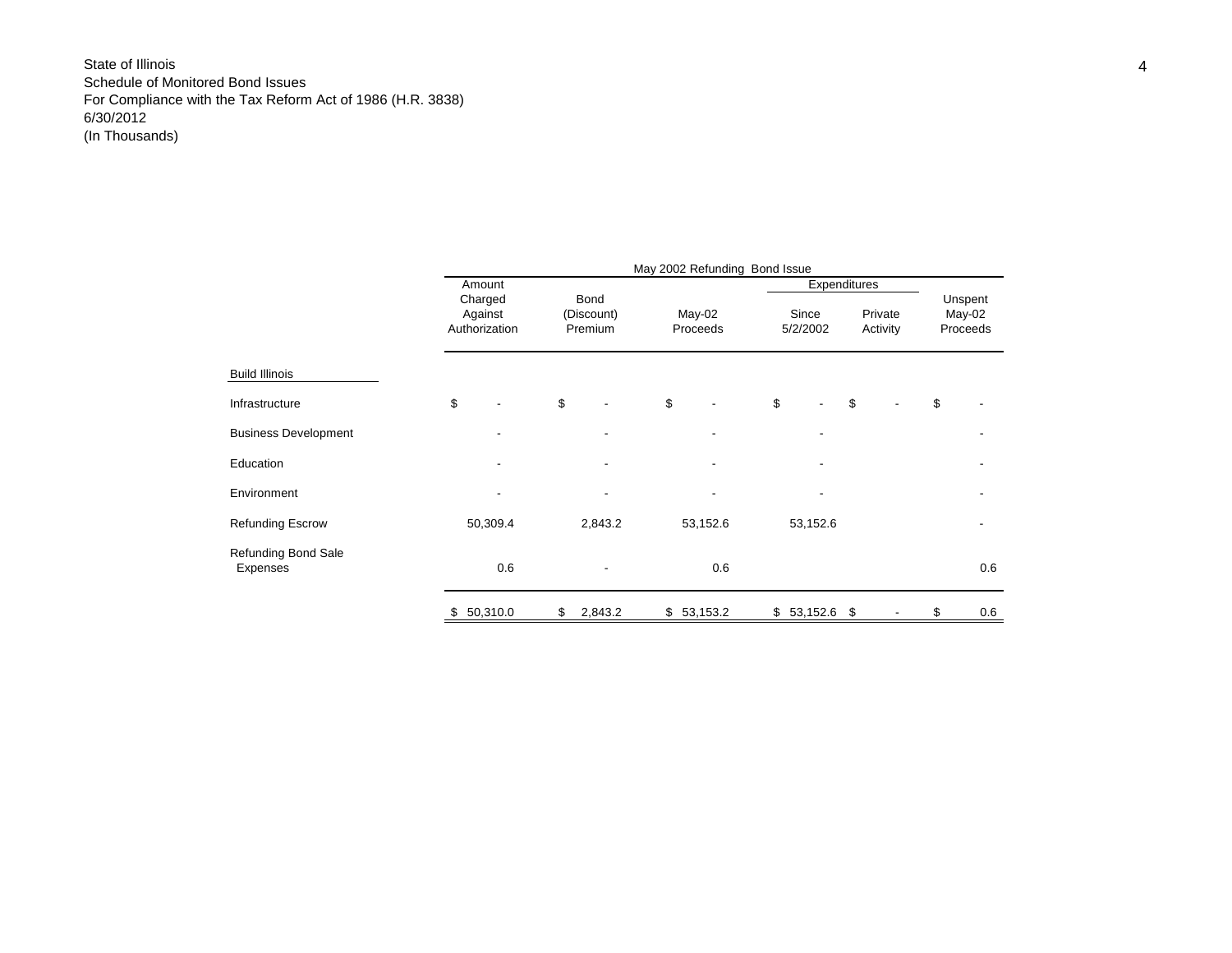|                                 |                                     |                               | Second Series May 2002 Refunding Bond Issue |                   |                     |                               |
|---------------------------------|-------------------------------------|-------------------------------|---------------------------------------------|-------------------|---------------------|-------------------------------|
|                                 | Amount                              |                               |                                             | Expenditures      |                     |                               |
|                                 | Charged<br>Against<br>Authorization | Bond<br>(Discount)<br>Premium | May-02<br>Proceeds                          | Since<br>5/2/2002 | Private<br>Activity | Unspent<br>May-02<br>Proceeds |
| <b>Build Illinois</b>           |                                     |                               |                                             |                   |                     |                               |
| Infrastructure                  | \$                                  | \$                            | \$                                          | \$                | \$                  | \$                            |
| <b>Business Development</b>     |                                     |                               |                                             |                   |                     |                               |
| Education                       |                                     |                               |                                             |                   |                     |                               |
| Environment                     |                                     |                               |                                             |                   |                     |                               |
| <b>Refunding Escrow</b>         | 94,811.6                            | 5,786.1                       | 100,597.7                                   | 100,597.7         |                     |                               |
| Refunding Bond Sale<br>Expenses | 3.4                                 |                               | 3.4                                         |                   |                     | 3.4                           |
|                                 | \$<br>94,815.0                      | \$<br>5,786.1                 | \$100,601.1                                 | \$100,597.7       | \$                  | \$<br>3.4                     |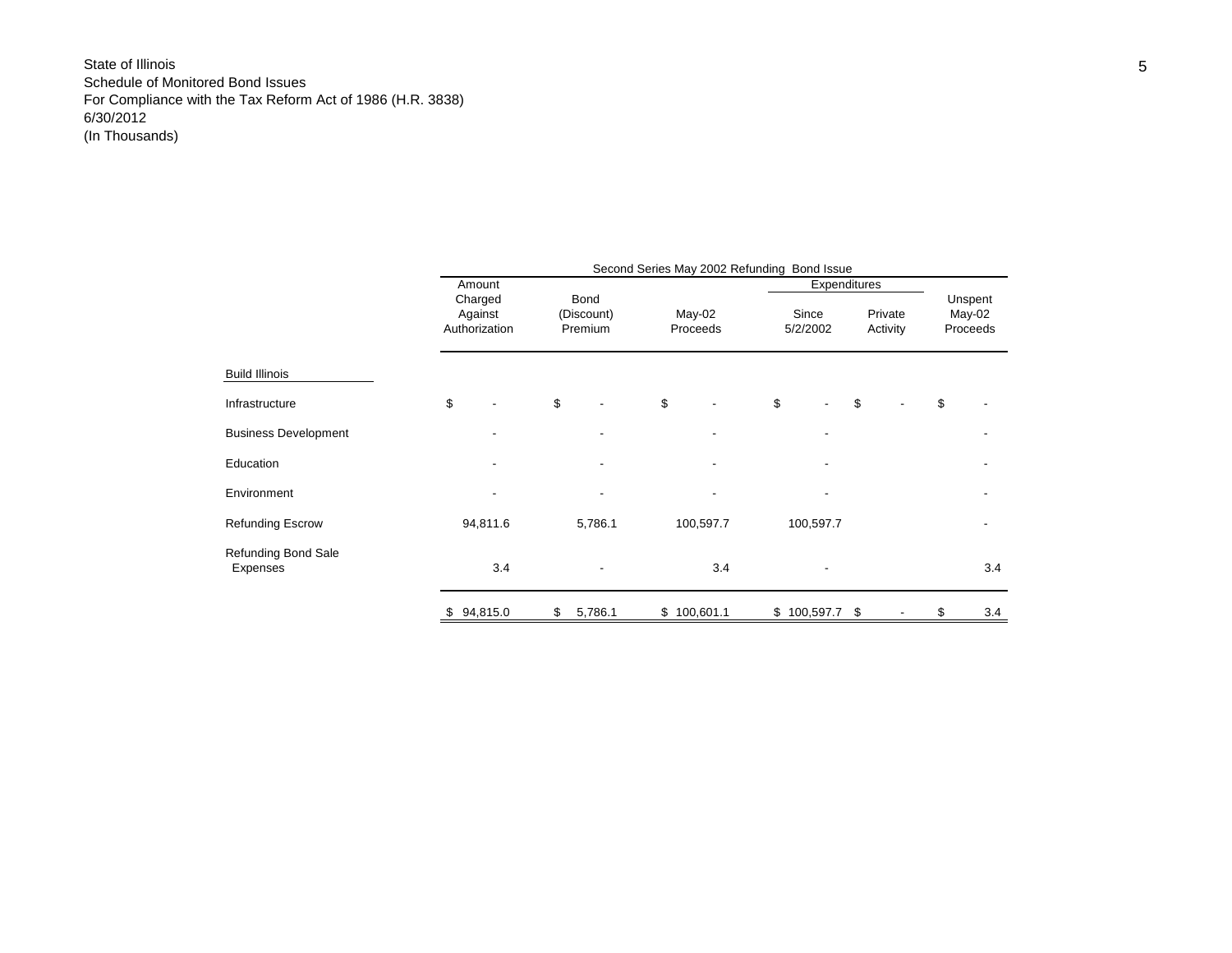|                                 |                                     |                               |                    | November 2002 Bond Issue (Series NOVEMBER 2002) |                     |                               |
|---------------------------------|-------------------------------------|-------------------------------|--------------------|-------------------------------------------------|---------------------|-------------------------------|
|                                 | Amount                              |                               |                    | Expenditures                                    |                     |                               |
|                                 | Charged<br>Against<br>Authorization | Bond<br>(Discount)<br>Premium | Nov-02<br>Proceeds | Since<br>11/26/2002                             | Private<br>Activity | Unspent<br>Nov-02<br>Proceeds |
| <b>Build Illinois</b>           |                                     |                               |                    |                                                 |                     |                               |
| Infrastructure                  | 132,225.0<br>\$                     | \$11,092.0                    | 143,317.0<br>\$    | \$<br>129,481.5 \$                              | ٠                   | \$13,835.5                    |
| <b>Business Development</b>     | 15,000.0                            |                               | 15,000.0           | 15,000.0                                        |                     |                               |
| Education                       | 30,000.0                            |                               | 30,000.0           | 43,835.5                                        |                     | (13,835.5)                    |
| Environment                     | 5,000.0                             |                               | 5,000.0            | 5,000.0                                         |                     |                               |
| <b>Refunding Escrow</b>         |                                     |                               |                    |                                                 |                     |                               |
| Refunding Bond Sale<br>Expenses | -                                   |                               |                    |                                                 |                     |                               |
|                                 | 182,225.0                           | \$11,092.0                    | \$<br>193,317.0    | \$<br>193,317.0<br>\$                           |                     | \$                            |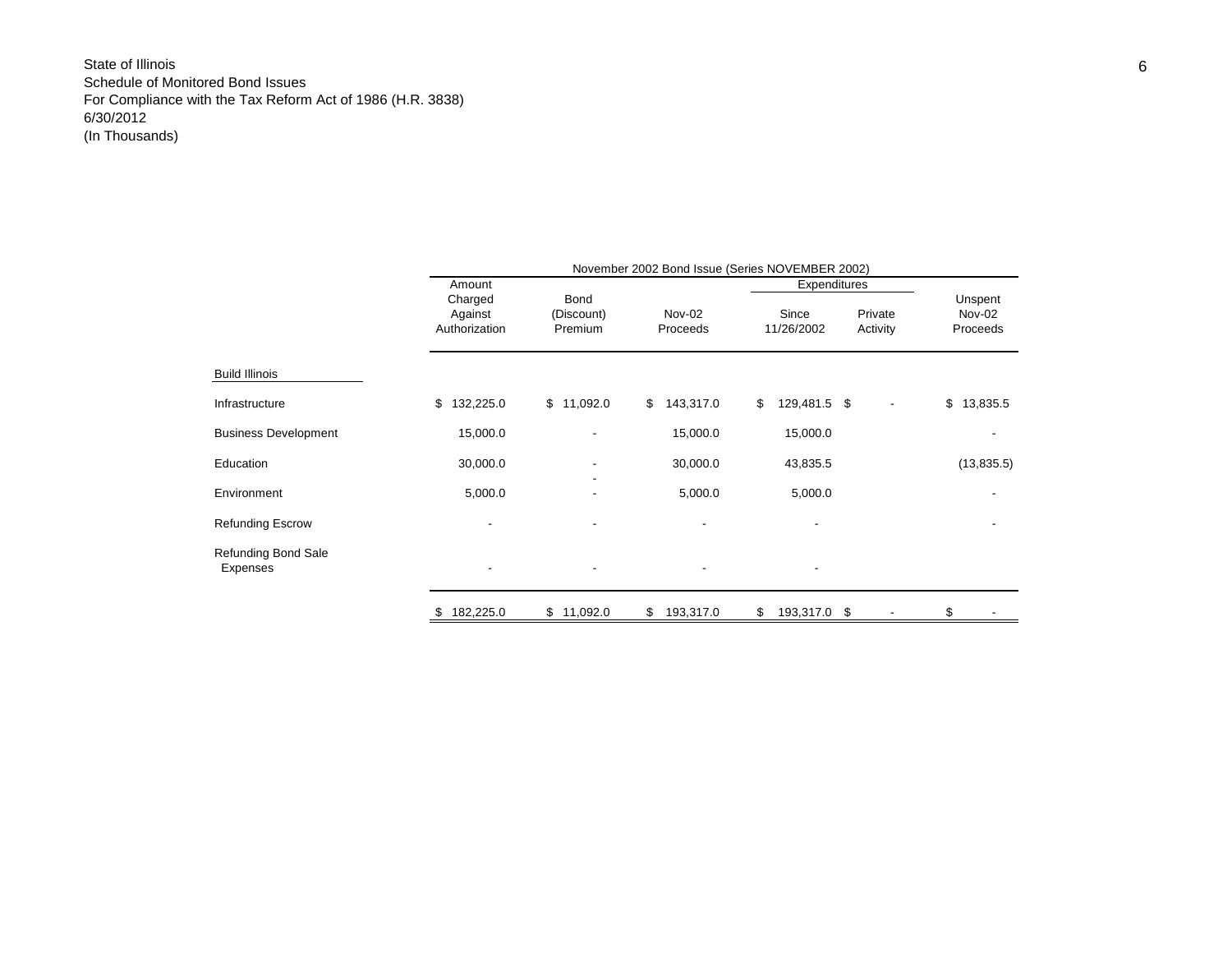|                                 |    |                                     |              |                               | JULY 2003 Bond Issue (Series JULY 2003) |                    |                          |     |                                 |
|---------------------------------|----|-------------------------------------|--------------|-------------------------------|-----------------------------------------|--------------------|--------------------------|-----|---------------------------------|
|                                 |    | Amount                              |              |                               |                                         | Expenditures       |                          |     |                                 |
|                                 |    | Charged<br>Against<br>Authorization |              | Bond<br>(Discount)<br>Premium | $Jul-03$<br>Proceeds                    | Since<br>7/24/2003 | Private<br>Activity      |     | Unspent<br>$Jul-03$<br>Proceeds |
| <b>Build Illinois</b>           |    |                                     |              |                               |                                         |                    |                          |     |                                 |
| Infrastructure                  | \$ | 90,000.0                            | $\mathbb{S}$ | 9,639.8                       | \$<br>99,639.8                          | \$<br>76,516.1 \$  | $\overline{\phantom{a}}$ | \$  | 23,123.7                        |
| <b>Business Development</b>     |    | 18,000.0                            |              | $\blacksquare$                | 18,000.0                                | 7,825.0            |                          |     | 10,175.0                        |
| Education                       |    | 27,000.0                            |              |                               | 27,000.0                                | 53,432.2           |                          |     | (26, 432.2)                     |
| Environment                     |    | 15,000.0                            |              |                               | 15,000.0                                | 21,866.6           |                          |     | (6,866.6)                       |
| <b>Refunding Escrow</b>         |    | -                                   |              |                               |                                         |                    |                          |     |                                 |
| Refunding Bond Sale<br>Expenses |    | $\overline{\phantom{a}}$            |              |                               |                                         |                    |                          |     |                                 |
|                                 | S  | 150,000.0                           | \$           | 9,639.8                       | \$<br>159,639.8                         | \$<br>159,639.8 \$ |                          | \$. |                                 |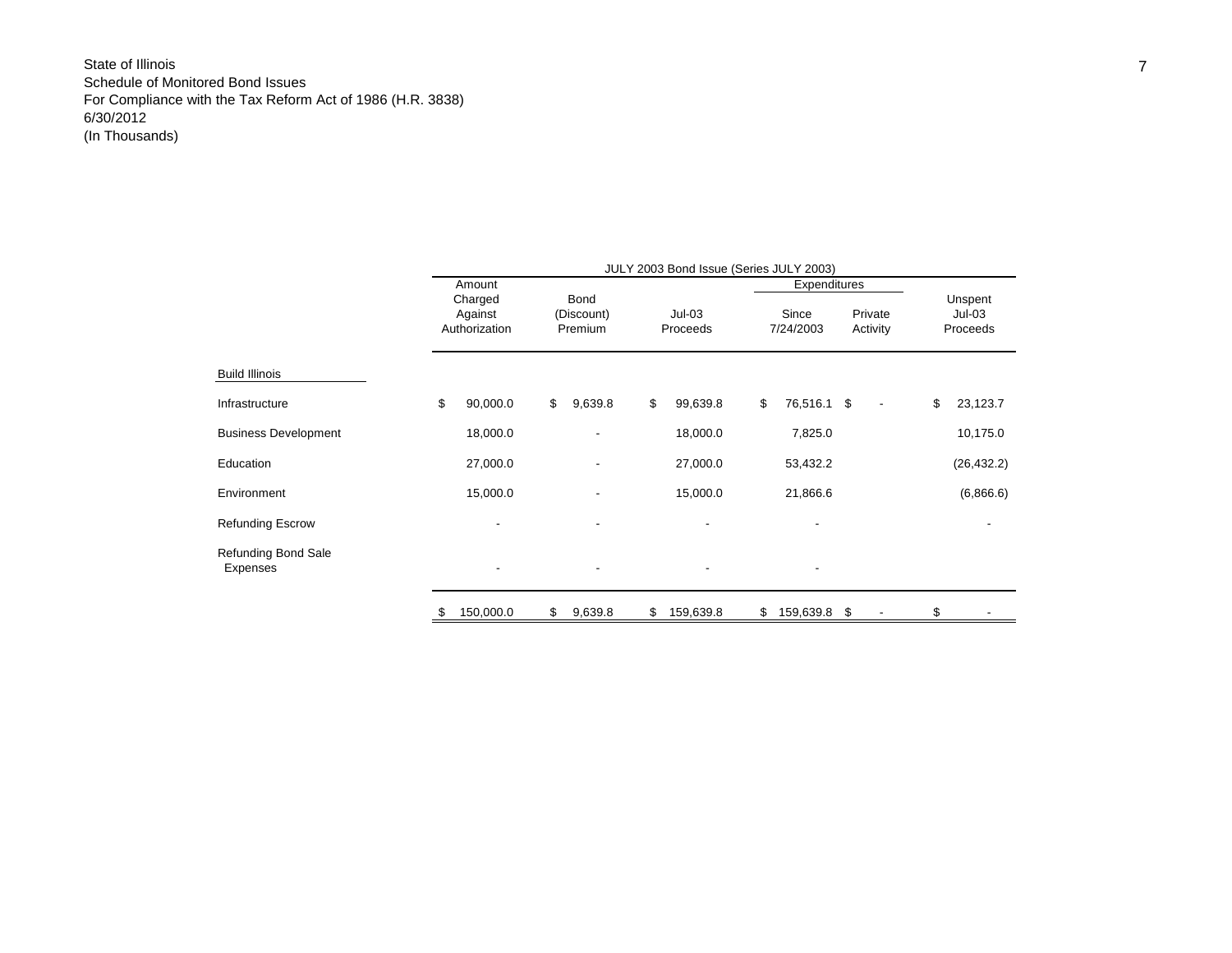|                                        |                                     |                                      | MARCH 2004 Bond Issue (Series MARCH 2004) |                    |                     |                               |
|----------------------------------------|-------------------------------------|--------------------------------------|-------------------------------------------|--------------------|---------------------|-------------------------------|
|                                        | Amount                              |                                      |                                           | Expenditures       |                     |                               |
|                                        | Charged<br>Against<br>Authorization | <b>Bond</b><br>(Discount)<br>Premium | Mar-04<br>Proceeds                        | Since<br>3/4/2004  | Private<br>Activity | Unspent<br>Mar-04<br>Proceeds |
| <b>Build Illinois</b>                  |                                     |                                      |                                           |                    |                     |                               |
| Infrastructure                         | \$<br>95,000.0                      | \$<br>7,922.6                        | \$<br>102,922.6                           | \$<br>112,873.4 \$ |                     | \$<br>(9,950.7)               |
| <b>Business Development</b>            | 15,000.0                            | 1,250.9                              | 16,250.9                                  | 16,251.0           |                     | (0.0)                         |
| Education                              | 80,000.0                            | 6,671.7                              | 86,671.7                                  | 86,671.7           |                     | 0.0                           |
| Environment                            | 10,000.0                            | 834.0                                | 10,834.0                                  | 883.3              |                     | 9,950.7                       |
| <b>Refunding Escrow</b>                |                                     |                                      |                                           |                    |                     |                               |
| <b>Refunding Bond Sale</b><br>Expenses | ٠                                   | ٠                                    | $\overline{\phantom{a}}$                  |                    |                     |                               |
|                                        | \$<br>200,000.0                     | \$<br>16,679.2                       | \$<br>216,679.2                           | \$<br>216,679.3    | \$                  |                               |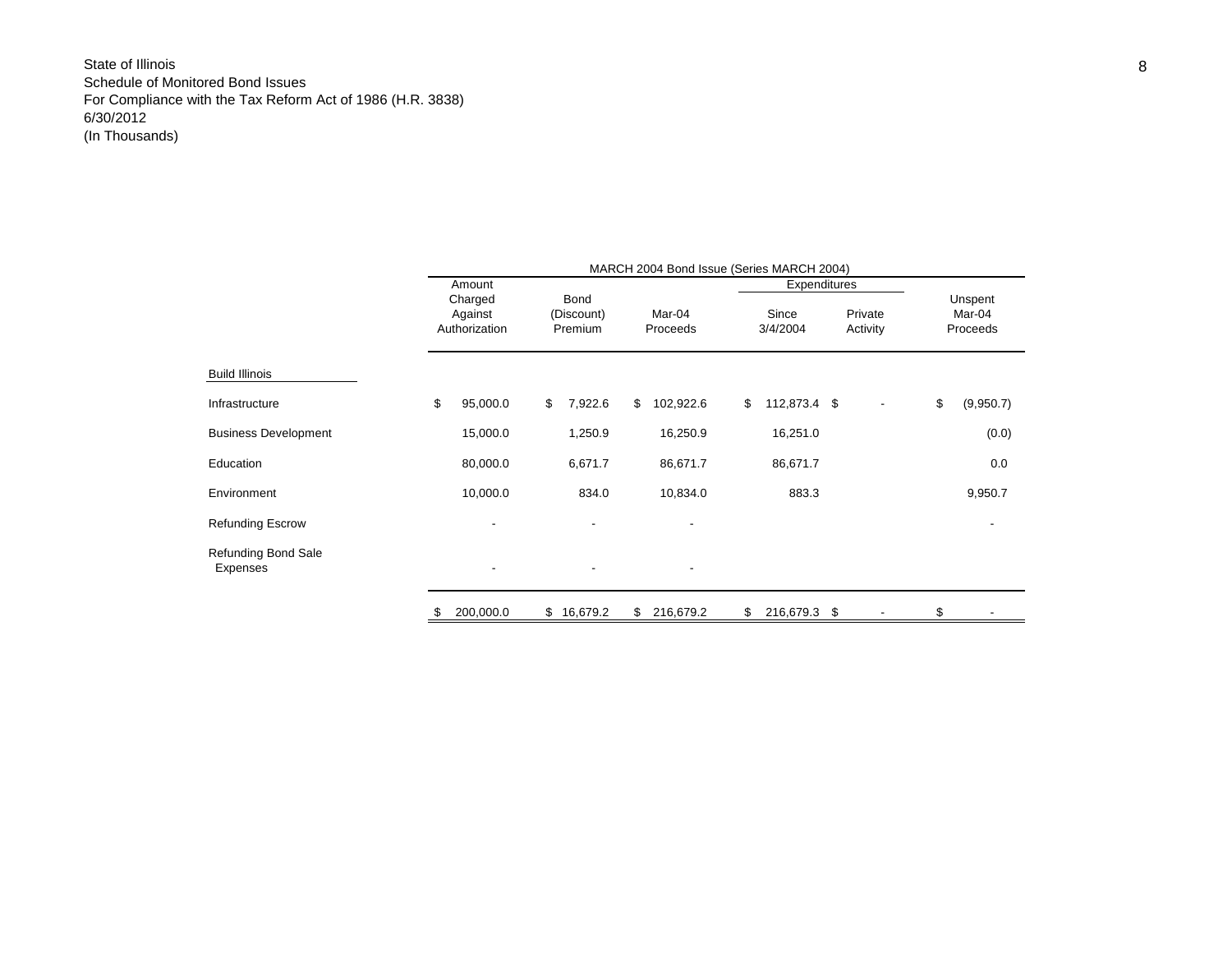|                                 |                                     |                                      |    | FEBRUARY 2005 Bond Issue (Series FEBRUARY 2005) |                    |      |                     |                               |
|---------------------------------|-------------------------------------|--------------------------------------|----|-------------------------------------------------|--------------------|------|---------------------|-------------------------------|
|                                 | Amount                              |                                      |    |                                                 | Expenditures       |      |                     |                               |
|                                 | Charged<br>Against<br>Authorization | <b>Bond</b><br>(Discount)<br>Premium |    | Feb-05<br>Proceeds                              | Since<br>2/17/2005 |      | Private<br>Activity | Unspent<br>Feb-05<br>Proceeds |
| Build Illinois                  |                                     |                                      |    |                                                 |                    |      |                     |                               |
| Infrastructure                  | \$<br>27,187.5                      | \$<br>1,411.8                        | \$ | 28,599.3                                        | \$<br>25,321.0 \$  |      |                     | \$<br>3,278.3                 |
| <b>Business Development</b>     | 30,000.0                            | 1,557.9                              |    | 31,557.9                                        | 17,998.3           |      |                     | 13,559.6                      |
| Education                       | 16,875.0                            | 876.3                                |    | 17,751.3                                        | 35,012.5           |      |                     | (17, 261.2)                   |
| Environment                     | 937.5                               | 48.7                                 |    | 986.2                                           | 562.8              |      |                     | 423.4                         |
| Refunding Escrow                |                                     |                                      |    |                                                 |                    |      |                     |                               |
| Refunding Bond Sale<br>Expenses |                                     |                                      |    |                                                 |                    |      |                     |                               |
|                                 | 75,000.0                            | \$<br>3,894.7                        | S  | 78,894.7                                        | \$<br>78,894.7     | - \$ |                     | \$                            |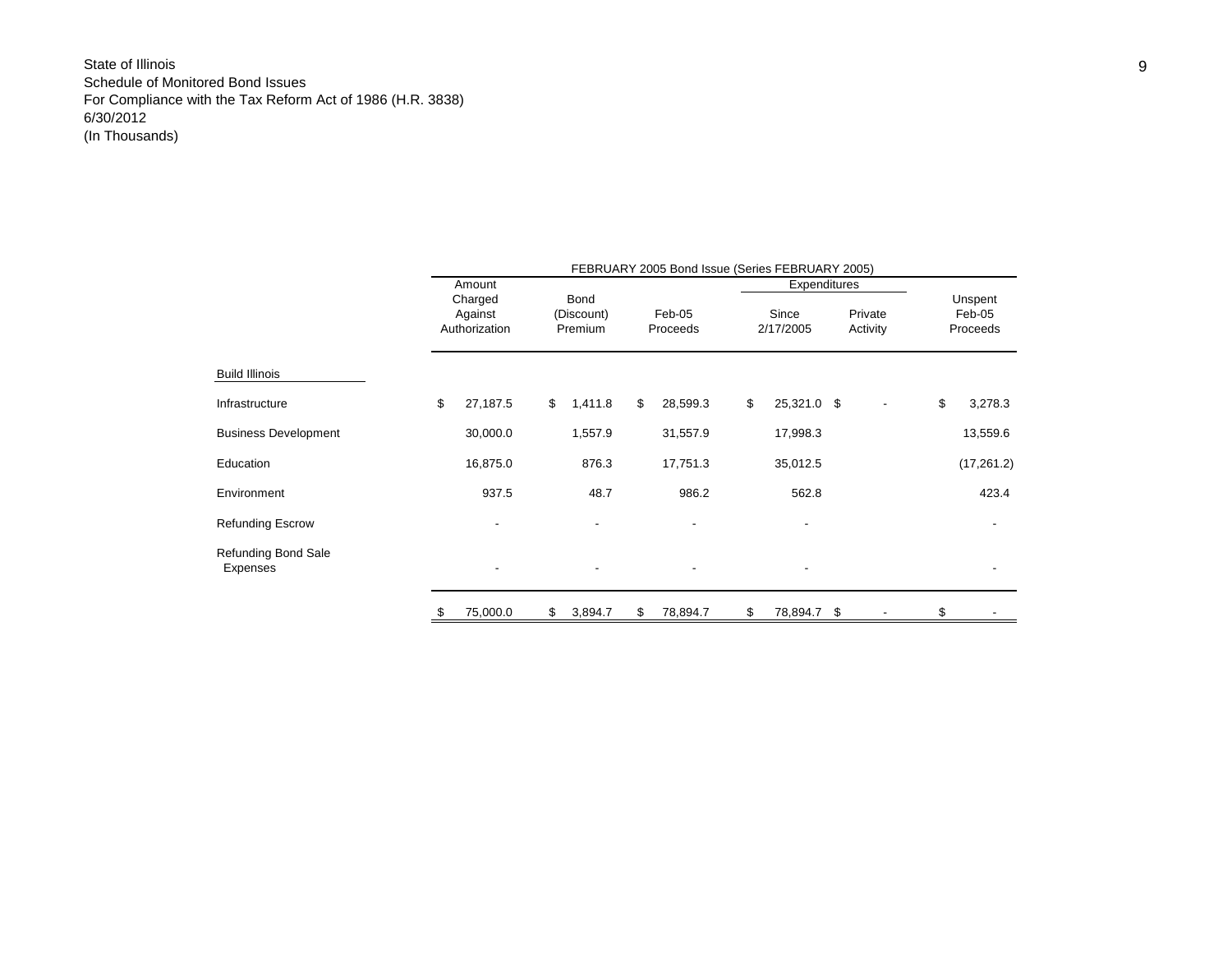|                                 |                                     |                               |                           | JUNE 2005 Bond Issue (Series JUNE 2005)   |                               |
|---------------------------------|-------------------------------------|-------------------------------|---------------------------|-------------------------------------------|-------------------------------|
|                                 | Amount                              |                               |                           | Expenditures                              |                               |
|                                 | Charged<br>Against<br>Authorization | Bond<br>(Discount)<br>Premium | Jun-05<br>Proceeds        | Since<br>Private<br>Activity<br>6/29/2005 | Unspent<br>Jun-05<br>Proceeds |
| <b>Build Illinois</b>           |                                     |                               |                           |                                           |                               |
| Infrastructure                  | \$<br>109,000.0                     | \$<br>7,490.1                 | $\mathbb{S}$<br>116,490.1 | \$<br>83,342.0 \$<br>٠                    | \$<br>33,148.1                |
| <b>Business Development</b>     |                                     | $\blacksquare$                |                           | 13,346.7                                  | (13, 346.7)                   |
| Education                       | 16,000.0                            | 1,099.5                       | 17,099.5                  | 35,982.9                                  | (18, 883.4)                   |
| Environment                     |                                     | $\blacksquare$                | $\overline{\phantom{0}}$  | 918.0                                     | (918.0)                       |
| <b>Refunding Escrow</b>         |                                     | $\blacksquare$                | -                         | $\overline{\phantom{a}}$                  |                               |
| Refunding Bond Sale<br>Expenses |                                     | $\overline{\phantom{a}}$      | $\overline{\phantom{a}}$  | $\overline{\phantom{a}}$                  |                               |
|                                 | 125,000.0<br>S                      | \$<br>8,589.6                 | 133,589.6<br>\$           | 133,589.5 \$<br>\$                        | \$                            |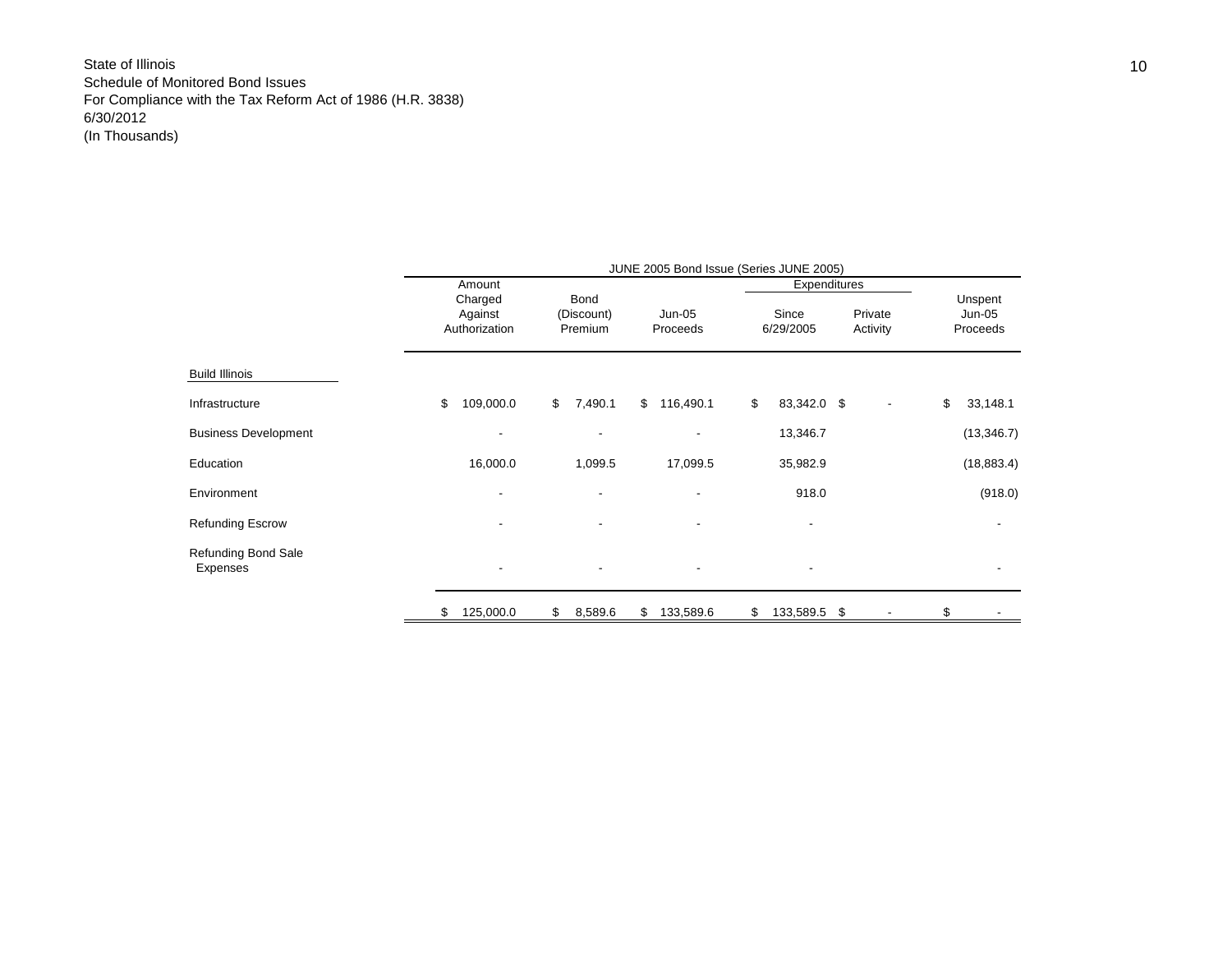|                                 |                                     |                                      | MARCH 2006 Bond Issue (Series MARCH 2006) |                    |     |                     |                               |
|---------------------------------|-------------------------------------|--------------------------------------|-------------------------------------------|--------------------|-----|---------------------|-------------------------------|
|                                 | Amount                              |                                      |                                           | Expenditures       |     |                     |                               |
|                                 | Charged<br>Against<br>Authorization | <b>Bond</b><br>(Discount)<br>Premium | Mar-06<br>Proceeds                        | Since<br>3/30/2006 |     | Private<br>Activity | Unspent<br>Mar-06<br>Proceeds |
| <b>Build Illinois</b>           |                                     |                                      |                                           |                    |     |                     |                               |
| Infrastructure                  | \$<br>36,000.0                      | \$<br>1,448.6                        | \$<br>37,448.6                            | \$<br>25,855.2 \$  |     |                     | \$<br>11,593.4                |
| <b>Business Development</b>     | 4,000.0                             | 161.0                                | 4,161.0                                   | 1,587.2            |     |                     | 2,573.8                       |
| Education                       | 18,000.0                            | 724.3                                | 18,724.3                                  | 23,133.4           |     |                     | (4,409.1)                     |
| Environment                     | 7,000.0                             | 281.7                                | 7,281.7                                   | 17,039.8           |     |                     | (9,758.1)                     |
| Refunding Escrow                |                                     |                                      |                                           |                    |     |                     |                               |
| Refunding Bond Sale<br>Expenses |                                     |                                      |                                           |                    |     |                     |                               |
|                                 | 65,000.0                            | \$<br>2,615.6                        | \$<br>67,615.6                            | \$<br>67,615.6     | -\$ |                     | \$                            |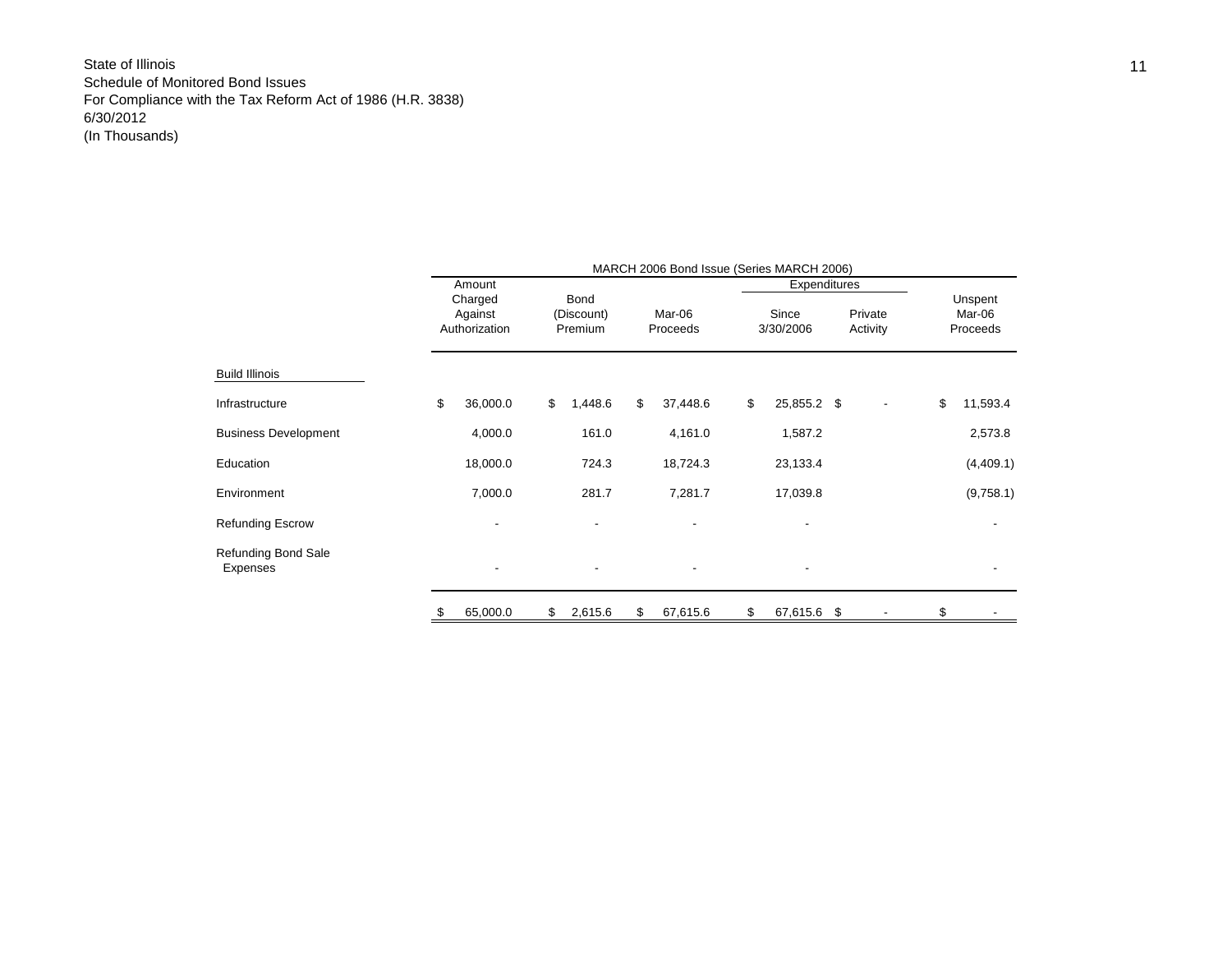|                                        |                 |                          | JUNE 2006 Bond Issue (Series JUNE 2006) |           |              |          |                |
|----------------------------------------|-----------------|--------------------------|-----------------------------------------|-----------|--------------|----------|----------------|
|                                        | Amount          |                          |                                         |           | Expenditures |          |                |
|                                        | Charged         | <b>Bond</b>              |                                         |           |              |          | Unspent        |
|                                        | Against         | (Discount)               | Jun-06                                  |           | Since        | Private  | Jun-06         |
|                                        | Authorization   | Premium                  | Proceeds                                |           | 6/20/2006    | Activity | Proceeds       |
|                                        |                 |                          |                                         |           |              |          |                |
| <b>Build Illinois</b>                  |                 |                          |                                         |           |              |          |                |
| Infrastructure                         | \$<br>105,000.0 | \$<br>3,762.8            | \$<br>108,762.8                         | \$        | 58,093.0 \$  |          | \$<br>50,669.8 |
| <b>Business Development</b>            |                 |                          |                                         |           | 10,531.0     |          | (10, 531.0)    |
| Education                              | 45,000.0        | 1,612.6                  | 46,612.6                                |           | 86,052.2     |          | (39, 439.6)    |
| Environment                            |                 |                          |                                         | $\lambda$ | 699.2        |          | (699.2)        |
| <b>Refunding Escrow</b>                |                 |                          |                                         |           |              |          |                |
| <b>Refunding Bond Sale</b><br>Expenses |                 | $\overline{\phantom{a}}$ |                                         |           |              |          |                |
|                                        | 150,000.0       | \$<br>5,375.4            | \$<br>155,375.4                         | \$        | 155,375.4    | \$       | \$             |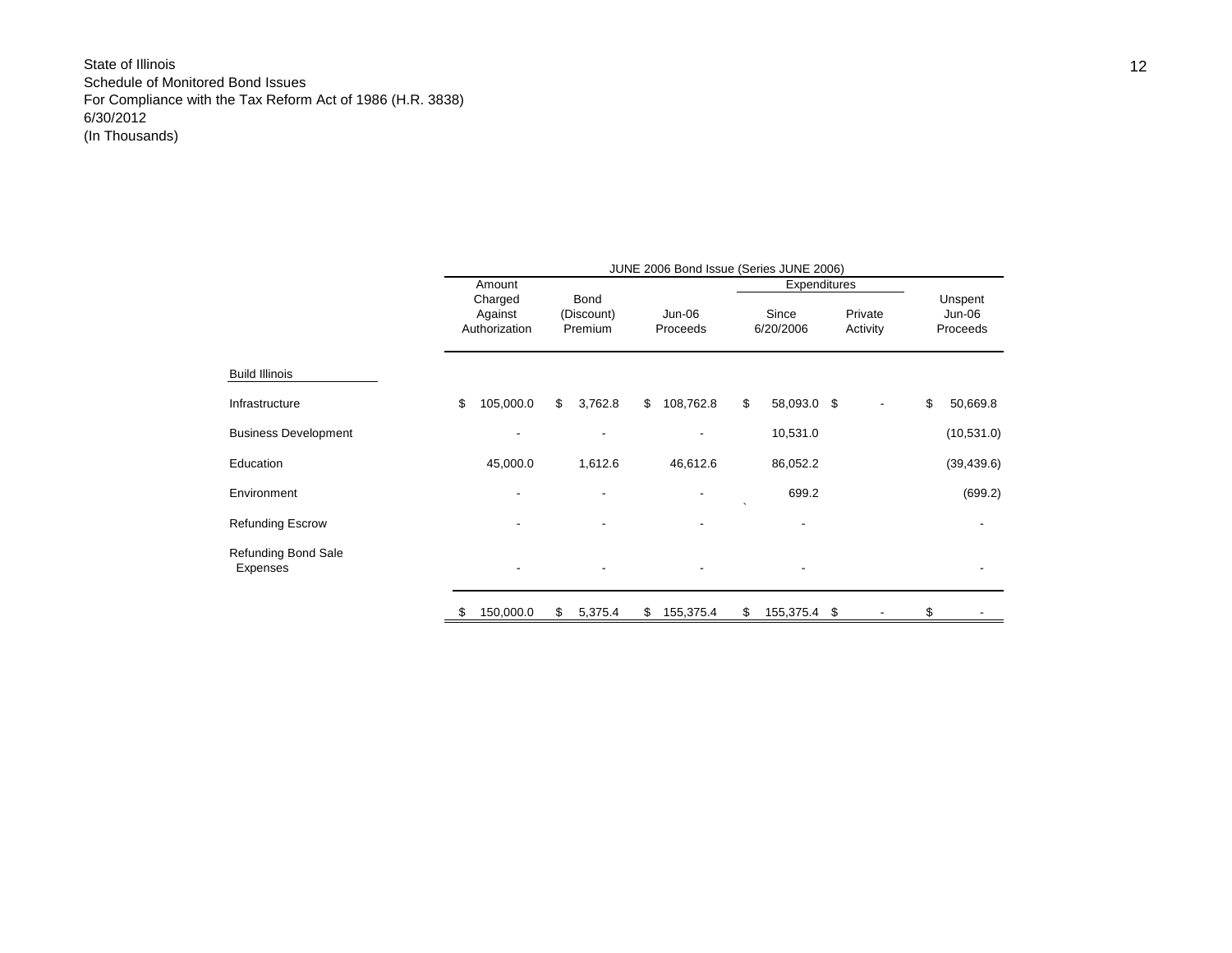|                                 |                                     |                               | JULY 2007 Bond Issue (Series JULY 2007) |                    |                     |                                      |
|---------------------------------|-------------------------------------|-------------------------------|-----------------------------------------|--------------------|---------------------|--------------------------------------|
|                                 | Amount                              |                               |                                         | Expenditures       |                     |                                      |
|                                 | Charged<br>Against<br>Authorization | Bond<br>(Discount)<br>Premium | $Jul-07$<br>Proceeds                    | Since<br>7/10/2007 | Private<br>Activity | Unspent<br><b>Jul-07</b><br>Proceeds |
| Build Illinois                  |                                     |                               |                                         |                    |                     |                                      |
| Infrastructure                  | \$<br>30,500.0                      | \$<br>912.0                   | \$<br>31,412.0                          | \$<br>$9,763.7$ \$ |                     | \$<br>21,648.3                       |
| <b>Business Development</b>     |                                     | ٠                             |                                         | (706.7)            |                     | 706.7                                |
| Education                       | 10,500.0                            | 394.0                         | 10,894.0                                | 41,914.2           |                     | (31,020.2)                           |
| Environment                     | 9,000.0                             | 337.7                         | 9,337.7                                 | 672.5              |                     | 8,665.2                              |
| Refunding Escrow                |                                     | ٠                             |                                         |                    |                     |                                      |
| Refunding Bond Sale<br>Expenses |                                     |                               |                                         |                    |                     |                                      |
|                                 | 50,000.0                            | \$<br>1,643.7                 | \$<br>51,643.7                          | \$<br>51,643.7 \$  |                     | \$                                   |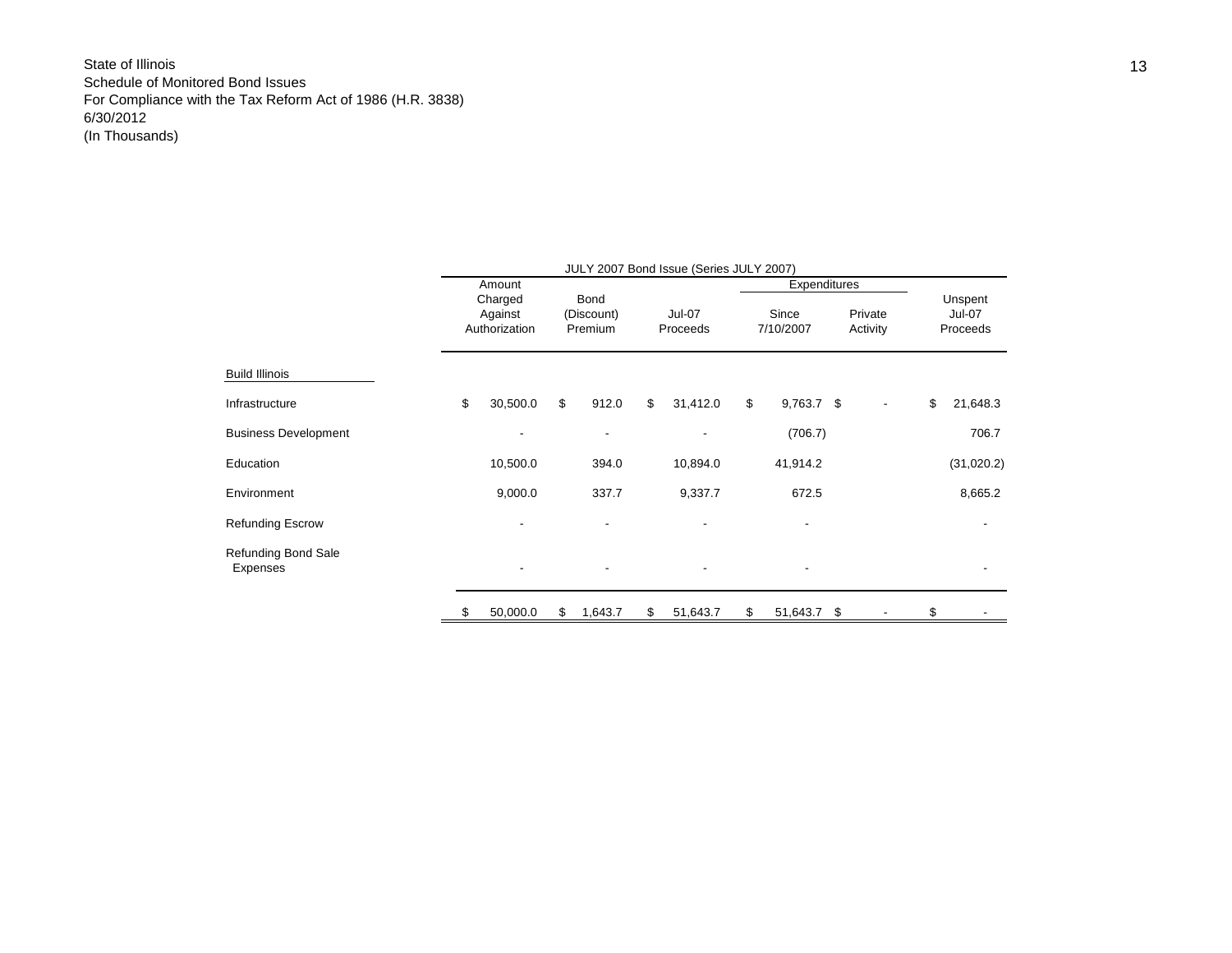|                             |                 |               | DECEMBER 2009 A Bond Issue (Series DECEMBER 2009 A) |                          |          |                          |
|-----------------------------|-----------------|---------------|-----------------------------------------------------|--------------------------|----------|--------------------------|
|                             | Amount          |               |                                                     | Expenditures             |          |                          |
|                             | Charged         | Bond          |                                                     |                          |          | Unspent                  |
|                             | Against         | (Discount)    | Dec-09                                              | Since                    | Private  | Dec-09                   |
|                             | Authorization   | Premium       | Proceeds                                            | 12/23/2009               | Activity | Proceeds                 |
| <b>Build Illinois</b>       |                 |               |                                                     |                          |          |                          |
| Infrastructure              | \$<br>103,920.0 | \$<br>1,102.3 | \$<br>105,022.3                                     | \$<br>51,676.9           |          | \$<br>53,345.4           |
| <b>Business Development</b> | 1,500.0         | 15.9          | 1,515.9                                             |                          |          | 1,515.9                  |
| Education                   | 49,500.0        | 525.0         | 50,025.0                                            | 104,680.0                |          | (54, 655.0)              |
| Environment                 |                 |               |                                                     | 206.3                    |          | (206.3)                  |
| <b>Refunding Escrow</b>     |                 |               |                                                     |                          |          |                          |
| Refunding Bond Sale         |                 |               |                                                     |                          |          |                          |
| Expenses                    |                 |               |                                                     | $\overline{\phantom{a}}$ |          | $\overline{\phantom{a}}$ |
|                             | \$<br>154,920.0 | \$<br>1,643.2 | \$<br>156,563.2                                     | \$<br>156,563.2 \$       |          | \$                       |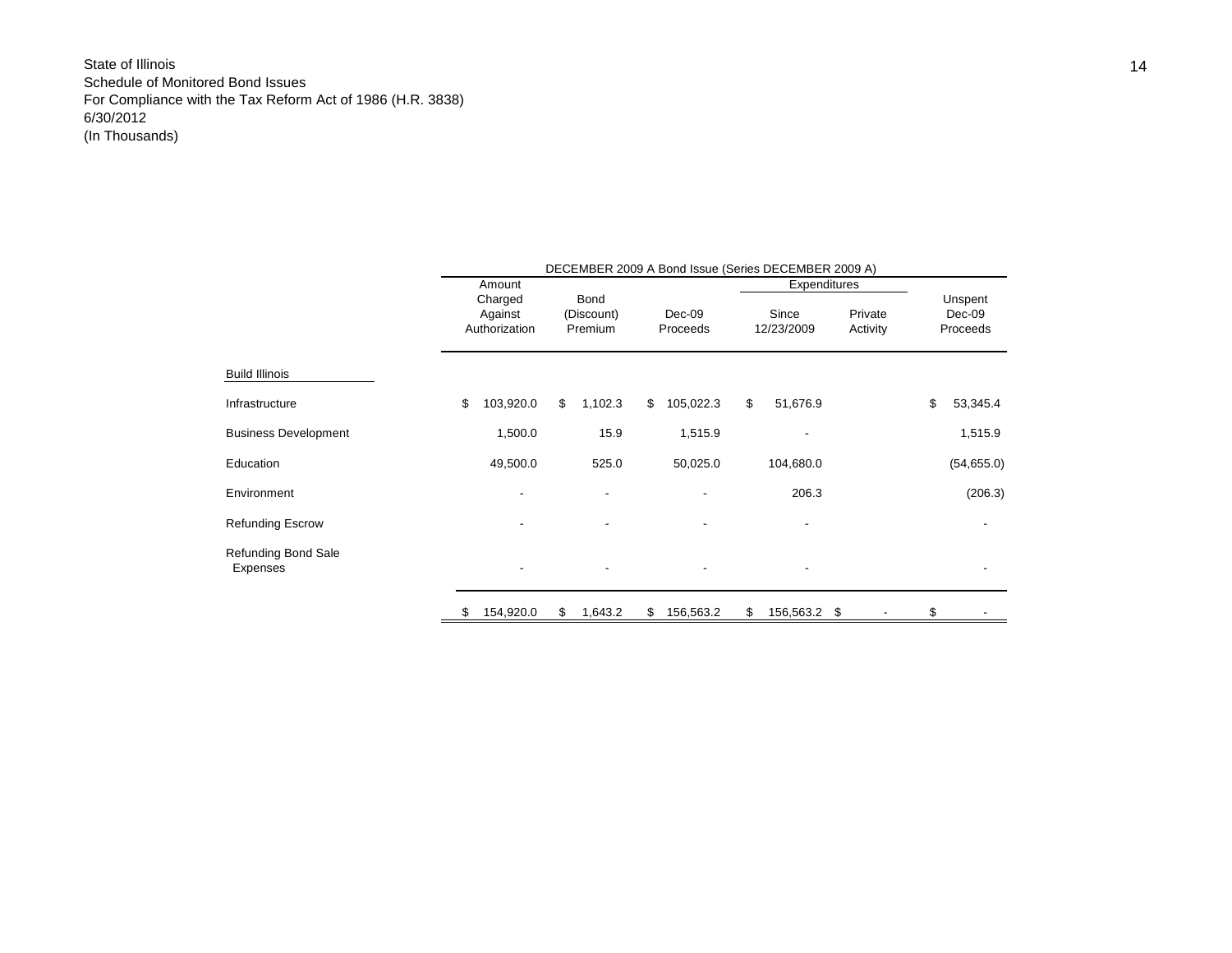|                                 |                                     |           |                               |                    | DECEMBER 2009 B Bond Issue (Series DECEMBER 2009 B) |                     |                               |
|---------------------------------|-------------------------------------|-----------|-------------------------------|--------------------|-----------------------------------------------------|---------------------|-------------------------------|
|                                 | Amount                              |           |                               |                    | Expenditures                                        |                     |                               |
|                                 | Charged<br>Against<br>Authorization |           | Bond<br>(Discount)<br>Premium | Dec-09<br>Proceeds | Since<br>12/23/2009                                 | Private<br>Activity | Unspent<br>Dec-09<br>Proceeds |
| <b>Build Illinois</b>           |                                     |           |                               |                    |                                                     |                     |                               |
| Infrastructure                  | \$                                  | 257,000.0 | 5,984.8<br>\$                 | 262,984.8<br>\$    | 187,129.6<br>\$                                     |                     | \$<br>75,855.2                |
| <b>Business Development</b>     |                                     | 8,000.0   | 186.3                         | 8,186.3            | 21,302.2                                            |                     | (13, 115.9)                   |
| Education                       |                                     | 110,000.0 | 2,561.6                       | 112,561.6          | 169,800.9                                           |                     | (57, 239.3)                   |
| Environment                     |                                     |           |                               |                    | 5,500.0                                             |                     | (5,500.0)                     |
| Refunding Escrow                |                                     |           |                               |                    |                                                     |                     |                               |
| Refunding Bond Sale<br>Expenses |                                     |           |                               |                    | -                                                   |                     |                               |
|                                 | \$                                  | 375,000.0 | 8,732.7<br>S                  | \$<br>383,732.7    | 383,732.7<br>\$                                     | -\$                 | \$                            |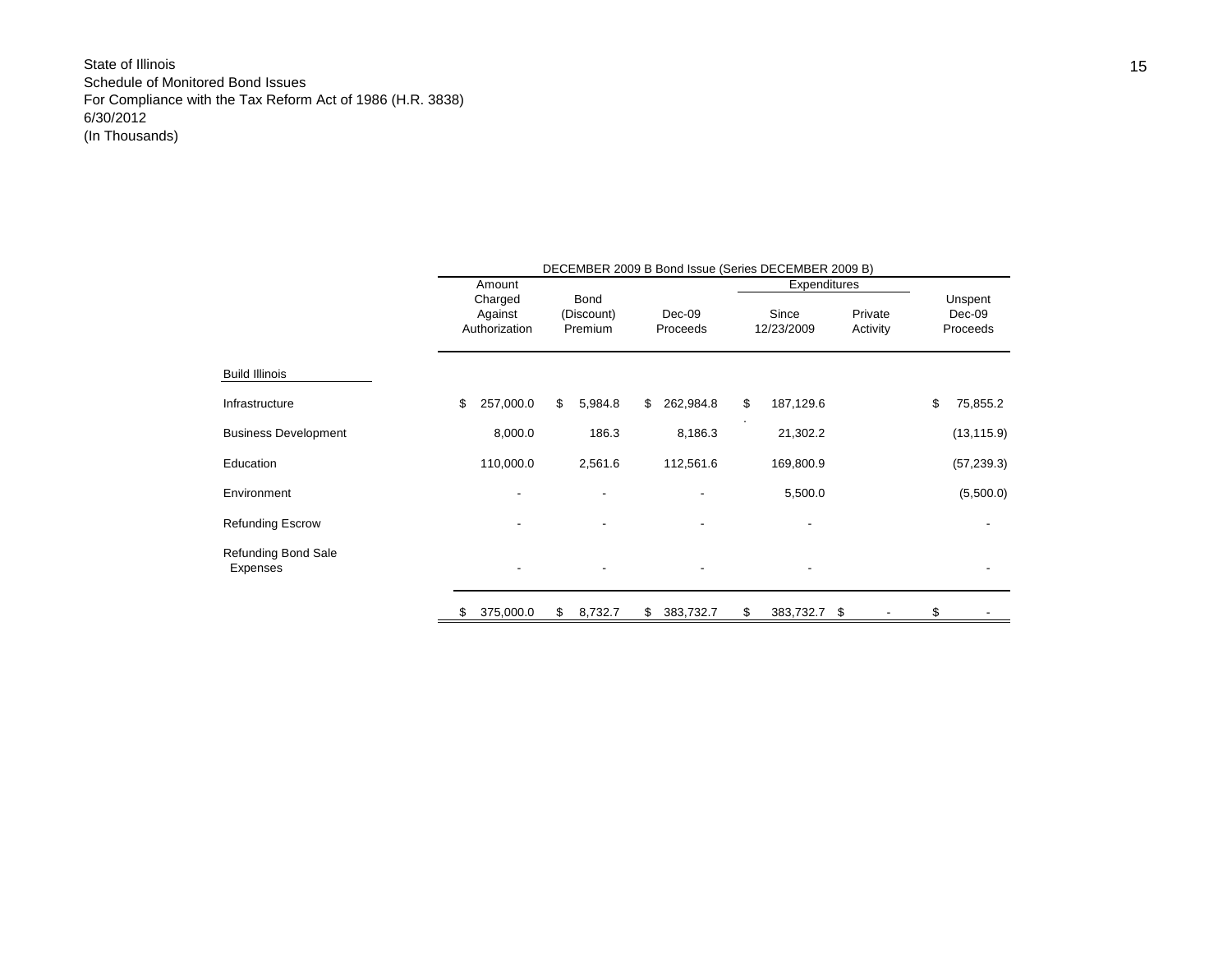|                                        |                    |                                | Junior Obligation Series June 2010 Refunding Bond Issue |                 |     |          |                     |
|----------------------------------------|--------------------|--------------------------------|---------------------------------------------------------|-----------------|-----|----------|---------------------|
|                                        | Amount             |                                |                                                         | Expenditures    |     |          |                     |
|                                        | Charged<br>Against | Bond<br>(Discount)             | $Jun-10$                                                | Since           |     | Private  | Unspent<br>$Jun-10$ |
|                                        | Authorization      | Premium                        | Proceeds                                                | 6/25/2010       |     | Activity | Proceeds            |
|                                        |                    |                                |                                                         |                 |     |          |                     |
| <b>Build Illinois</b>                  |                    |                                |                                                         |                 |     |          |                     |
| Infrastructure                         | \$                 | \$<br>$\overline{\phantom{a}}$ | \$                                                      | \$              |     |          | \$                  |
| <b>Business Development</b>            |                    |                                |                                                         |                 |     |          |                     |
| Education                              |                    |                                |                                                         |                 |     |          |                     |
| Environment                            |                    |                                |                                                         |                 |     |          |                     |
| <b>Refunding Escrow</b>                | 455,080.0          | 36,465.9                       | 491,545.9                                               | 491,545.9       |     |          |                     |
| <b>Refunding Bond Sale</b><br>Expenses |                    | 2,199.1                        | 2,199.1                                                 | 2,172.4         |     |          | 26.7                |
|                                        | 455,080.0          | \$<br>38,665.0                 | \$<br>493,745.0                                         | \$<br>493,718.3 | -\$ |          | \$<br>26.7          |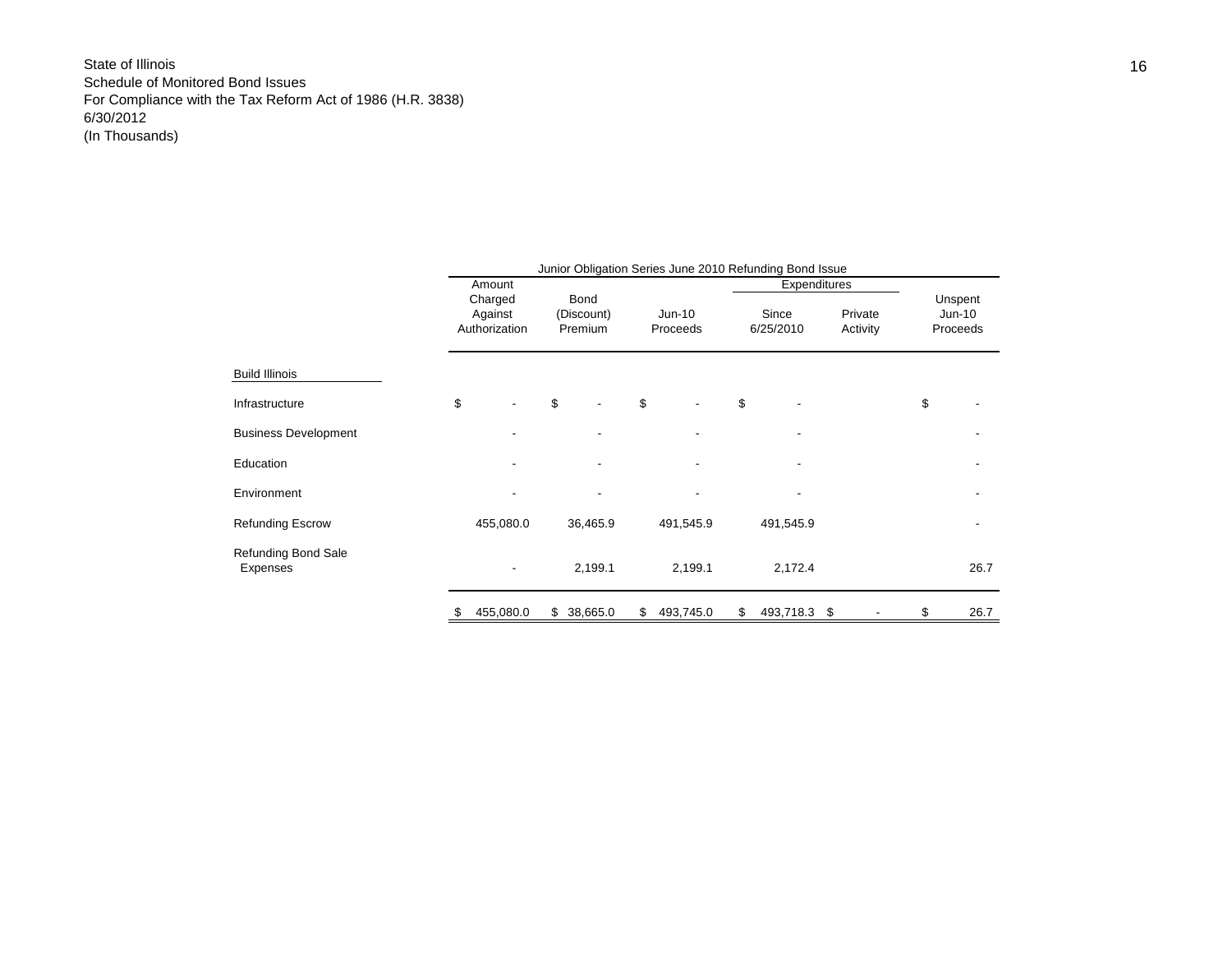|                                        | October 2011 Bond Issue (Series October 2011) |               |             |            |    |           |              |           |          |    |            |  |
|----------------------------------------|-----------------------------------------------|---------------|-------------|------------|----|-----------|--------------|-----------|----------|----|------------|--|
|                                        |                                               | Amount        |             |            |    |           | Expenditures |           |          |    |            |  |
|                                        | Charged                                       |               | <b>Bond</b> |            |    |           | Since        |           |          |    | Unspent    |  |
|                                        |                                               | Against       |             | (Discount) |    | $Oct-11$  |              |           | Private  |    | $Oct-11$   |  |
|                                        |                                               | Authorization |             | Premium    |    | Proceeds  | 11/4/2011    |           | Activity |    | Proceeds   |  |
| <b>Build Illinois</b>                  |                                               |               |             |            |    |           |              |           |          |    |            |  |
| Infrastructure                         | \$                                            | 121,150.0     | \$          | 1,058.2    | \$ | 122,208.2 | \$           | 83,726.4  |          | \$ | 38,481.8   |  |
| <b>Business Development</b>            |                                               | 1,520.0       |             | 13.3       |    | 1,533.3   |              | 17,211.4  |          |    | (15,678.1) |  |
| Education                              |                                               | 177,330.0     |             | 1,549.0    |    | 178,879.0 |              | 99,713.8  |          |    | 79,165.2   |  |
| Environment                            |                                               |               |             |            |    |           |              | 2,000.0   |          |    | (2,000.0)  |  |
| <b>Refunding Escrow</b>                |                                               |               |             |            |    |           |              |           |          |    |            |  |
| <b>Refunding Bond Sale</b><br>Expenses |                                               |               |             | ٠          |    | ٠         |              | ٠         |          |    |            |  |
|                                        | \$                                            | 300,000.0     | S           | 2,620.5    | \$ | 302,620.5 | \$           | 202,651.6 | -\$      | \$ | 99,968.9   |  |